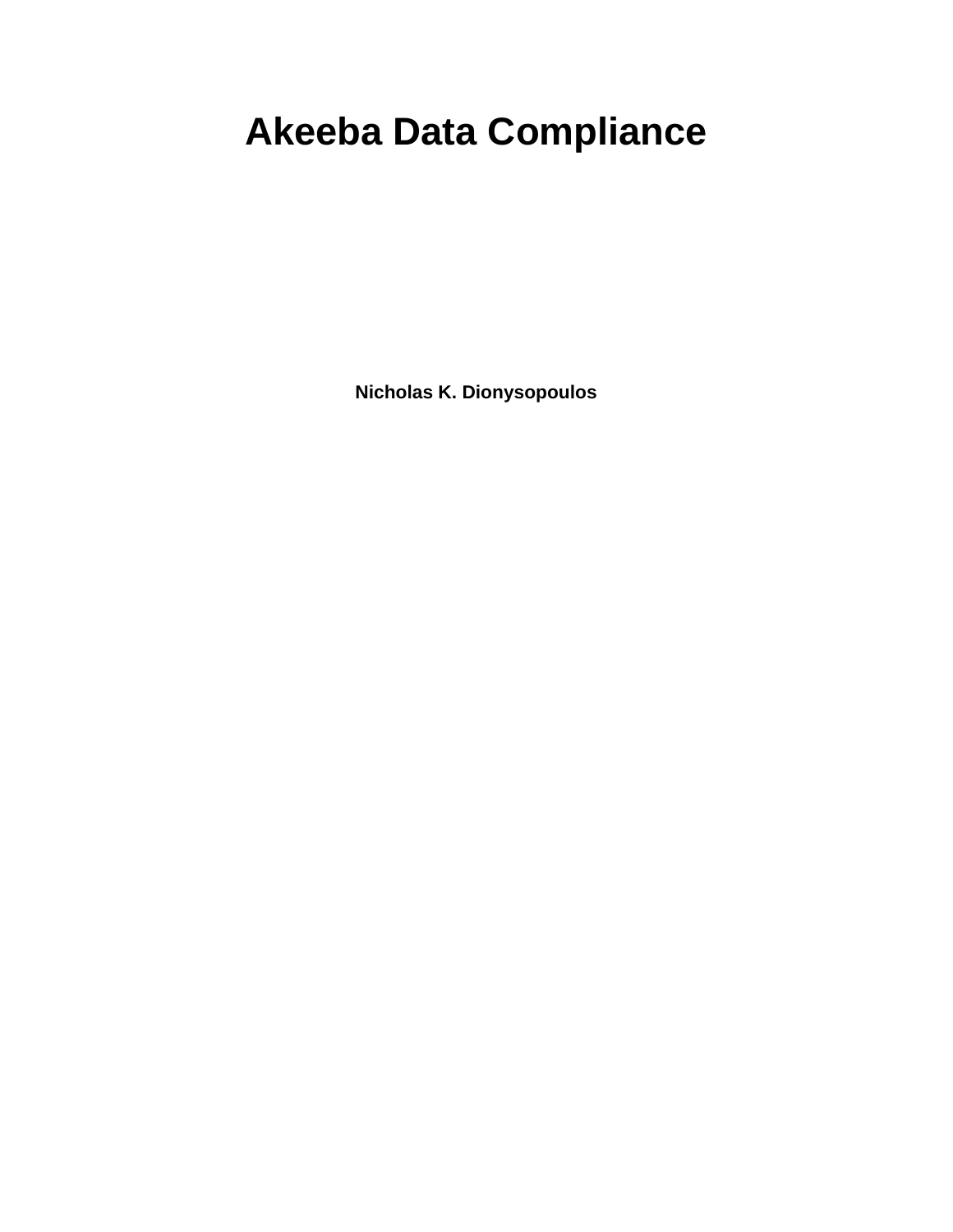### **Akeeba Data Compliance**

by Nicholas K. Dionysopoulos Copyright © 2018-2022 Akeeba Ltd

Permission is granted to copy, distribute and/or modify this document under the terms of the GNU Free Documentation License, Version 1.3 or any later version published by the Free Software Foundation; with no Invariant Sections, no Front-Cover Texts, and no Back-Cover Texts. A copy of the license is included in the appendix entitled "The GNU Free Documentation License".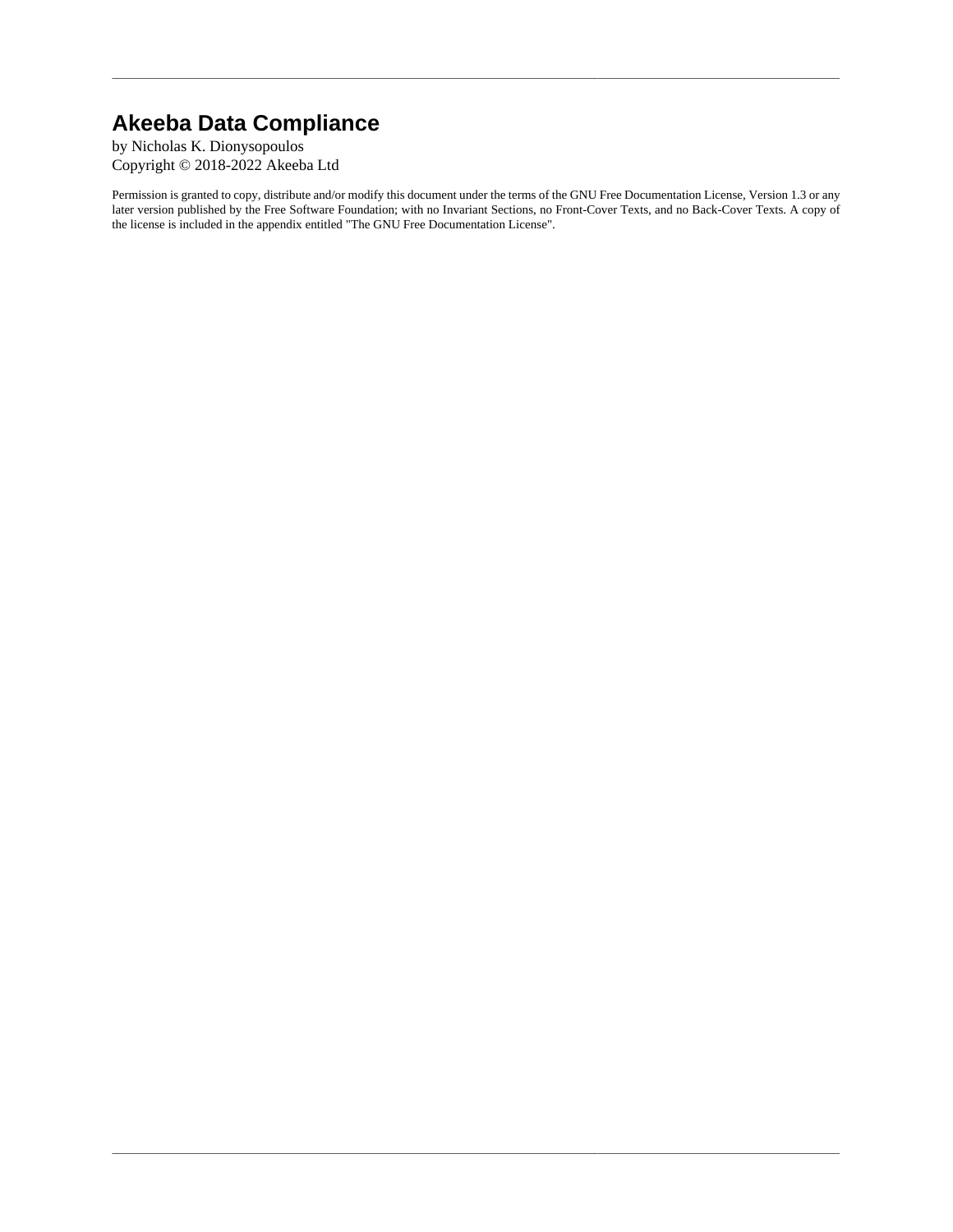## **Table of Contents**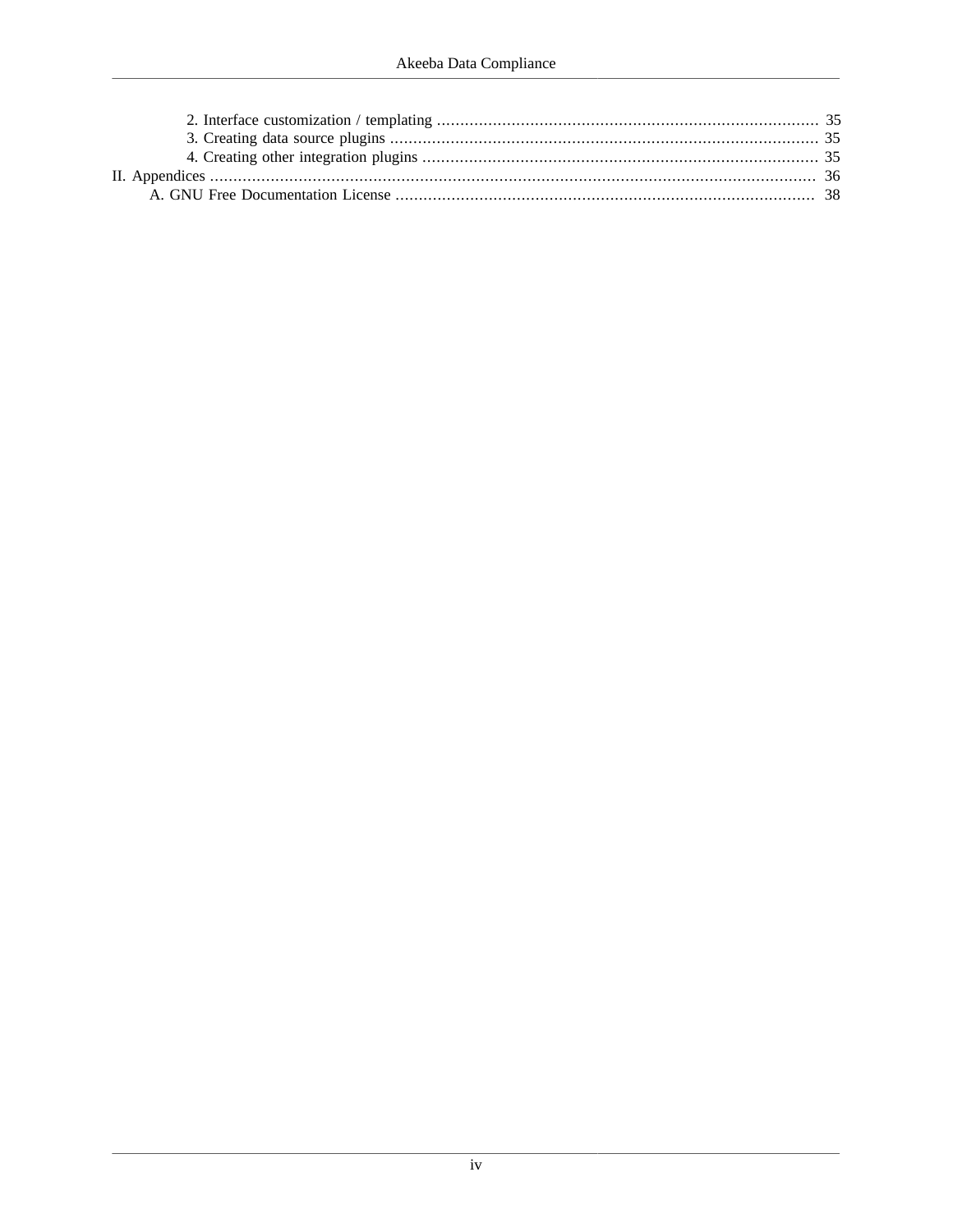# <span id="page-4-0"></span>**Part I. User's Guide**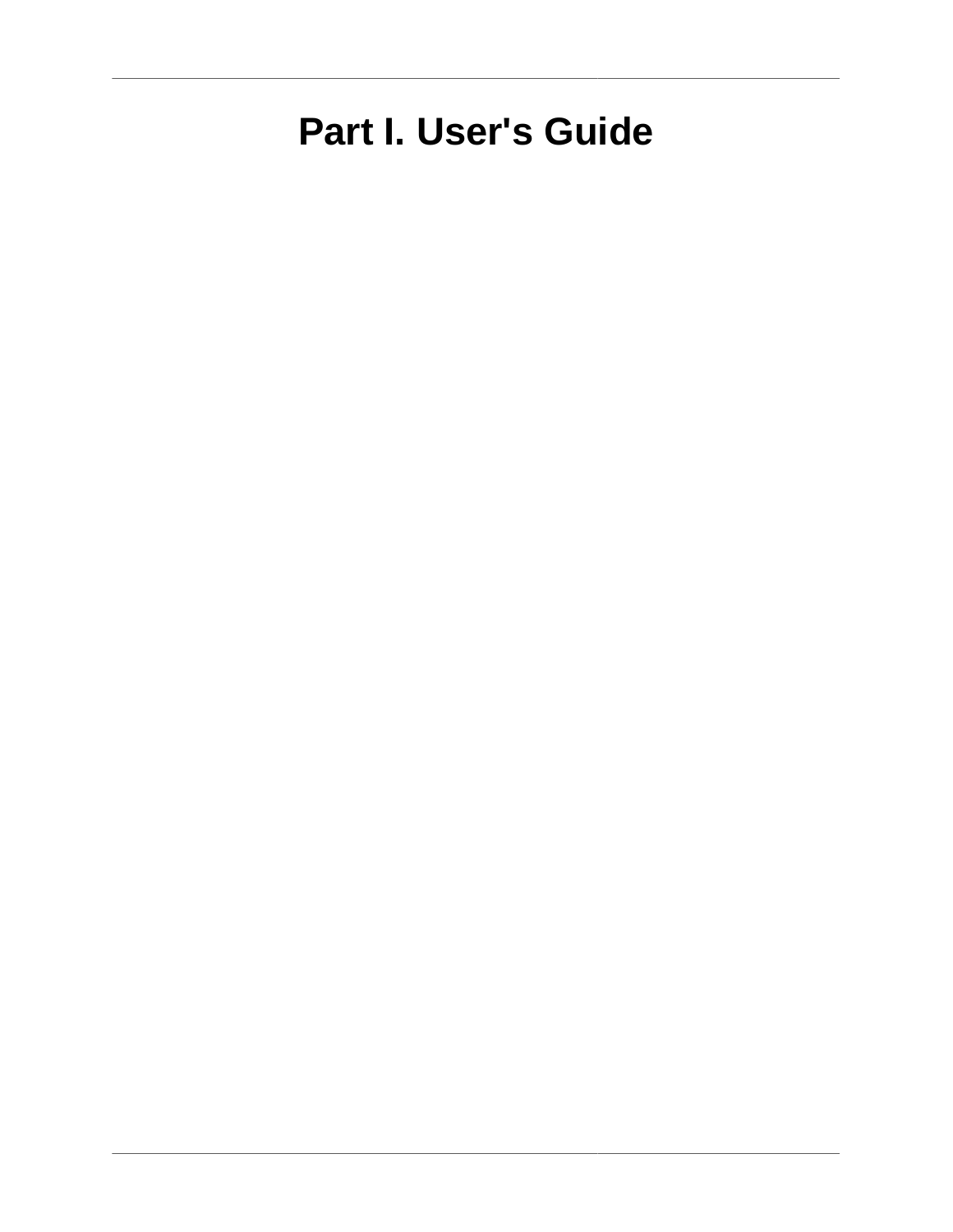## **Table of Contents**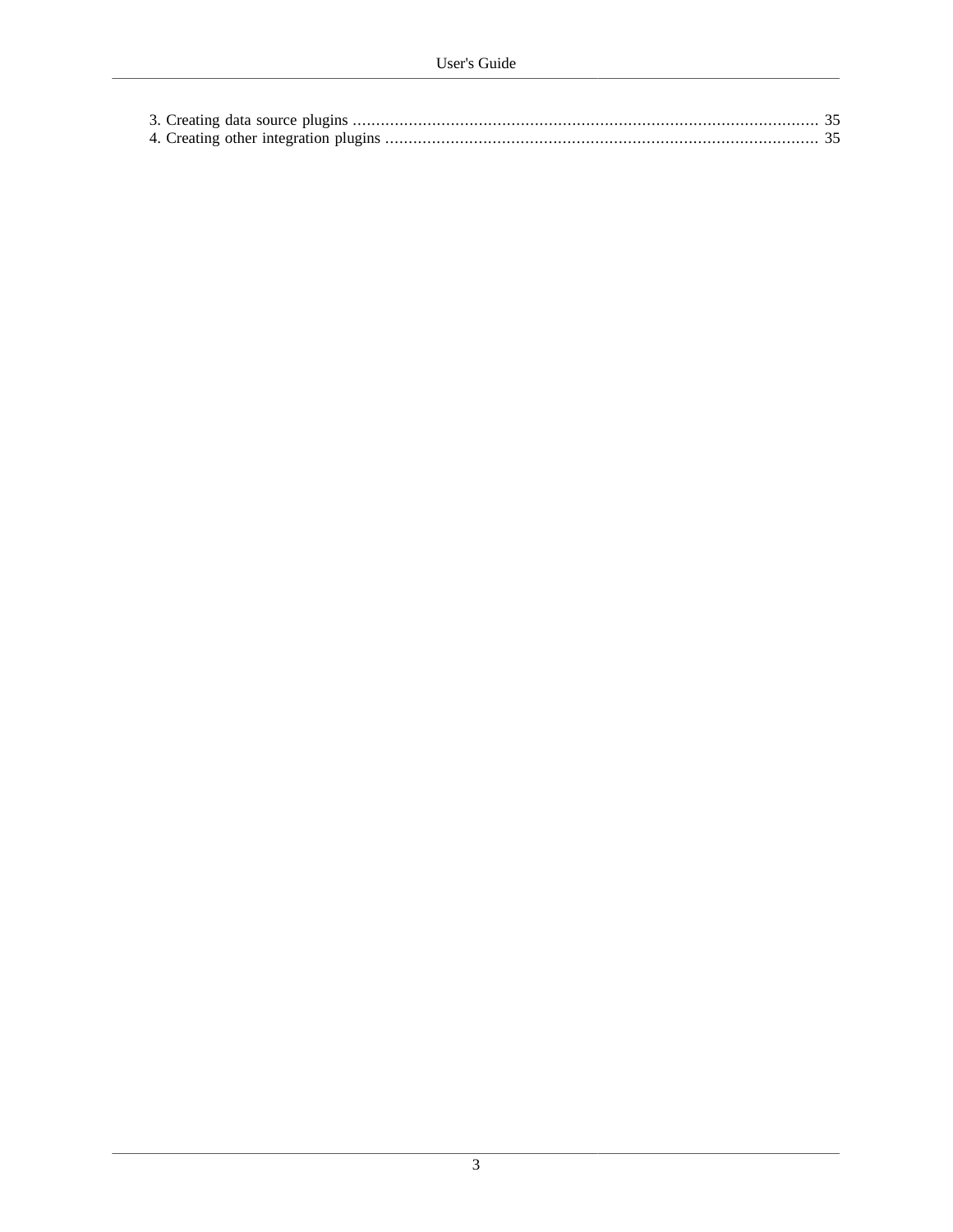# <span id="page-7-0"></span>**Chapter 1. Introduction**

# <span id="page-7-1"></span>**1. Introducing Akeeba Data Compliance**

Akeeba Data Compliance is a simple to use solution for compliance with the European Union's General Data Protection Regulation (GDPR) which came into effect May 25th, 2018. It allows you to easily handle users giving or revoking their consent to data processing, as well as provide a self-service approach to data export and user profile deletion. Further to that it can help you with the data minimization requirements of GDPR by deleting inactive user profiles automatically, after users are suitably notified.

Since version 1.1.0 it also helps you comply with the ePrivacy Directive extension which is lex specialis to the GDPR (extends and specialises the GDPR to cookie handling) and which comes into effect in 2019. Unlike competing solutions, we do that in a way that is fully compatible with the way Joomla! is supposed to work and does not cause adverse effects to the operation of your site.

Akeeba Data Compliance is Free Software. You can redistribute it and/or modify it under the terms of the GNU General Public License as published by the Free Software Foundation, either version 3 of the License, or (at your option) any later version. This program is distributed in the hope that it will be useful, but WITHOUT ANY WARRANTY; without even the implied warranty of MERCHANTABILITY or FITNESS FOR A PARTICULAR PURPOSE. See the GNU General Public License for more details. You should have received a copy of the GNU General Public License along with this program. If not, see [the text of GPL v3.0 on the GNU site](https://www.gnu.org/licenses/gpl-3.0.en.html) [<https://www.gnu.org/licenses/gpl-3.0.en.html>].

Akeeba Ltd has chosen not to charge a fee for this software and its documentation. However, we cannot guarantee user support or customization (including implementation of features we don't need on our own site). Thank you for your understanding!

## <span id="page-7-2"></span>**2. Server environment requirements**

In order to work, Akeeba Data Compliance requires the following server software environment:

- Joomla!™ and PHP version compatibilities are detailed in [our Compatibility page](https://www.akeeba.com/compatibility.html) [[https://www.akeeba.com/](https://www.akeeba.com/compatibility.html) [compatibility.html](https://www.akeeba.com/compatibility.html)]. At the time of this writing the minimum requirements are PHP 7.1 or later and Joomla! 3.8 or later.
- MySQL 5.6 or later. Akeeba DataCompliance does not support PostgreSQL and Microsoft SQL Server / Azure SQL Server databases.
- 32MB of PHP memory\_limit. At least 128MB recommended for best performance.
- Ability to run **command line** CRON jobs. If your host only allows you to call a URL you will not be able to use the data minimization features.

As far as the browser is concerned, you can use any modern version (i.e. published within the last year) of Microsoft Edge, Safari, Opera, Firefox or Google Chrome. We no longer support Internet Explorer; our software will display incorrectly or not work at all on this old, buggy and obsolete browser.

In any case, you must make sure that Javascript is enabled on your browser for the backup to work. If you are using AVG antivirus, please disable its Link Checker feature (and reboot your computer) as it is known to cause problems.

You are very strongly advised to disable Internet firewalls, antivirus applications and browser extensions which interfere with the site's loading such as script blockers (such as NoScript) and ad blockers (such as AdBlockPlus) *only for the domains you are using the software on*. Remember that these applications and browser extensions are designed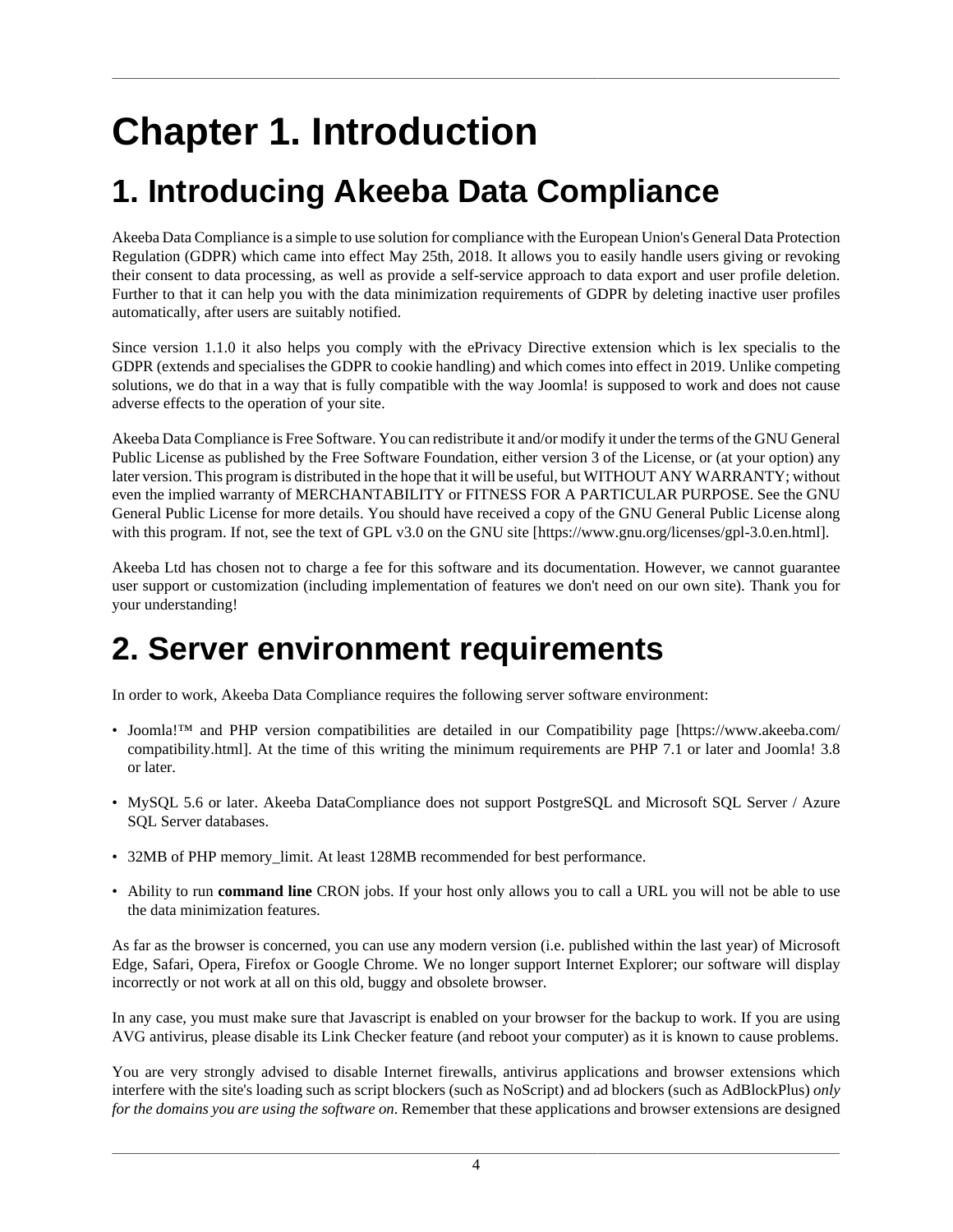to protect you against third party sites. As a result they are very aggressive and WILL break your own sites. We can't do anything about it: your computer and your browser are under your control alone.

# <span id="page-8-0"></span>**3. Technology overview**

Akeeba DataCompliance is more than just a component. In fact, its component is only used to render the interface and handle some common work. Most of the features are implemented as plugins to ensure extensibility, even by third parties.

The System - Data Compliance plugin is used to implement the captive login page which requires your clients to give their consent to data processing before continuing to use your site.

The User - Data Compliance plugin is used to add links to Data Compliance in user profiles and handle other aspects of data processing consent.

There are a number of plugins of the datacompliance type. These are the integrations with personal information data sources, i.e. Joomla itself and third party components. Each of these plugins informs Data Compliance of the personal information kept for each user, lets it delete this information, informs Data Compliance whether a user profile can be deleted and provides information about which profiles are to be considered expired. Data Compliance ships with a number of plugins for core Joomla! and Akeeba extensions. The API is open and any third party developer can create their own plugins for their software.

Please note that the cookie law compliance plugin is documented in a separate chapter further down this documentation.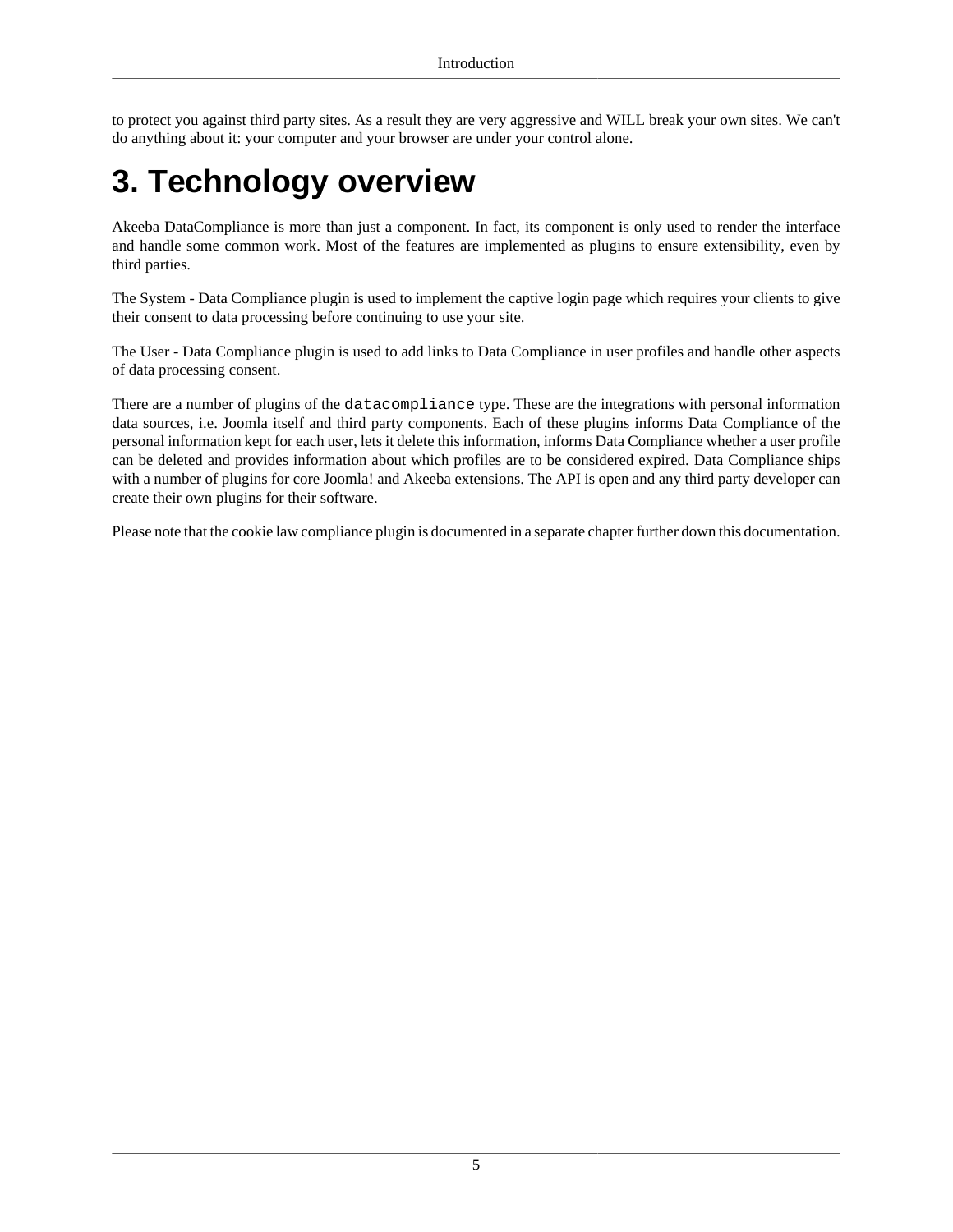# <span id="page-9-0"></span>**Chapter 2. Installation, updates and upgrades**

## <span id="page-9-1"></span>**1. Installing Akeeba Data Compliance**

Installing Akeeba Data Compliance is no different than installing any other Joomla!™ extension on your site. You can read the complete instructions for installing Joomla!™ extensions on the [official help page](https://docs.joomla.org/Installing_an_extension) [[https://docs.joomla.org/](https://docs.joomla.org/Installing_an_extension) [Installing\\_an\\_extension\]](https://docs.joomla.org/Installing_an_extension). Throughout this chapter we assume that you are familiar with these instructions and we will try not to duplicate them.

### <span id="page-9-2"></span>**1.1. Installing or manually updating the extension**

Just like with most Joomla! extensions there are two ways to install or manually update Akeeba Data Compliance on your site:

- Install from URL. It is the easiest and fastest one, if your server supports it. Most servers do support this method.
- Upload and install. That's the typical extension installation method for Joomla! extensions. It rarely fails.

Please note that installing and updating Akeeba Data Compliance (and almost all Joomla! extensions) is actually the same thing. If you want to update Akeeba Data Compliance please remember that you **MUST NOT** uninstall it before installing the new version! When you uninstall Akeeba Data Compliance you will lose all your settings. This is definitely something you do not want to happen! Instead, simply install the new version on top of the old one. Joomla! will figure out that you are doing an update and will treat it as such, automatically.

#### **Tip**

If you find that after installing or updating Akeeba Data Compliance it is missing some features or doesn't work, please try installing the same version a second time, without uninstalling the component. The reason is that very few times the Joomla! extensions installer infrastructure gets confused and fails to copy some files or entire folders. By repeating the installation you force it to copy the missing files and folders, solving the problem.

#### <span id="page-9-3"></span>**1.1.1. Install from URL**

The easiest way to install Akeeba Data Compliance is using the Install from URL feature in Joomla!.

#### **Important**

This Joomla! feature requires that your server supports fopen() URL wrappers (allow\_url\_fopen is set to 1 in your server's php.ini file) or has the PHP cURL extension enabled. Moreover, if your server has a firewall, it has to allow TCP connections over ports 80 and 443 to GitHub's servers where the file is stored. If you don't see any updates or if they fail to download please ask your host to check that these conditions are met. If they are met but you still do not see the updates please file a bug report in the [official Joomla!](http://forum.joomla.org/) [forum](http://forum.joomla.org/) [\[http://forum.joomla.org/\]](http://forum.joomla.org/).

First, go to [the download page for Akeeba Data Compliance](https://www.akeeba.com/download/official/datacompliance.html) [[https://www.akeeba.com/download/official/](https://www.akeeba.com/download/official/datacompliance.html) [datacompliance.html\]](https://www.akeeba.com/download/official/datacompliance.html). Find the latest version (at the top of the page). Right click the ZIP file and copy the URL.

Now go to your site's administator page and click on Extensions, Manage. Click on the Install from URL tab. Clear the contents of the Install URL field and paste the URL you copied from our site's download page. Then click on the Install button. Joomla! will download and install the Akeeba Data Compliance update.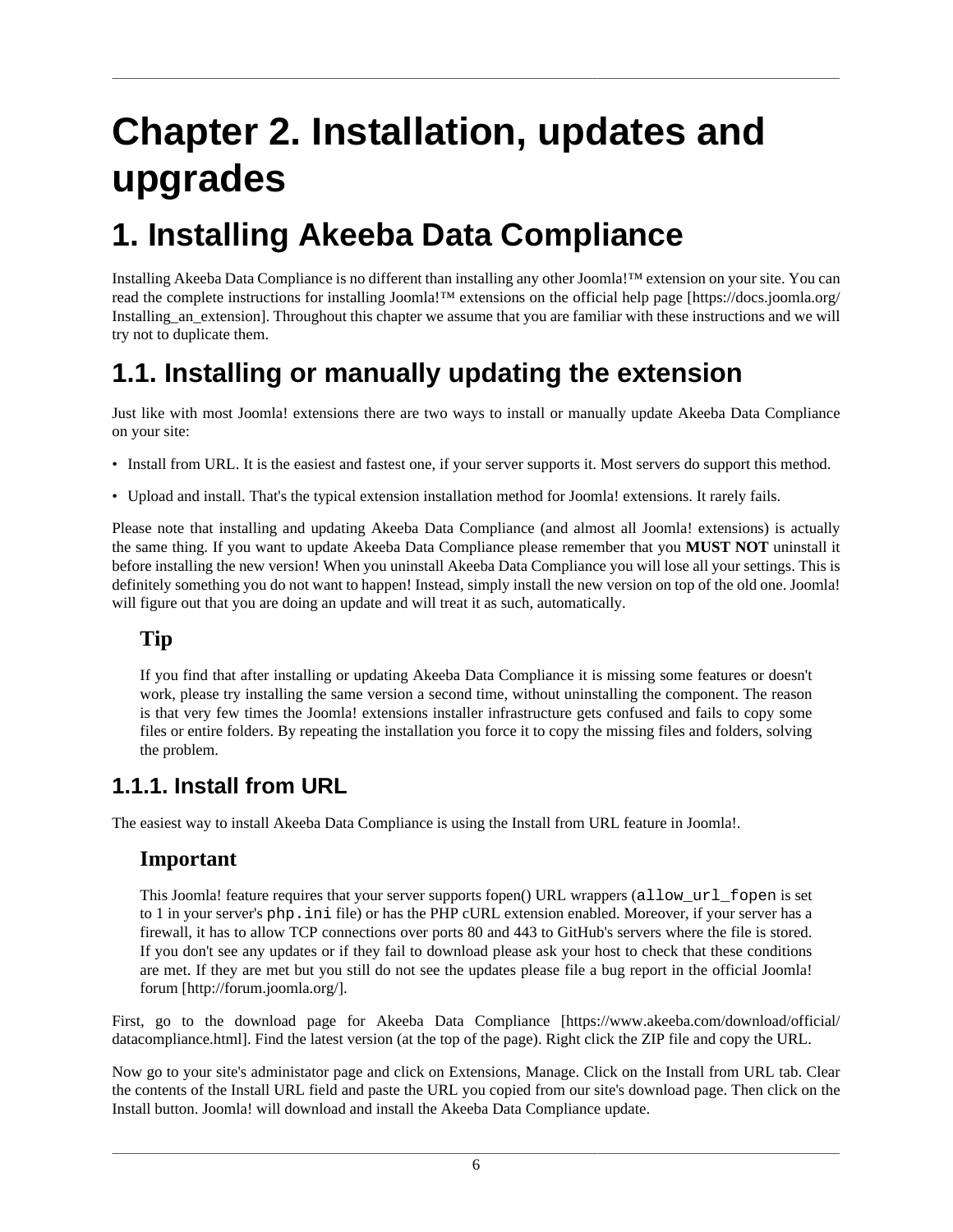If Joomla! cannot download the package, please use one of the methods described in this section of the documentation. If, however you get an error about copying files, folder not found or a cryptic "-1" error please follow [our installation](https://www.akeeba.com/documentation/troubleshooter/abinstallation.html) [troubleshooting instructions](https://www.akeeba.com/documentation/troubleshooter/abinstallation.html) [<https://www.akeeba.com/documentation/troubleshooter/abinstallation.html>].

### <span id="page-10-0"></span>**1.1.2. Upload and install.**

You can download the latest installation packages from [the download page for Akeeba Data Compliance](https://www.akeeba.com/download/official/datacompliance.html) [\[https://](https://www.akeeba.com/download/official/datacompliance.html) [www.akeeba.com/download/official/datacompliance.html\]](https://www.akeeba.com/download/official/datacompliance.html). Please note that the latest version is always on top. Click on the ZIP file version you want to download and install.

All Akeeba Data Compliance installation packages contain the component and all of its associated extensions. Installing it will install all of these items automatically. It can also be used to upgrade Akeeba Data Compliance; just install it *without* uninstalling the previous release.

In any case, do not extract the ZIP files yet!

#### **Warning**

**Attention Mac OS X users**! Safari, the default web server provided to you by Apple, is automatically extracting the ZIP file into a directory and removes the ZIP file. In order to install the extension through Joomla!'s extensions installer you must select that directory, right-click on it and select Compress to get a ZIP file of its contents. This behaviour was changed in Mac OS X Mountain Lion, but people upgrading from older versions of Mac OS X (Mac OS X Lion and earlier) will witness the old, automatic ZIP extraction, behaviour.

Log in to your site's administrator section. Click on Extensions, Manage link on the top menu. Please click on the Upload Package File tab. Drag and drop the installation ZIP file you had previously downloaded to start the upload and the installation. After a short while, Joomla!™ will tell you that the component has been installed.

#### **Warning**

Akeeba Data Compliance is a big extension. Some servers do not allow you to upload files that big. If this is the case you can ask your host to follow [our installation troubleshooting instructions](https://www.akeeba.com/documentation/troubleshooter/abinstallation.html) [[https://www.akeeba.com/](https://www.akeeba.com/documentation/troubleshooter/abinstallation.html) [documentation/troubleshooter/abinstallation.html\]](https://www.akeeba.com/documentation/troubleshooter/abinstallation.html) under "You get an error about the package not being uploaded to the server".

If you have WAMPServer (or any other prepackaged local server), please note that its default configuration does not allow files over 2Mb to be uploaded. To work around that you will need to modify your php.ini and restart the server. On WAMPserver left-click on the WAMP icon (the green W), click on PHP, php.ini. Find the line beginning with upload\_max\_filesize. Change it so that it reads:

upload\_max\_filesize = 6M

Save this file. Now, left-click on the WAMP icon, click on Apache, Service, Restart Service and you can now install the component. Editing the php. ini file should also work on all other servers, local and live alike.

If the installation did not work, please take a look at [our installation troubleshooting instructions](https://www.akeeba.com/documentation/troubleshooter/abinstallation.html) [\[https://](https://www.akeeba.com/documentation/troubleshooter/abinstallation.html) [www.akeeba.com/documentation/troubleshooter/abinstallation.html\]](https://www.akeeba.com/documentation/troubleshooter/abinstallation.html).

# <span id="page-10-1"></span>**2. Automatic updates**

Akeeba Data Compliance can be updated just like any other Joomla! extension, using the Joomla! extensions update feature. Please note that Joomla! is fully responsible for discovering available updates and installing them on your site. Akeeba Ltd does not have any control of the update process.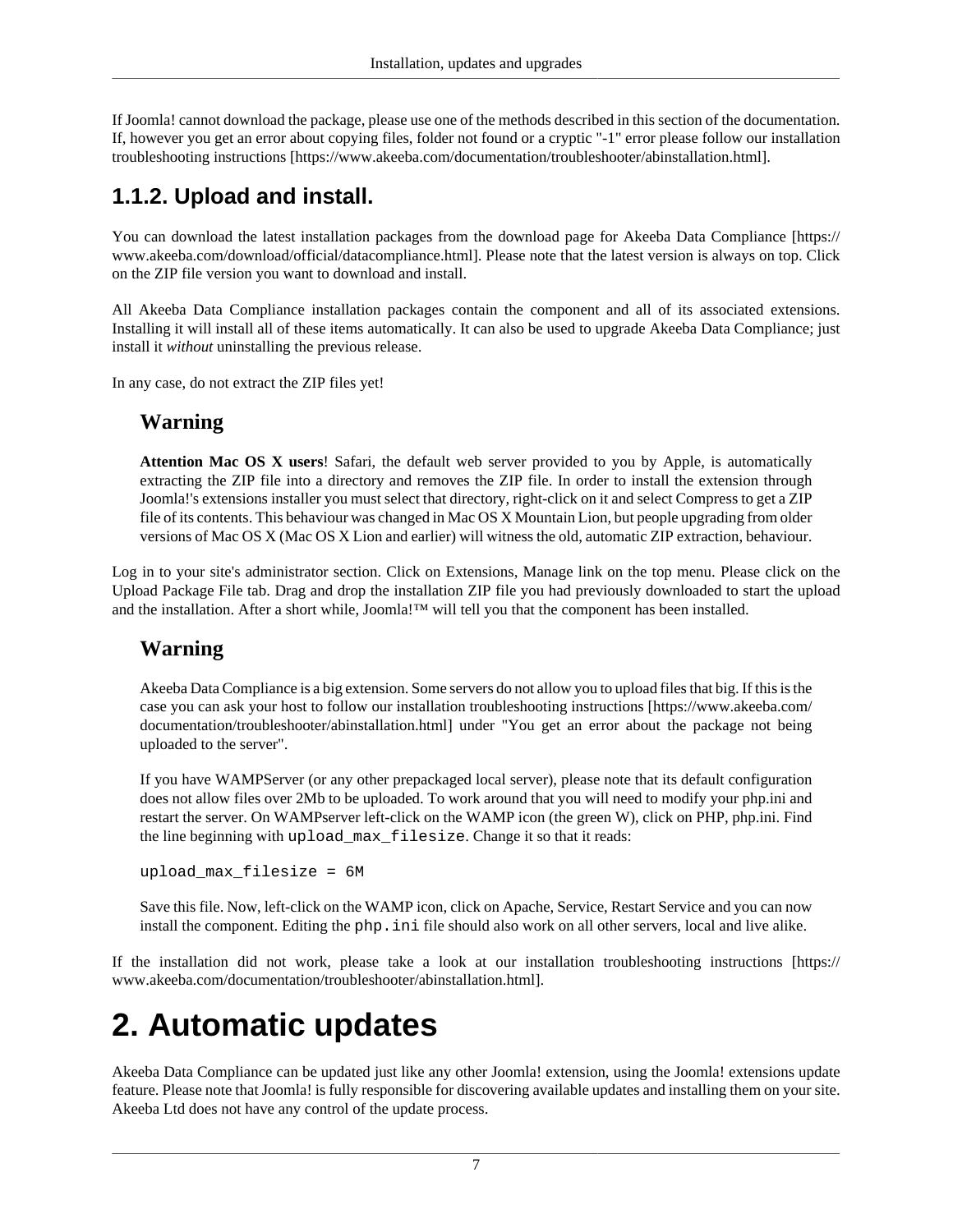#### **Note**

This Joomla! feature requires that your server supports fopen() URL wrappers (allow\_url\_fopen is set to 1 in your server's php.ini file) or has the PHP cURL extension enabled. Moreover, if your server has a firewall, it has to allow TCP connections over ports 80 and 443 to GitHub's servers. If you don't see any updates or if they fail to download please ask your host to check that these conditions are met. If they are met but you still do not see the updates please file a bug report in the [official Joomla! forum](http://forum.joomla.org/) [\[http://](http://forum.joomla.org/) [forum.joomla.org/](http://forum.joomla.org/)]. In the meantime you can use the manual update methods discussed further below this page.

You can access the extensions update feature in two different ways:

- From the icon your Joomla! administrator control panel page. You will find the icon in the left-hand sidebar, under the Maintenance header. When there are updates found for any of your extensions you will see the Updates are available message. Clicking on it will get you to the Update page of Joomla! Extensions Manager.
- From the top menu of your Joomla! administrator click on Extensions, Manager. From that page click on the Update tab found in the left-hand sidebar. Clicking on it will get you to the Update page of Joomla! Extensions Manager.

If you do not see the updates try clicking on the Find Updates button in the toolbar. If you do not see the updates still you may want to wait up to 24 hours before retrying. This has to do with the way Joomla! caches the update information.

If there is an update available for Akeeba Data Compliance tick the box to the left of its row and then click on the Update button in the toolbar. Joomla! will now download and install the update.

If Joomla! cannot download the package, please use one of the manual update methods described below. If, however you get an error about copying files, folder not found or a cryptic "-1" error please follow [our installation](https://www.akeeba.com/documentation/troubleshooter/abinstallation.html) [troubleshooting instructions](https://www.akeeba.com/documentation/troubleshooter/abinstallation.html) [<https://www.akeeba.com/documentation/troubleshooter/abinstallation.html>].

If you get a white page while installing the update please try either the Built-in method (described above) or the manual update method (described below).

### **Updating manually**

As noted in the [installation section,](#page-9-1) installing and updating Akeeba Data Compliance is actually the same thing. If the automatic update using Joomla!'s extensions update feature does not work, please install the update manually following the instructions in the [installation section of this documentation.](#page-9-1)

#### **Important**

When installing an update manually you MUST NOT uninstall your existing version of Akeeba Data Compliance.

Sometimes Joomla! may forget to copy some files when updating extensions. If you find Akeeba Data Compliance suddenly not working or if you get a warning that your installation is corrupt you need to download the latest version's ZIP file and install it *twice* on your site, *without* uninstalling it before or in-between these installations. This will most certainly fix this issue.

If the error occurs again after a while, without you updating our software, please contact your host. Some hosts will delete or rename files automatically and without any confirmation as part of a (broken and unfit for purpose) "malware scanner / antivirus". Unfortunately, these scanners return a lot of false positives -innocent files mistakenly marked as malicious- but rename / delete them nonetheless, breaking software installed on the server. If you are on such a host we very strongly recommend that you move to a decent host, run by people who actually know what they are doing. It will be far less headache for you and would actually improve your site's security.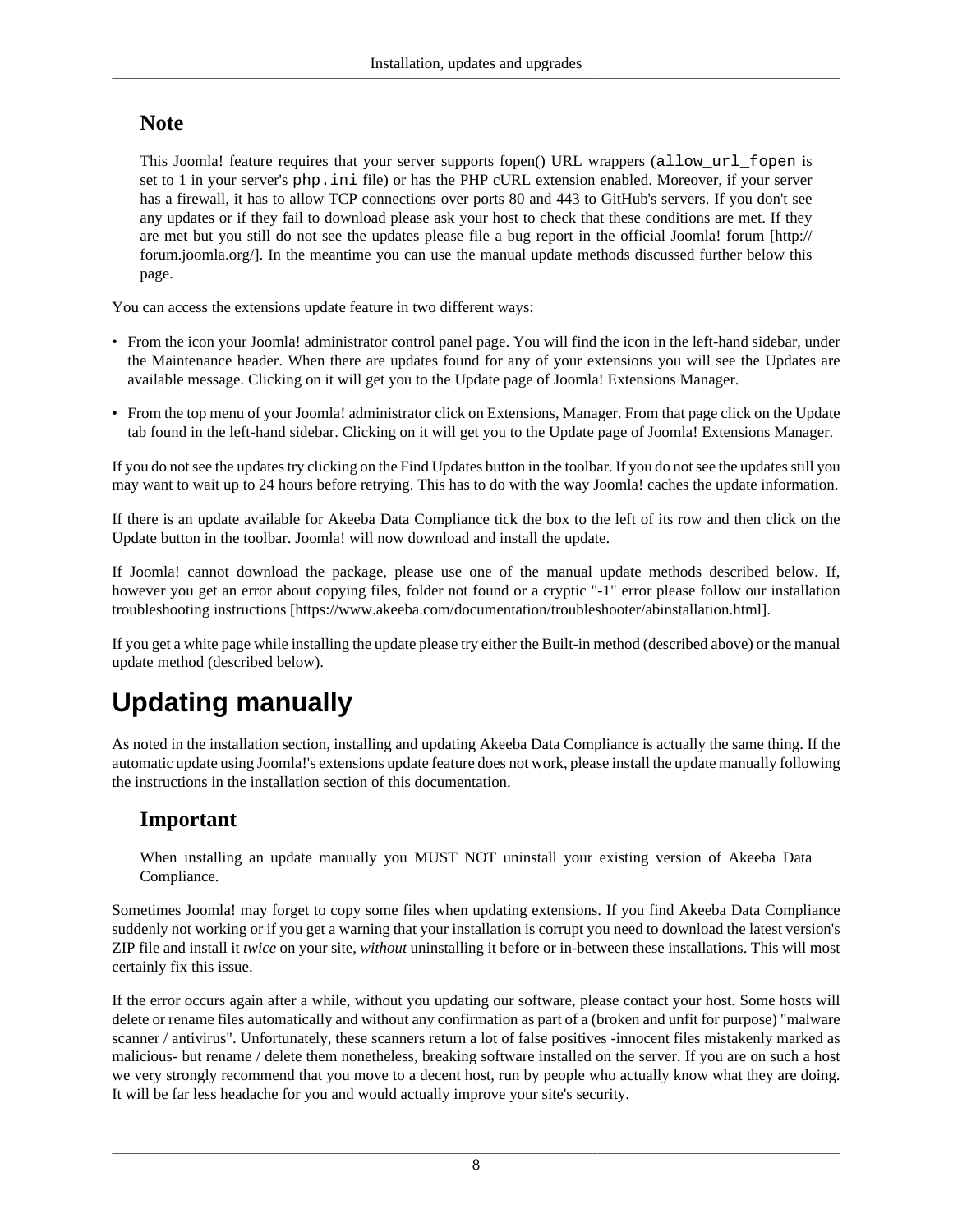# <span id="page-12-0"></span>**Chapter 3. Using Akeeba Data Compliance**

In this chapter you are going to find detailed reference of all the pages, options and features of the Akeeba Data Compliance component.

## <span id="page-12-1"></span>**1. Initial setup**

After installing Akeeba Data Compliance there are a few things you need to do to get up to speed. In this section we are going to set up the minimum required features for the component to make sense.

#### **Tip**

We strongly recommend trying Data Compliance on a copy of your site first. If you do not know how to make a copy of your site we suggest that you take a look at our [Akeeba Backup](https://www.akeeba.com/products/akeeba-backup.html) [[https://www.akeeba.com/](https://www.akeeba.com/products/akeeba-backup.html) [products/akeeba-backup.html](https://www.akeeba.com/products/akeeba-backup.html)] software. The free of charge Akeeba Backup Core version can be easily used to create copies of your site, e.g. running them on a local server such as MAMP, XAMPP or WAMPserver.

Before you take any further steps, you need to have a Privacy Statement saved as a Joomla! article. Per the GDPR it has to be written in plain and simple language, just like the rest of your site. If you are not sure what to write in there you can search for "GDPR privacy statement template" in your favourite search engine. Here's [an example \[https://](https://www.itgovernance.co.uk/blog/how-to-write-a-gdpr-privacy-notice-with-documentation-template-example/) [www.itgovernance.co.uk/blog/how-to-write-a-gdpr-privacy-notice-with-documentation-template-example/\]](https://www.itgovernance.co.uk/blog/how-to-write-a-gdpr-privacy-notice-with-documentation-template-example/). Or you could even take a look at what other companies have. For example. here is [our Privacy Statement \[https://](https://www.akeeba.com/privacy) [www.akeeba.com/privacy](https://www.akeeba.com/privacy)]. It's best to publish the article in the Uncategorized section of your site.

After doing that go to Components, Akeeba Data Compliance and click on the Options button. Find the Policy article option and click Select. Choose the article you have just created. Finally, click on Save & Close button in the toolbar.

Now go to Extensions, Plugins and publish the following plugins *in this order*:

- Data Compliance Joomla! Core User Data
- User Data Compliance
- System Data Compliance

After publishing the last plugin you will immediately see a page asking you to consent to processing of your personal data and / or exercise your data rights. This is Data Compliance's [self-service page.](#page-15-0) This is the same page your site's users will see the first time they log into your site.

You need to select Yes and click on Apply my preference to continue using your site. You are taken back to the Plugins page.

This is really all you need to do if the only personal information you are collecting is through Joomla! itself.

If you are collecting information through other components you will need to [activate and configure the relevant plugin](#page-29-0) of the [datacompliance](#page-29-0) type. Please note that Data Compliance only ships with a small number of plugins. You can always ask the developer of the third party extension you are using (e.g. VirtueMart, HikaShop, AcyMailing etc) to make Data Compliance plugins using our [open, documented API \[create-data-source-plugins](create-data-source-plugins)].

While optional, we recommend that you [set up the email templates.](#page-22-0) These are used to send out emails to your users. The default template is intentionally very generic.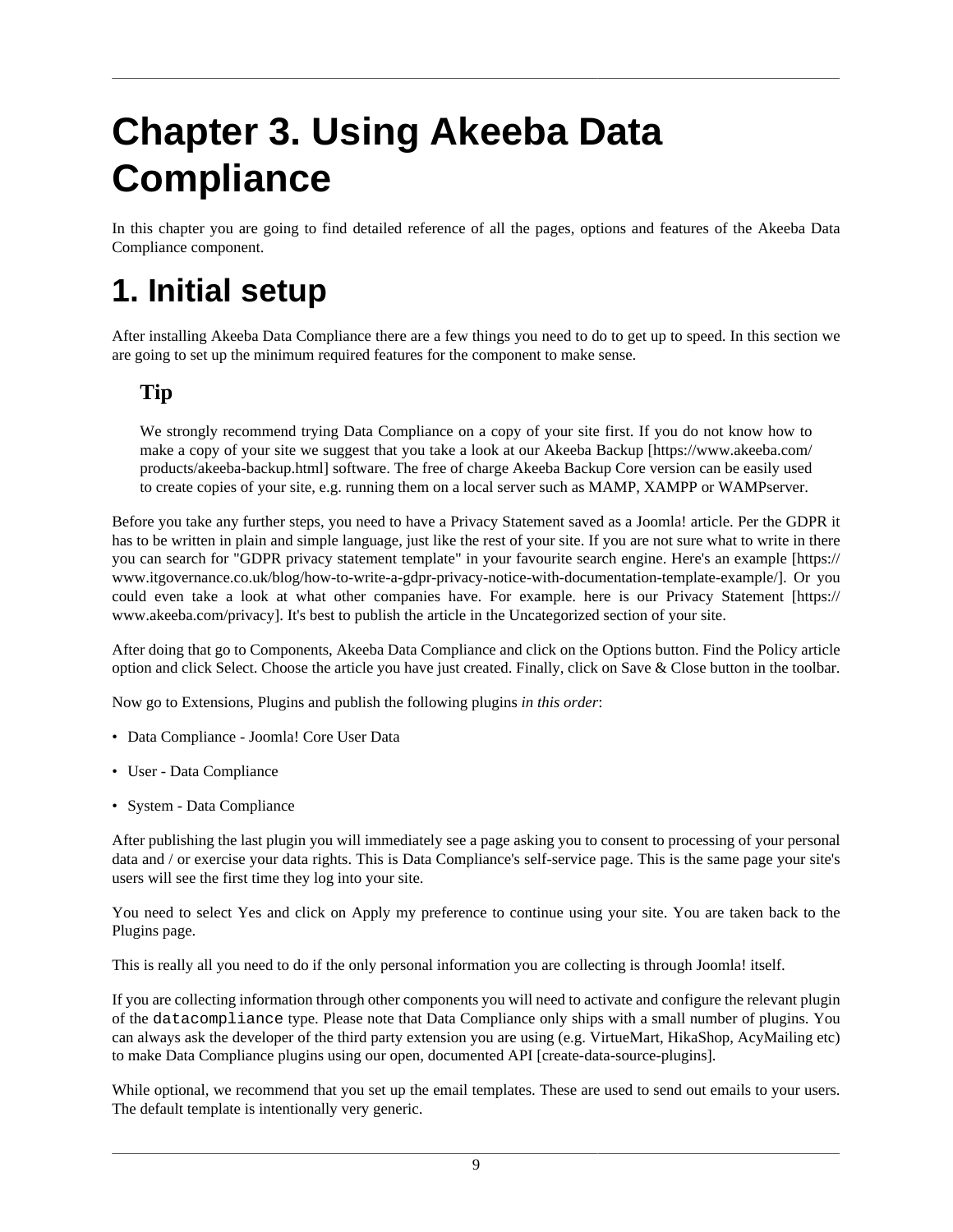The next logical step is to [configure the component](#page-27-1) to choose who can see sensitive personal information in Data Compliance.

Finally, you may want to set up CRON jobs for [automating data minimization](#page-25-3) (deletion of expired data profiles).

## <span id="page-13-0"></span>**2. Managing personal information**

The whole point of Data Compliance is to allow users to manage their Personally Identifiable Information (PII) they have stored with you. This means that they can:

- give or withdraw their explicit consent to your processing of their PII;
- export the PII you have on file for them;
- request that you remove or anonymize their PII profile (user profile) from your site.

This allows your site to meet the GDPR requirements without taxing the site's administrators with the laborious tasks associated with users exercising their data rights.

### **Frequently asked questions**

Please read these questions before filing GitHub issues or feature requests. There's a reason why we have implemented certain things in a certain way.

### **Can I change the default PII processing preference to be "consent has been given"?**

No. This is illegal. The GPDR requires you to obtain explicit consent and also record the date, time and IP address of the user giving or revoking their explicit consent. Implied consent is no longer admissible.

### **Can I change the default option of the slider to Yes instead of No?**

No. The GPDR requires the users to take explicit action to provide their consent. According to most analysts this means that the default state of a slider / radio selection must be No and the default state of a checkbox must be unchecked.

### **Can I limit the consent only to people coming from the EU (GeoIP detection)?**

No. The GDPR applies to natural persons based on their *nationality*, not their current location. For example, a German citizen currently in the United States of America enjoys the same protection under the GDPR as a German citizen currently in Berlin. This makes using GeoIP detection to determine the nationality of an individual legally unsound.

Things are even more interesting with individuals having dual (or multiple) citizenship. A person who's both a US citizen and a Czech citizen enjoys the protections of the GDPR regardless of whether they have ever set foot in the Czech Republic because they are EU citizens (the Czech Republic is in the EU).

### **Can an administrator change the PII processing consent of a user?**

No. This is illegal. The GDPR requires you to obtain explicit consent and also record the date, time and IP address of the user giving or revoking their explicit consent. As a result you cannot give consent on behalf of a user.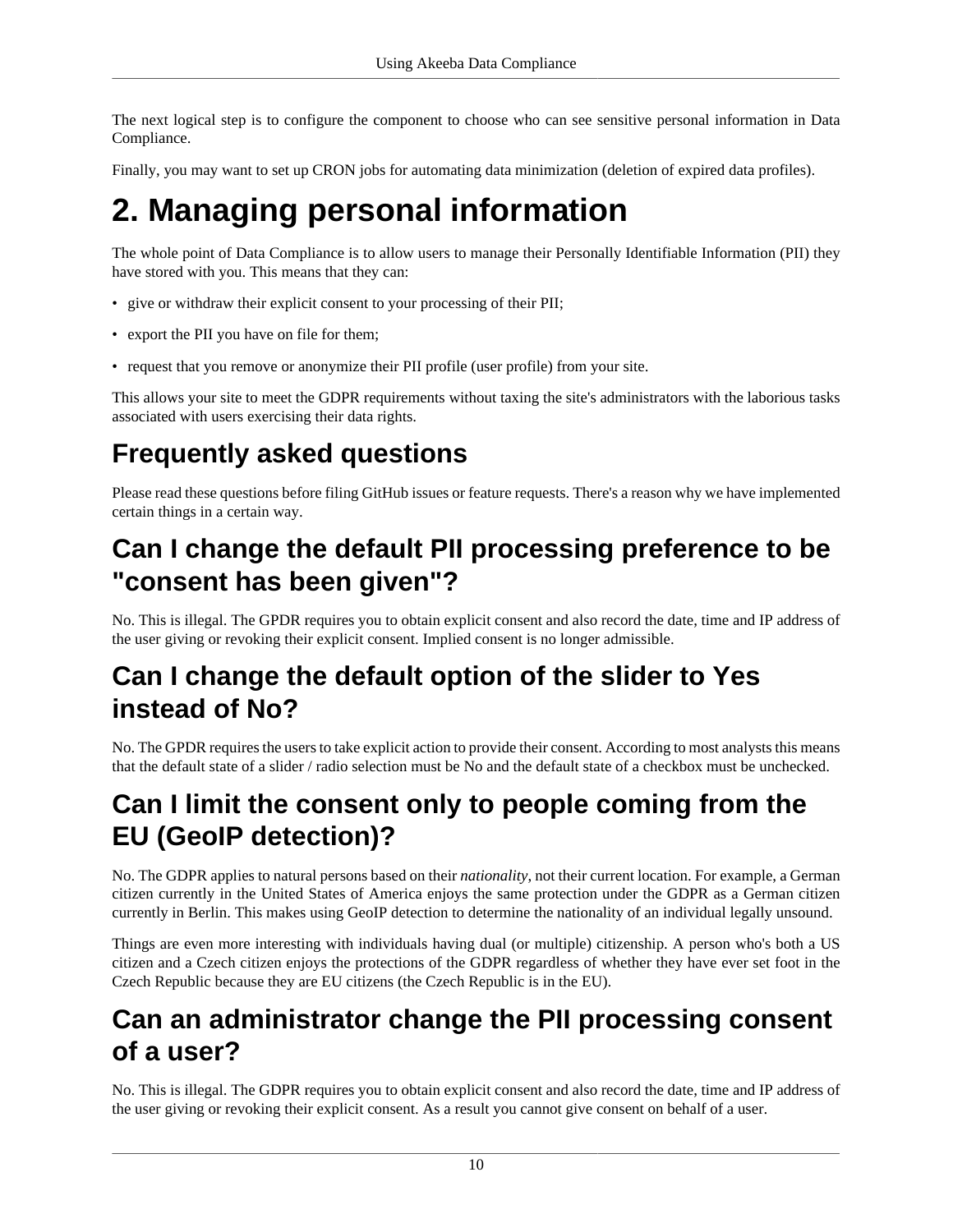While in theory you could be given written permissions or otherwise indisputable evidence of being given the power to change the user's consent setting we consider it beyond the scope of Data Compliance. These are very rare cases and they hardly make sense for a web site. Data Compliance is meant to be used by online-only businesses.

### **Can an administrator export the PII of a user or delete their profile?**

Yes, they can. Their actions are also stored in the audit trail. The rationale behind this decision is that a user may have lost access to their email address and no longer remember their username or password. They can, however, contact you and provide evidence of their identity (e.g. a government issued photo ID) along with their request that you exercise their data rights on their behalf. In this case you are allowed to export the PII or delete the user profile of a user per their request.

After reading both this and the previous question you might wonder why this rationale doesn't apply to the processing consent. Instead of applying their consent preference on their behalf you can simply change their email address, username and / or password so they can log back into your site and apply their consent preference. This means that you are legally covered: you only changed the user's data on their behalf, something which is also stored in the audit log, and they get to apply their processing preference -after logging in- per the GDPR requirements.

### **Can you create a plugin for a third party extension? It shouldn't be too hard...**

No. We do not have the necessary time to analyze how a third party extensions works, figure out what PII it stores and how. Then we would have to create and test the plugin. And then we would have to maintain it forever, even when the third party extension changes substantially. This is a cost of several thousand Euros per year. It's not easy and it's not a cost we can afford for an extensions that makes us no money. Selling integrations would require putting a price of several hundred Euros per year on each to break even, a price everyone would complain about and few would pay.

We made this mistake with Akeeba Subscriptions and its payment plugins. We would create new plugins for just the initial cost of development. However, the maintenance cost started racking up. We ultimately had to discontinue Akeeba Subscriptions as a paid product and remove most of the payment plugins since we could no longer afford maintaining them. Instead of going through the same agony all over again we prefer to be honest and tell you upfront that we can't do that. No, we cannot make an exception for you. No, really, even if you pay us.

### <span id="page-14-0"></span>**2.1. Captive login (consent page) in the front-end**

#### **Important**

This feature requires that the System and User plugins of Data Compliance are published on your site and their access level is set to Public.

Akeeba Data Compliance allows users to give or withdraw their explicit consent to your processing of their Personally Identifiable Information. Per the GDPR, the default state is that no consent is given.

When the user has not provided their consent for their PII to be processed by you they cannot use the logged in section of the site. The reasoning is that being logged in inherently means that they have a cookie in their browser (Joomla's session cookie) which identifies them as a specific person. Therefore any action they take on the site can be attributed to them, the individual, which requires processing of their PII. The only action allowed in these circumstances is for them to exercise their data rights. That's why Data Compliance implements a "captive login" in this case.

Explicitly: the "captive login" kicks in when the user has not yet consented to you processing their PII *or* if they have explicitly withdrawn their consent.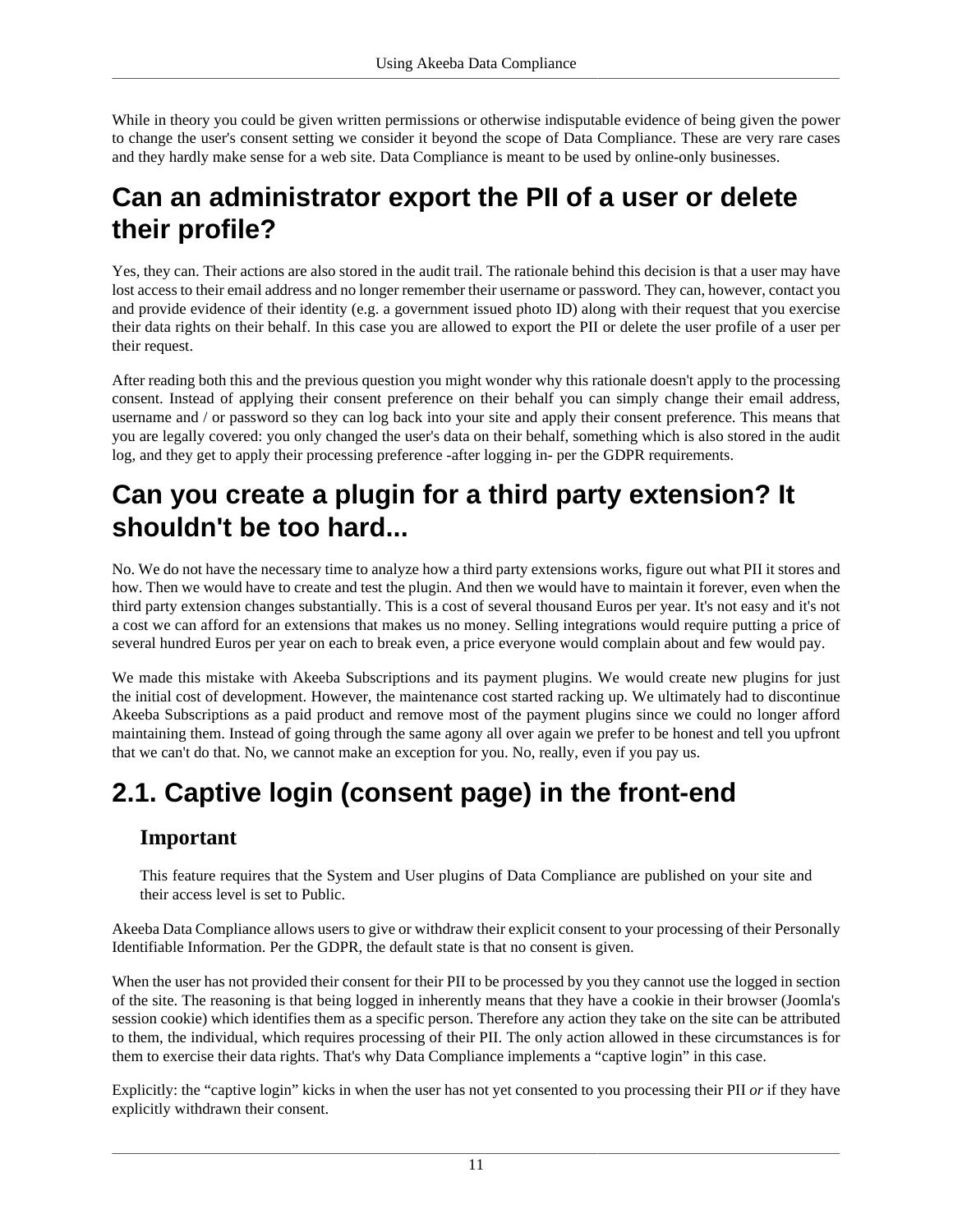The captive login takes the user to [the Self-Service page](#page-15-0) where they can exercise their data rights (review their consent, export their PII or delete their user profile). They will not be able to visit any other page unless they either log out first or consent to processing their PII.

### <span id="page-15-0"></span>**2.2. Self-service page**

The self-service page is where the users can manage their consent to your processing their Personally Identifiable Information (PII), export their PII in a machine readable format or remove their user profile.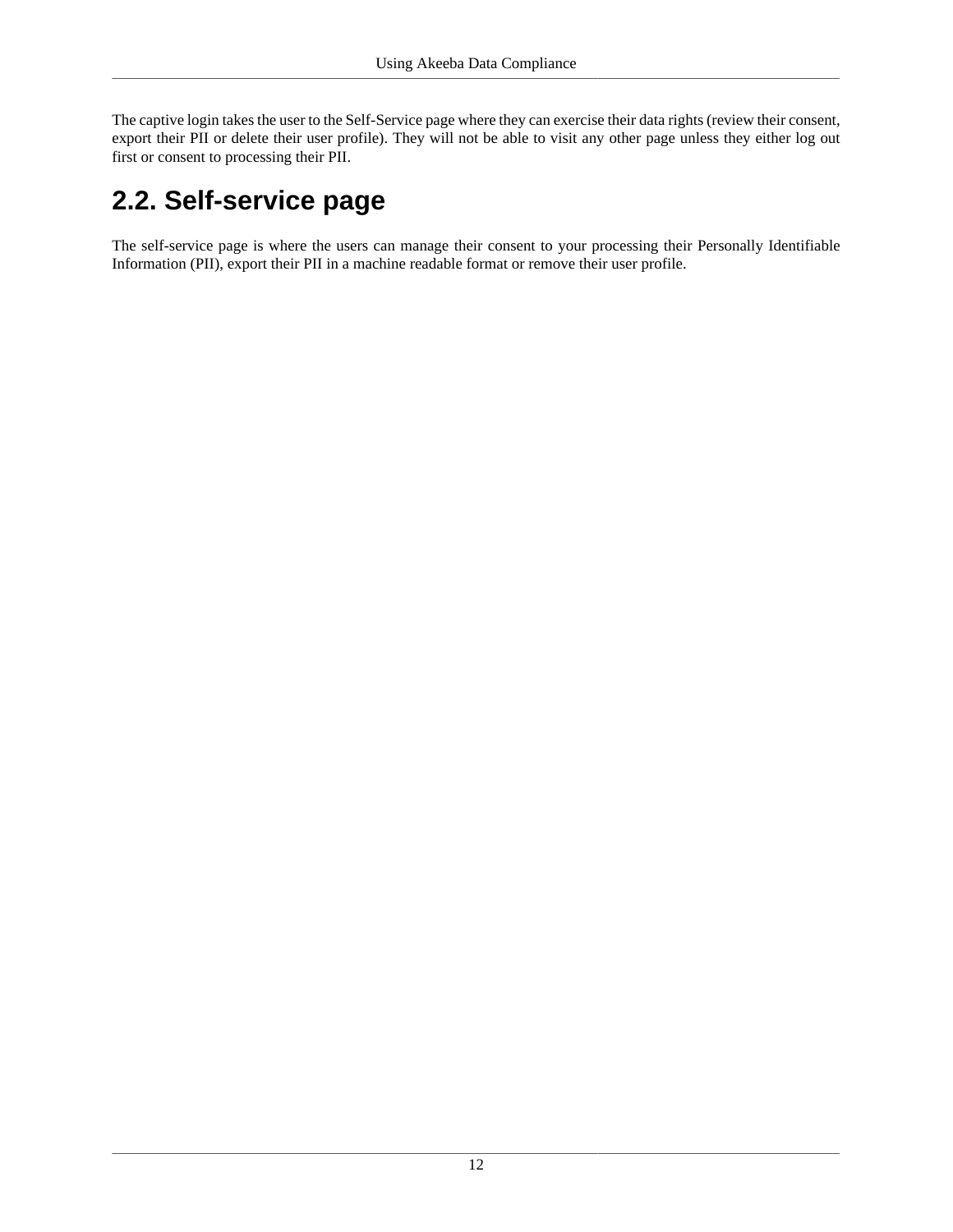#### **The self-service page**

| Consent to processing your personal data                                                                                                                                                                                                                                                                                                                                                                                                                                                                                                                                                                                             |
|--------------------------------------------------------------------------------------------------------------------------------------------------------------------------------------------------------------------------------------------------------------------------------------------------------------------------------------------------------------------------------------------------------------------------------------------------------------------------------------------------------------------------------------------------------------------------------------------------------------------------------------|
| Joomla! 3 development site is storing your personal information for a period of up to 6 months since your last<br>visit to our site or the expiration of all your subscriptions (whichever comes last). This information is used to<br>comply with tax laws and provisioning our services to you. We need your explicit consent to store and process<br>this information in accordance with our Privacy Statement. You can revoke your consent at any time, visiting<br>this page. If you do not consent we are unable to provide our services to you and we cannot let you use the<br>members-only (logged in) version of our site. |
| Click here to read the Privacy Statement.                                                                                                                                                                                                                                                                                                                                                                                                                                                                                                                                                                                            |
| Your current consent preference is:<br>Yes                                                                                                                                                                                                                                                                                                                                                                                                                                                                                                                                                                                           |
| I consent with Joomla! 3 development site storing and processing my personal information in<br>accordance with the Privacy Statement.<br><b>Yes</b><br>No.                                                                                                                                                                                                                                                                                                                                                                                                                                                                           |
| Apply my preference                                                                                                                                                                                                                                                                                                                                                                                                                                                                                                                                                                                                                  |
| <b>O</b> Learn more about your data rights here.                                                                                                                                                                                                                                                                                                                                                                                                                                                                                                                                                                                     |

### Exercise your data rights

You can use the controls below to export your personal information in an XML file ("data portability right") or delete your profile with us ("right to be forgotten").

Deleting your profile is irreversible. You will lose access to all of your account information, even if Δ you have paid for it, forever. You will no longer be a client effective immediately. USE WITH **EXTREME CAUTION.** 

Export your data

Delete your user account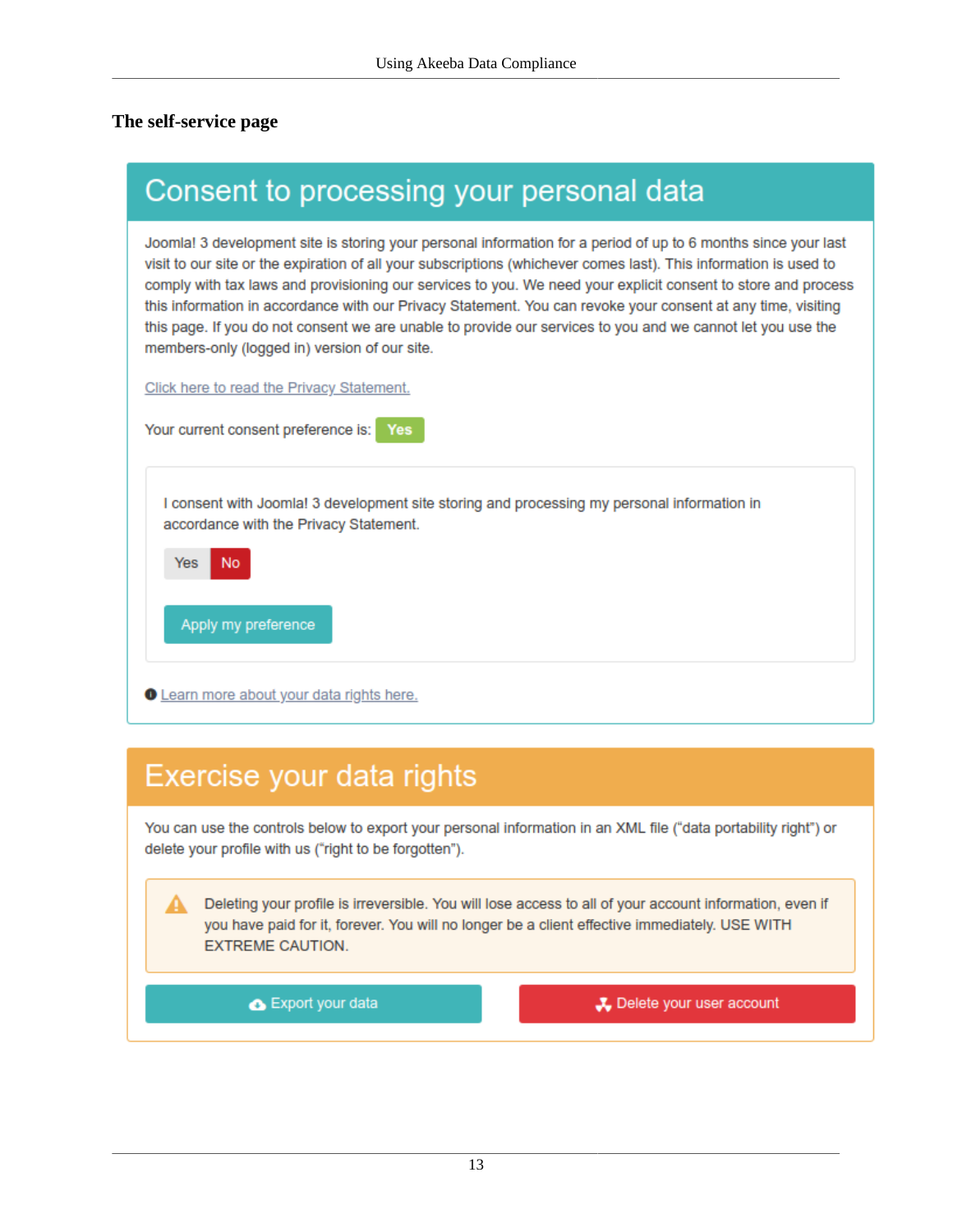### **How to get there?**

There are several ways to get to that page.

If you have enabled Data Compliance's User plugin, you can edit your Joomla! user profile using the built-in Joomla! Users component. Please note that this method does not work with third party extensions which implement their own user profile, such as Community Builder. When a user is editing their profile they will see a Manage your personal data options link. Clicking on it leads you to the self-service page. This also applies in the backend of the site.

If you are a Super User you can click edit any user's profile and you will see the same link. This will take you to the same page with a slightly different interface: it will tell you which user's personal data preferences you are managing and you won't be able to change their consent settings (because it's disallowed by the GDPR).

Finally, you can create a Joomla frontend menu link to that page from Joomla's menu manager. It is recommended that you put this on your site's footer or the site's user menu (if applicable) to let users find their personal data options page more easily, fulfilling the GDPR requirement for easy access to the options to exercise your data rights.

### **Managing the consent**

The top half of the self-service page allows you to manage your consent for processing the personal data. You can see the current setting for the consent preference and the controls to change it. Please note that the default option in the controls is always set to No, per the GDPR requirement for explicit action to provide consent. If you want to give your consent set it to Yes, then click on Apply My Preference. Conversely, if you want to revoke your consent set this to No and then click on Apply My Preference.

Above the controls there is a link which reads Click here to read the Privacy Statement. Clicking on it opens a slider with the Privacy Statement article, as selected in the component's Options page.

Below the controls there is the Learn more about your data rights here link. This opens a new browser tab or window to the European Union portal for Data protection. This link should not be removed as you are required by GDPR to provide a link to this or a similar resource to your users.

### **Exporting the PII**

The bottom half section of the self-service page has two buttons. The first button allows you to export your user profile in a common, machine-readable format (XML). This lets you exercise your Data Portability Rights under the GDPR. Click on Export your Data to download an XML file to your computer. This contains all the PII about you which is currently known to Akeeba Data Compliance through its plugins.

### **Deleting the user profile**

The bottom half section of the self-service page has two buttons. The second button allows you to wipe your user profile. Depending on the options made in the various Akeeba Data Compliance plugins this will either completely remove or at the very least completely pseudonymize the PII stored on record for you on the site. Please note that this process is **irreversible**. Furthermore, once it's complete it will be impossible to restore your user account and its PII. Therefore, clicking the Delete your user account button exercises your Right To Be Forgotten under the GDPR.

Sometimes it's not possible to exercise your right to be forgotten. This depends on the settings of the various Akeeba Data Compliance through its plugins. For example, people belonging to a privileged group (by default: Super Users) or who have bought a subscription within the last few days may be denied this right. You are told exactly why deletion is not possible though a standard Joomla error message. Having an administrator of the site resolve that condition is necessary before wiping the user account is possible. Administrators should look at the settings of the various Akeeba Data Compliance plugins to understand why th deletion is prevented.

If the deletion can proceed you are taken to the confirmation page. Here you are informed that the deletion is irreversible. Moreover, all the steps which will be carried out by Akeeba Data Compliance are explicitly stated. These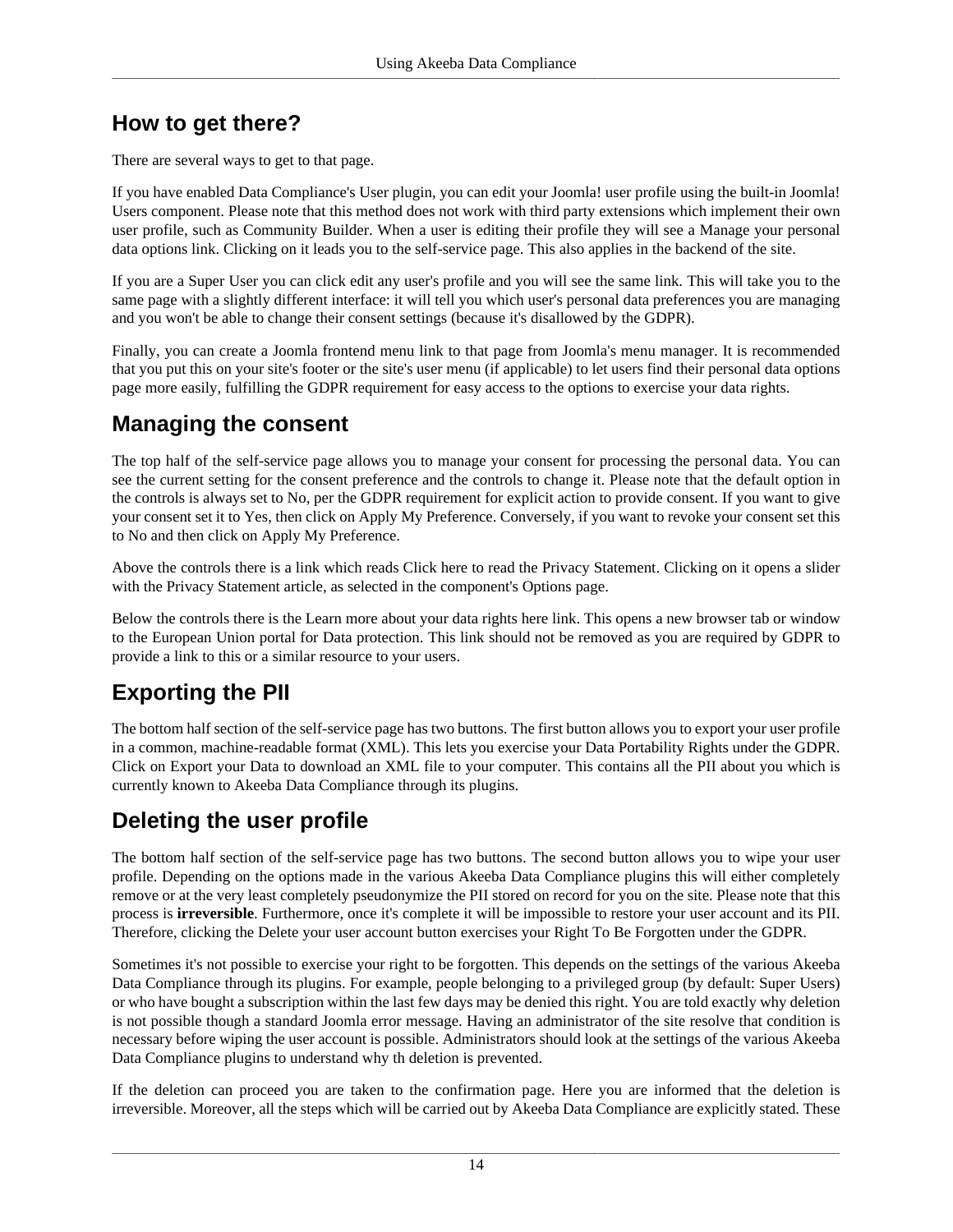bullet points come from the various Akeeba Data Compliance plugins. You are also informed about the information which exists outside the scope of Joomla and which cannot be deleted by Akeeba Data Compliance. At the bottom of the page you are asked to type a phrase ("*I UNDERSTAND*" in all caps) and click on the DELETE MY USER ACCOUNT button. This is your last chance to abort! Navigate anywhere else or close the browser tab to abort. If the phrase was entered correctly and the button is clicked the user account is wiped forever and can not be restored.

### **Customization of the page**

Akeeba Data Compliance uses Joomla! view templates which follow [FOF 3's Blade template language syntax](https://github.com/akeeba/fof/wiki/Blade-Templates) [\[https://github.com/akeeba/fof/wiki/Blade-Templates](https://github.com/akeeba/fof/wiki/Blade-Templates)]. You can use [standard Joomla template overrides \[https://](https://docs.joomla.org/How_to_override_the_output_from_the_Joomla!_core) [docs.joomla.org/How\\_to\\_override\\_the\\_output\\_from\\_the\\_Joomla!\\_core\]](https://docs.joomla.org/How_to_override_the_output_from_the_Joomla!_core) to modify the look, feel and functionality of this page. By default, the HTML structure follows our Akeeba Frontend Framework which provides a unified look and feel for all of our extensions. If you need to use a different template framework, such as Bootstrap, you will have to do template overrides.

#### **Important**

Do not change the URLs, the hidden fields or remove form elements when doing overrides. This could cause Akeeba Data Compliance to behave erratically with your overrides.

You may remove or change static links, i.e. the link to "Learn more about your data rights".

Do NOT make template overrides to modify the text on the page. Use [language overrides \[https://](https://docs.joomla.org/J3.x:Language_Overrides_in_Joomla) [docs.joomla.org/J3.x:Language\\_Overrides\\_in\\_Joomla\]](https://docs.joomla.org/J3.x:Language_Overrides_in_Joomla) instead.

The view template files you need to override is located in:

PATH\_TO\_JOOMLA/components/com\_datacompliance/tmpl/Options/default.blade.php The self-service page

PATH\_TO\_JOOMLA/components/com\_datacompliance/tmpl/Options/wipe.blade.php The confirmation page for wiping your user account

You can create frontend (public site) overrides for these files in:

PATH\_TO\_JOOMLA/templates/YOUR\_TEMPLATE/html/com\_datacompliance/Options/ default.blade.php The self-service page

PATH\_TO\_JOOMLA/templates/YOUR\_TEMPLATE/html/com\_datacompliance/Options/ wipe.blade.php The confirmation page for wiping your user account

You can create backend (administrator) overrides for these files in:

```
PATH_TO_JOOMLA/administrator/templates/YOUR_TEMPLATE/html/com_datacompliance/
Options/default.blade.php The self-service page
```

```
PATH_TO_JOOMLA/administrator/templates/YOUR_TEMPLATE/html/com_datacompliance/
Options/wipe.blade.php The confirmation page for wiping your user account
```
Please note that Blade templates are compiled and cached as PHP view templates. If you do not see your changes taking effect please go to your site's backend, Cache and clear your frontend or backend cache.

### <span id="page-18-0"></span>**2.3. Managing users' personal information from the backend**

So far we have seen how Akeeba Data Compliance can be used by a user of your site to manage their own Personally Identifiable Information. While this is what is mostly required, sometimes an administrator may have to be involved.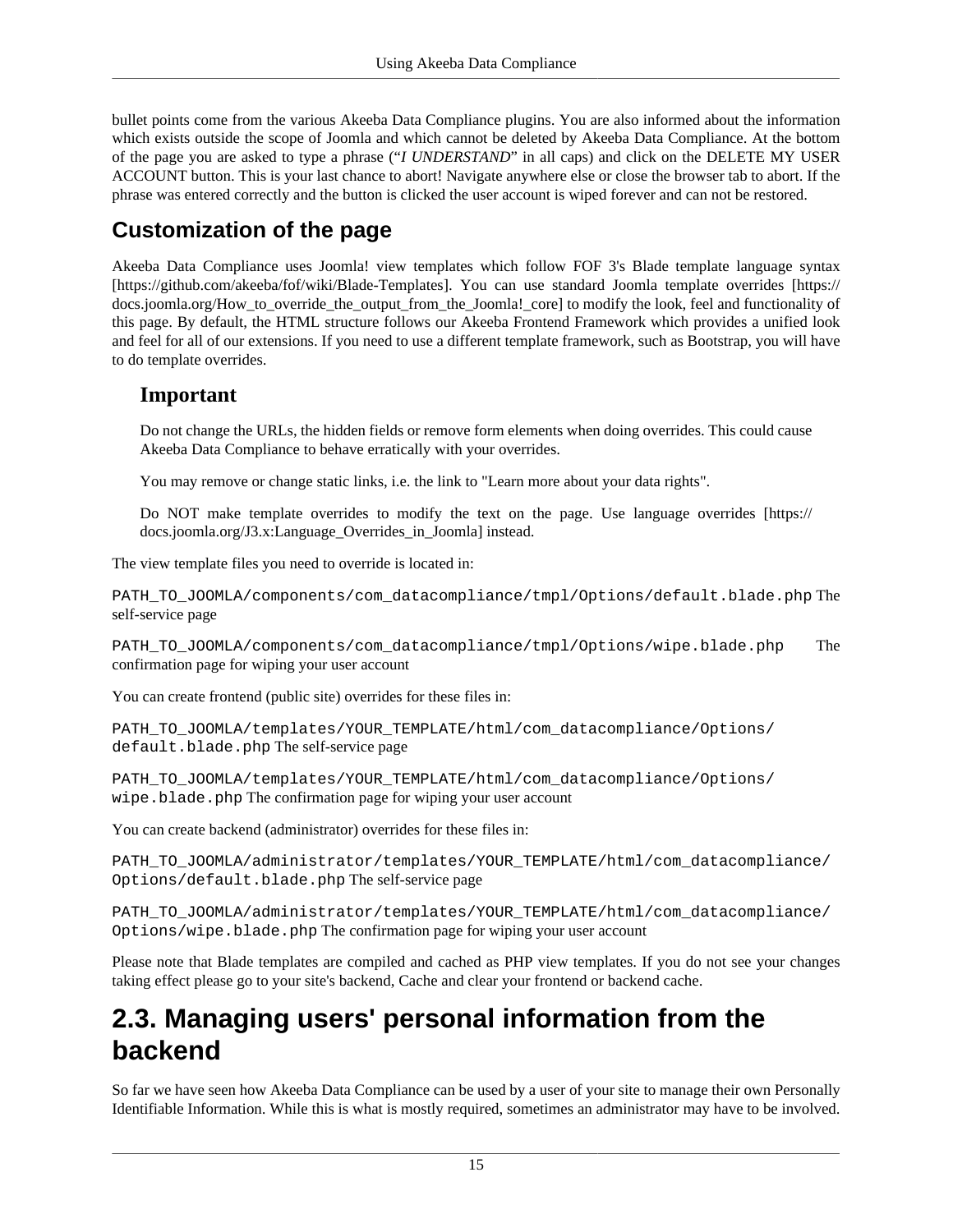For example, a user may no longer remember their username or password and have lost access to their email address associated with it. In these cases they might have to contact you through different means, such as a contact form, email or even by an old-fashioned letter, to seek your assistance in exercising their data rights. Per the GDPR, you are required to respond to them within thirty days since the receipt of their request.

#### **Tip**

If a user contacts you to exercise their data rights it's a good idea to ask them for some form of identification which is legally acceptable in case of a dispute over who authorized this action. Typically that's a government issued photo ID such as an identity card or passport, or a business ID / signed form from their manager if it's a company site and your user is an employee. There are many different cases. WE ARE NOT LAWYERS. Ask your lawyer if you are not sure.

From the backend of your site you can go to Joomla's User, Manage (Users) page. Click on a user you want to manage and click on the Personal Data Options tab. There is a link here which takes you to a version of the Self-Service Page.

#### **Important**

If you do not see the link to this page in the User profile please make sure that you have published and enabled both the System and the User plugin of Akeeba Data Compliance. They are both required for this feature to work.

Please note that you CAN NOT change the consent preferences for personal data processing on behalf of your user. It's illegal to do so. See the FAQ earlier in this documentation. You can, however, export their profile and / or delete their user account. The same notes regarding the possibility to delete their account apply as noted in the previous section.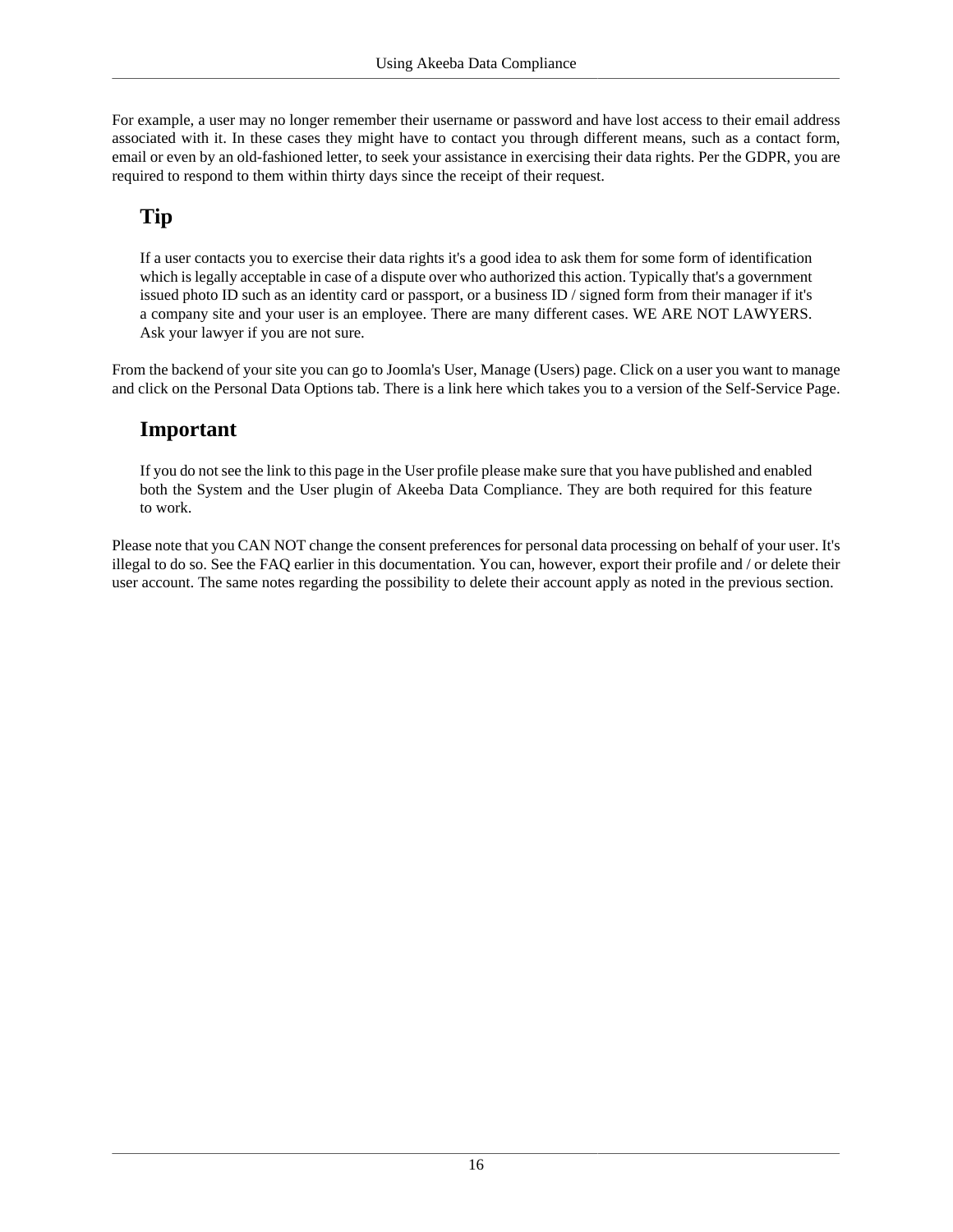<span id="page-20-0"></span>

| 図                            |                                      | n<br>r<br>System • Users • Menus • Content • Components • Extensions • Help • |                     |
|------------------------------|--------------------------------------|-------------------------------------------------------------------------------|---------------------|
| 田                            | Data Compliance Dashboard 2018-06-14 |                                                                               |                     |
|                              |                                      |                                                                               |                     |
| Dashboard<br>Setup           |                                      |                                                                               |                     |
|                              |                                      |                                                                               |                     |
| <b>Audit Trail</b>           |                                      |                                                                               | <b>Active</b>       |
|                              |                                      |                                                                               |                     |
|                              |                                      | 啓                                                                             |                     |
| <b>User Consents</b>         | Profile Changes                      | Data Exports                                                                  |                     |
|                              |                                      |                                                                               |                     |
|                              |                                      |                                                                               |                     |
| <b>Profile Deletions</b>     |                                      |                                                                               | <b>Delete</b>       |
| <b>Data Actions</b>          |                                      |                                                                               | $0.8 -$             |
|                              |                                      |                                                                               | $0.6 -$             |
| ⊕                            |                                      |                                                                               | $0.4 -$<br>$0.2 -$  |
|                              |                                      |                                                                               | $0-$                |
| <b>Expired User Profiles</b> |                                      |                                                                               | $-0.2 -$<br>$-0.4-$ |
|                              |                                      |                                                                               | $-0.6-$             |
|                              |                                      |                                                                               | $-0.8-$<br>$-1-$    |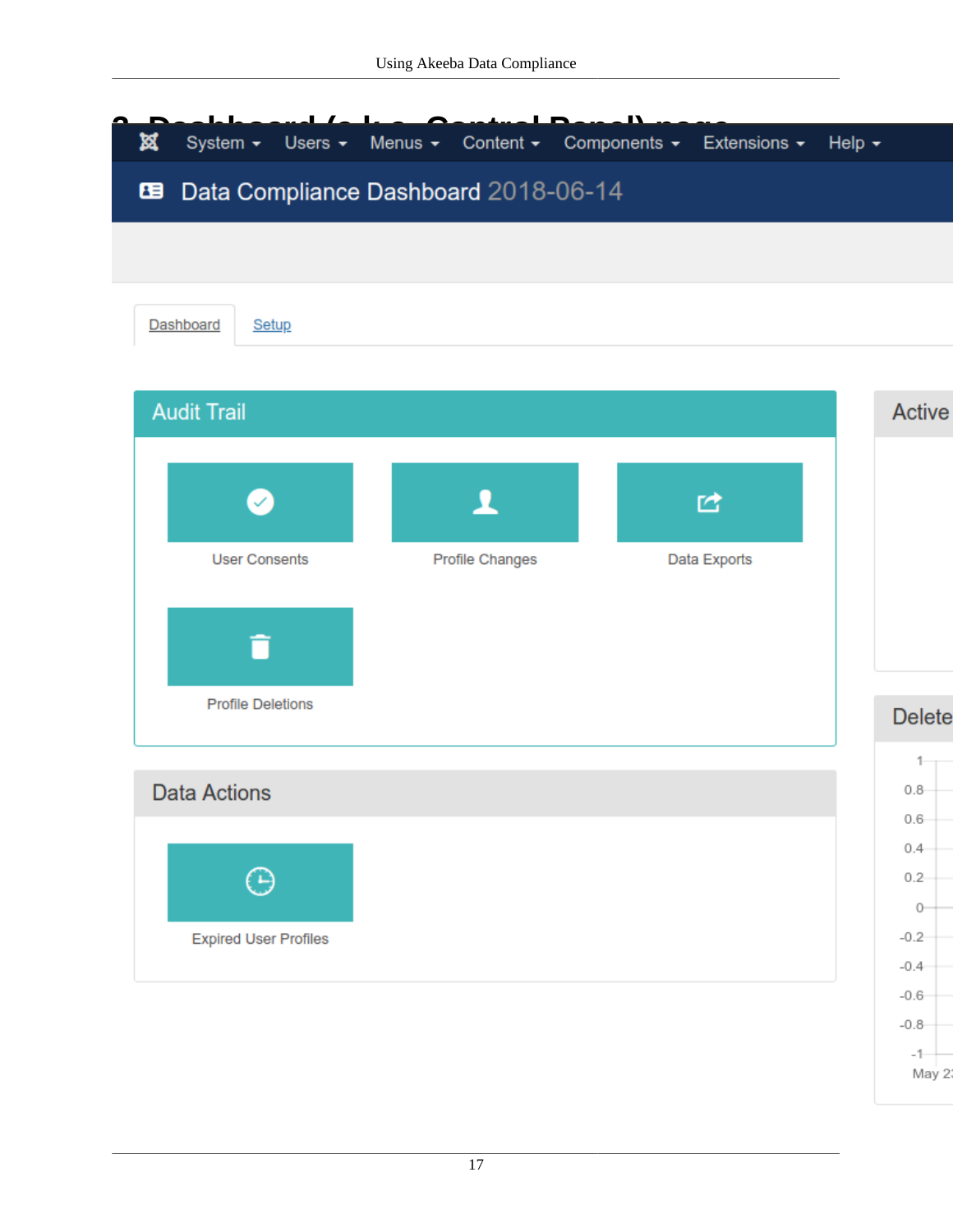This is the main backend page of Data Compliance. It allows you to quickly access its features.

The top part of the page is Joomla's toolbar. Clicking on the Options button will take you to the [component](#page-27-1) [configuration page](#page-27-1).

There is a tab bar below the toolbar. This lets you view the [Email Templates](#page-22-0) setup page and get back to the Dashboard.

The buttons in the left hand side of the main are of the page allow you to access the various logs and management features of Akeeba Data Compliance. They are covered further ahead in this documentation.

The right hand site contains a set of graphs for quick overview of actions taken with Akeeba Data Compliance.

The Active / Inactive Profiles doughnut chart gives you a quick glance of the user profiles status on your site. Active (non-expired) profiles are shown in green. [Expired profiles](#page-25-2) which have not been deleted are shown in red. Expired profiles which have already been deleted are shown in grey. To conform with the GDPR data minimization rules the red area of this graph needs to be minimized and converted to grey. Not all red can disappear: some expired profiles are not allowed to be deleted according to the rules applied by the Data Compliance plugins, e.g. you can't remove Super User accounts even if they haven't logged into your site in years.

The Deleted User Profiles stacked bar chart gives you more insight into when and how user profiles have been deleted. For each day on the last calendar month you will see a stacked bar with the number of profiles deleted on that day. Profiles deleted by the users themselves are shown in green. Profiles deleted by an administrator are shown in red. Profiles deleted automatically, using the [lifecycle policy CRON job](#page-25-3) are shown in grey.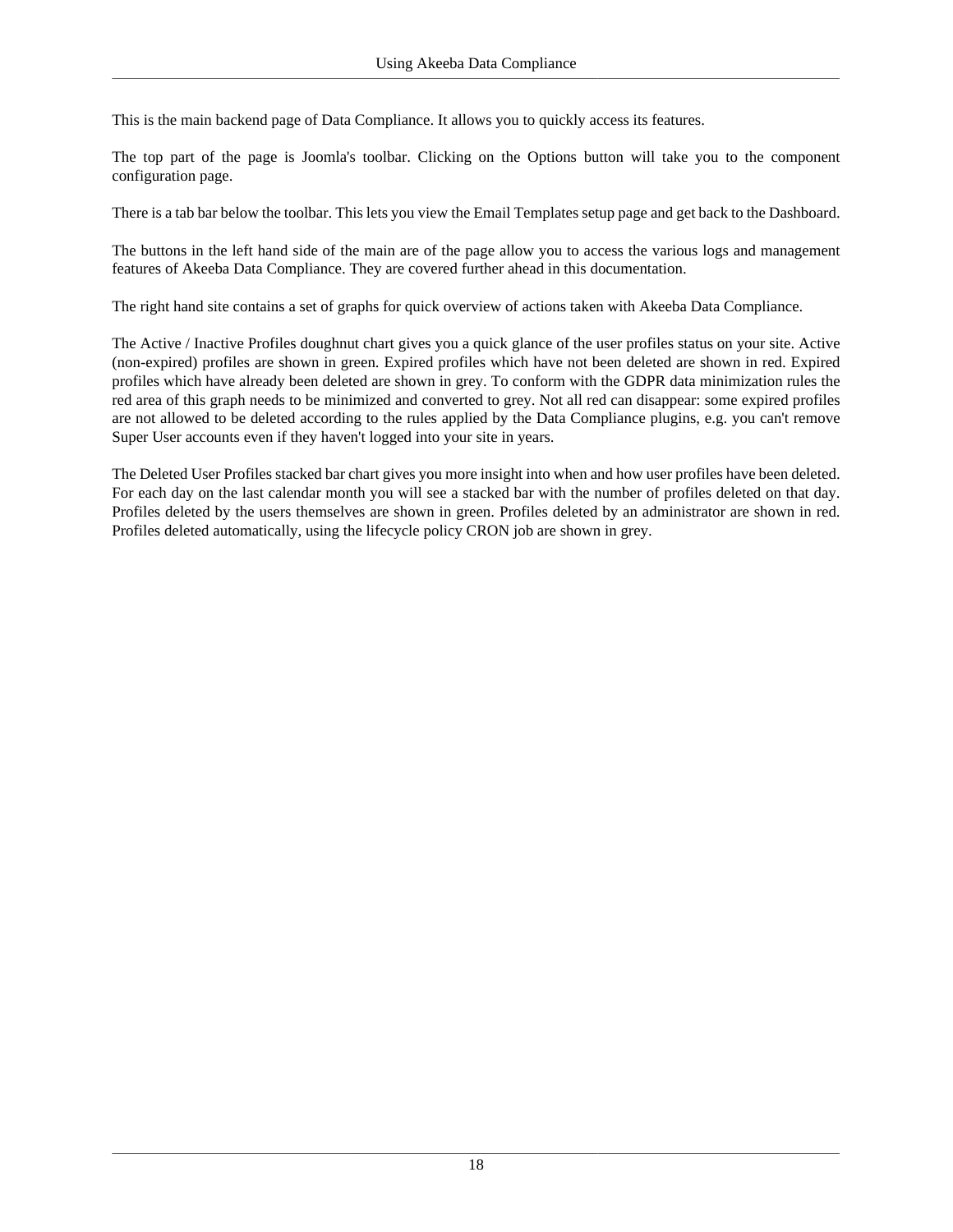<span id="page-22-0"></span>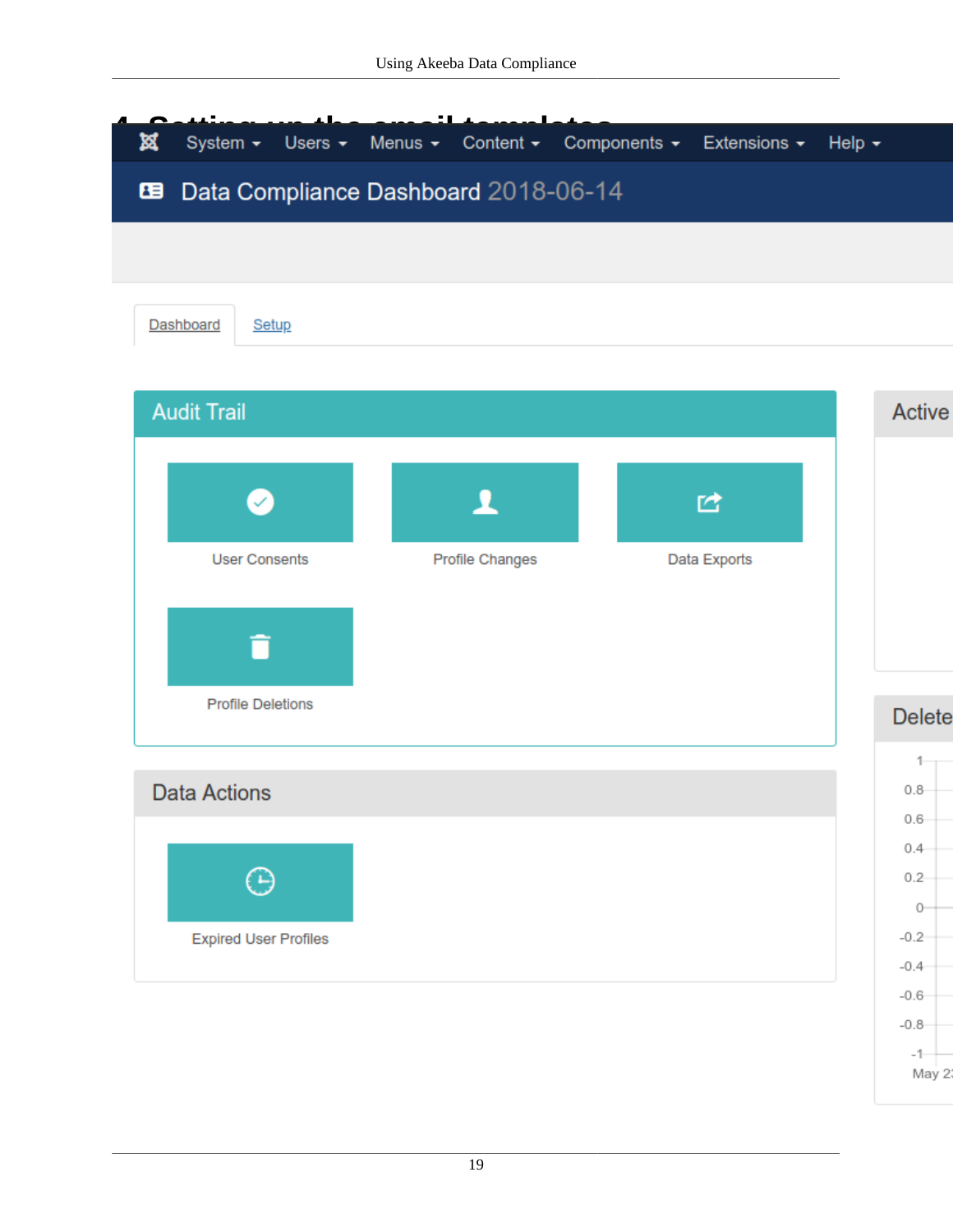Akeeba Data Compliance can send out emails to the user or the administrator on different occasions. More specifically, it can send out emails when a user profile is deleted by the user themselves, when an administrator deletes a user profile, when the profile is deleted by the [lifecycle policy CRON job](#page-25-3) or as a notification before the profile is deleted by the lifecycle policy.

#### **Important**

The Akeeba Data Compliance - Emails plugin must be activated and have the access level Public for emails to work.

Each template can be customized *per language*. Akeeba Data Compliance will determine the correct language to use by looking at the user profile. If no language preference is set for the user's site (frontend) language, it will use the site's default language as defined in Joomla's Languages page. Then it will try to find the email template in this language. If this is not possible, it will try to fall back to the en-GB (English, Great Britain) email template. If that's not found either it will try to fall back to the email template marked as "(All languages)". If none is found still no email will be sent. Only enabled email templates are used.

While Data Compliance comes with built in email templates we strongly advise you to customize them to match your site's branding and the tone of language you commonly use. All email templates fully support HTML.

### **Warning**

All URLs in your emails, be it links to your site or static media files such as images, *must* be absolute – they must contain the protocol and domain name to your site. Some Joomla editors will convert absolute links to relative on saving and convert them back to absolute when you try to edit the content. For example, JCE (JoomlaContentEditor.net) does this. This will NOT work with emails.

We recommend that you use CodeMirror, the HTML source code editor shipped with Joomla, to edit email templates.

The Subject and Email body of each email template can contain the following variables, in square brackets and all capital letters. They are expanded to the correct text right before the email is sent.

- [NAME] The full name of the user on whom the action is taken
- [EMAIL] The email address of the user
- [USERNAME] The Joomla username of the user
- [REGISTERDATE] The date the user account was registered on the site
- [LASTVISITDATE] The last time the user logged into their user account on the site
- [REQUIRERESET] Is a password reset required  $(0/1)$
- [RESETCOUNT] How many times the password has been reset in the past
- [LASTRESETTIME] Last date and time (GMT) the password was reset
- [ACTIVATION] Activation code (there's no point using it, it's hashed)
- [BLOCK] Is the user account blocked? (Yes/No)
- [ID] The user's numeric account ID
- [PARAM: param\_name] The value of the user profile parameter param\_name. For advanced users.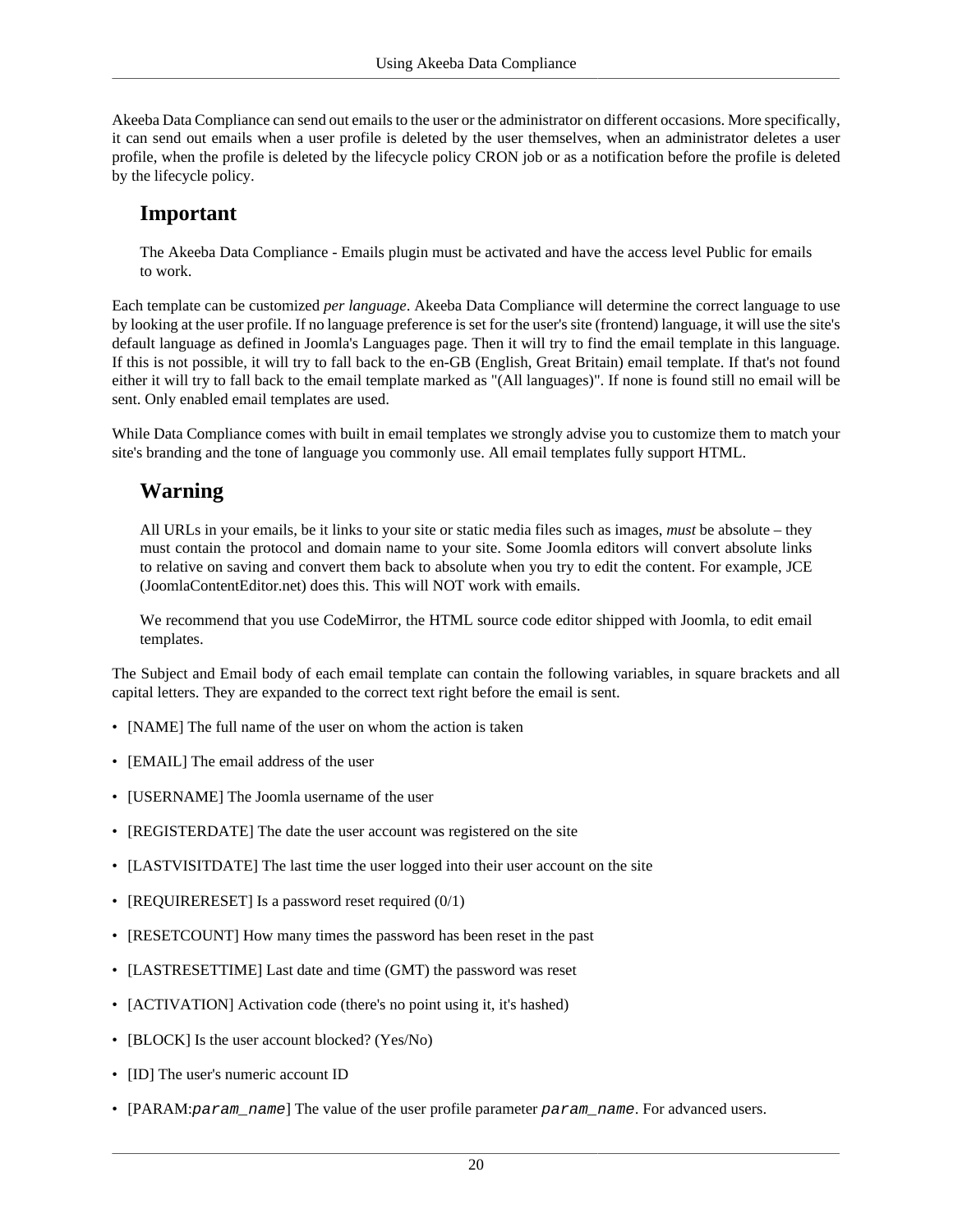- [SITENAME] The name of your site, as configured in Joomla
- [SITEURL] The URL to your site
- [ACTIONS] A bullet list of the actions which will be taken when the account is wiped
- [ADMIN:NAME] The administrator's full name, when sending emails to an administrator
- [ADMIN:USERNAME] The administrator's username, when sending emails to an administrator
- [ADMIN:EMAIL] The administrator's email address, when sending emails to an administrator

You can take a look at the default email templates to see how these variables can be used inside a template.

# <span id="page-24-0"></span>**5. Managing audit trails**

One of the fundamental requirements in GDPR is that you keep an audit log of all of the actions taken when your users are exercising their data rights. This tells us who did what, removing any doubt over who and why exported or removed a user's PII – or when this information changes. Akeeba Data Compliance can help with all of that by keeping audit trails.

### <span id="page-24-1"></span>**5.1. User Consents**

This audit log keeps track of the *last* time the user modified their consent to processing of their Personally Identifiable Information (PII). It records the user account, the consent date, the IP address the consent came from and whether consent was given or withdrawn.

You can search by consent status ("Enabled") and by user. The user search box allows you to type a numeric user ID or a partial username, full name or email address.

### <span id="page-24-2"></span>**5.2. Profile Changes**

This audit log keeps track of every change in the core Joomla! user data and the user profile parameters. It records the profile being modified, who modified it, the date and time this took place, the IP address where this change was initiated as well as the changes made.

You can search by the user being modified. The user search box allows you to type a numeric user ID or a partial username, full name or email address.

If you click on the profile being modified you can see a detail page with all the information which was changed in the profile. The From column contains the old values, the To value contains the new values.

#### **Important**

This audit log's records are deleted when a user account is wiped trough Data Compliance since it contains Personally Identifiable Information.

### <span id="page-24-3"></span>**5.3. Data Exports**

This audit log keeps track of who and when exported the PII for a user. It records the profile the data was exported for, who exported the profile, when the profile was exported and the IP address which initiated the export. The exported data is NOT logged for privacy reasons.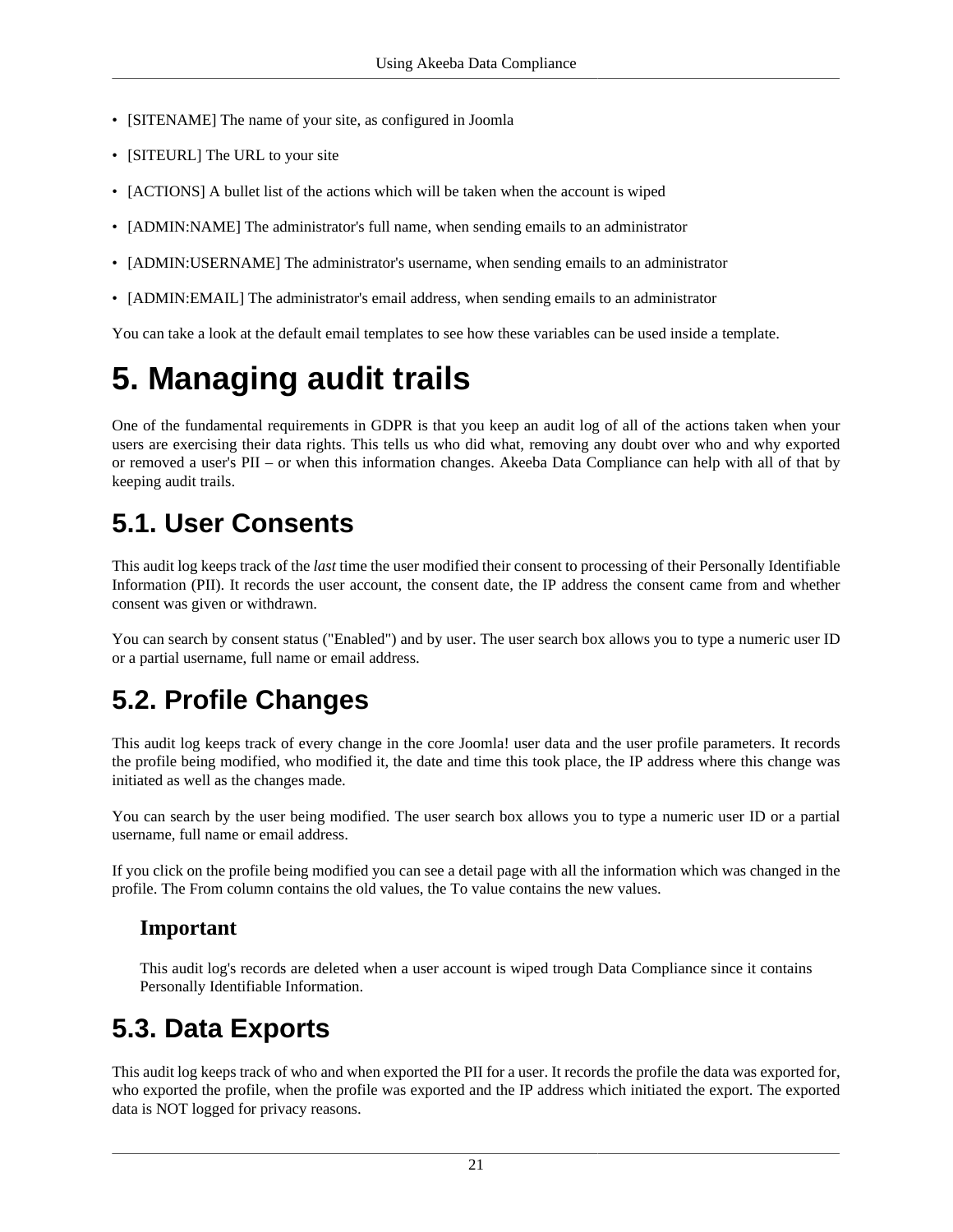You can search by the user whose profile was exported. The user search box allows you to type a numeric user ID or a partial username, full name or email address.

### <span id="page-25-0"></span>**5.4. Profile Deletions**

This audit log keeps track of the user profiles which have been deleted from the site. It records which user profile has been deleted, who initiated the deletion, what kind of deletion it was (user initiated, administrator initiated or lifecycle management), when the deletion took place and the IP address which initiated the deletion (or the text CLI when it was initiated by the lifecycle management CRON job).

You can search by the user whose profile was deleted and by who initiated the deletion. The user search boxes allow you to type a numeric user ID or a partial username, full name or email address.

## <span id="page-25-1"></span>**6. Managing data actions**

As [already explained](#page-18-0), exporting and deleting users is possible through the Joomla! User Manager. However, this is not a convenient interface to find out which profiles are expired and so on. This is why Data Compliance comes with its own pages to manage data actions.

### <span id="page-25-2"></span>**6.1. Expired user profiles**

This page displays all users whose profiles have expired. Expired profiles are determined by your Data Compliance plugin settings. Some of the profiles cannot be deleted even though they are expired, e.g. when they belong to a privileged user group. These profiles appear in pink background color.

#### **Note**

Why not hide the profiles which cannot be deleted? For performance reasons.

Identifying expired profiles is a relatively fast query with the same criteria for all users. This means that we can get thousands of users matching these criteria and paginate the results for display.

Finding the exceptions, which expired profiles cannot be deleted, is a set of slow queries which have to be run per user. On sites with thousands of users, like our own business site, executing these queries would take a lot of time and memory. In fact, it would end up crashing either PHP or the server itself.

When we display a page of a few dozen expired profiles we can run these slow queries. Even though the page takes a while to display it doesn't crash PHP or the server. The difference is that in this case we run the slow queries to a fraction of all the expired profiles at a time, therefore taking a fraction of the processing power required. The only drawback is that we cannot exclude the exceptions from the display.

Each profile has a Manage Data Options button at the right hand corner. This takes you to the page to manage data options, i.e. export the user's profile or delete it.

You can search by the maximum expiration date and by user. The user search box allows you to type a numeric user ID or a partial username, full name or email address.

# <span id="page-25-3"></span>**7. Automating data minimization actions**

The GDPR calls for data minimization, i.e. removing the personally identifiable information of users when it's no longer needed for business purposes. While there are no hard limits in the law, it's generally agreed that a reasonable amount of time for needing PII for business purposes is around 6 months after the client last had an active business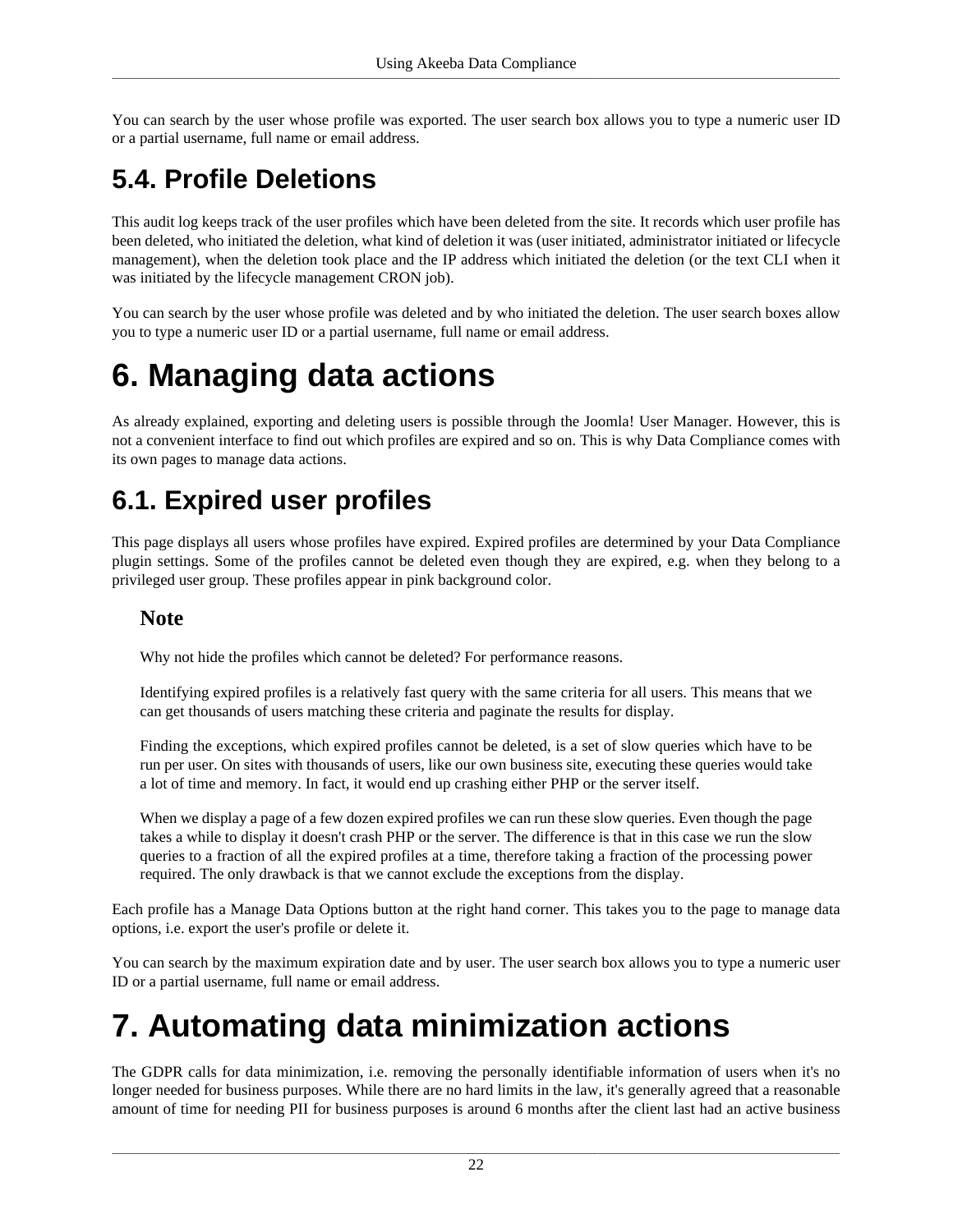relationship with you. On most sites this means about 6 months after the last time the user logged in, had an active subscription and so on.

Akeeba Data Compliance lets you automatically notify users with expired profiles that their profile will be deleted after a specific date unless they log in or take another action to affirm a business relation with you before that date. After that date and only if the notification email has been sent these expired profiles will be deleted in the same way as if the user chose to delete their profile. This is called a "lifecycle policy" deletion. These actions take place through command line scripts which can be automated with CRON jobs.

#### **Important**

Your host must support real CRON jobs which lets you run PHP scripts on the command line. If you can only set up a URL in your "CRON jobs" it will NOT work with Akeeba Data Compliance. We are not trying to be difficult about this. We know how to write a web interface alternative, as evidenced by doing the same with Akeeba Backup, it's just that we haven't found the time yet to do so.

The conditions to consider a profile "expired", i.e. the user account lifecycle policies for your site, are controlled by the options of the Data Compliance plugins.

### <span id="page-26-0"></span>**7.1. Notify users before their profile is automatically deleted**

Script location: JOOMLA\_ROOT/cli/datacompliance\_lifecycle\_notify.php

This script notifies users that their account is going to be deleted due to user account lifecycle policies on your site and gives them information to prevent that. The Akeeba Data Compliance - Email plugin must be enabled for this to work correctly. Your site must be configured to be able to send out email. Check your Joomla Global Configuration if you are not sure.

You can schedule this script using the following command line to your host's CRON interface:

/usr/local/bin/php JOOMLA\_ROOT/cli/datacompliance\_lifecycle\_notify.php --confirm=0

where /usr/local/bin/php is the path to your PHP CLI executable and JOOMLA\_ROOT is the absolute path to your web site's root. You can get this information from your host.

The script accepts the following parameters

- --debug When present it turns on debug mode. Only for developers. Do not use on live sites.
- --period interval spec How long before the account expiration date should users be notified? The interval\_spec is a [PHP DateInterval interval specification](http://php.net/manual/en/dateinterval.construct.php) [\[http://php.net/manual/en/dateinterval.construct.php\]](http://php.net/manual/en/dateinterval.construct.php). The default value is  $P1M$  which means one month.
- --confirm Should I ask for confirmation before sending out each email? Default is 1 (ask for confirmation, expecting input from the keyboard). When using in CRON scripts use  $--confirm=0$  to prevent this behaviour.
- --dry-run No emails will be sent. The script will run normally and output all actions it would be taking without really sending out the emails. Useful for the first few runs while you're getting things set up.

### <span id="page-26-1"></span>**7.2. Automatically delete expired user profiles**

Script location: JOOMLA\_ROOT/cli/datacompliance\_account\_lifecycle.php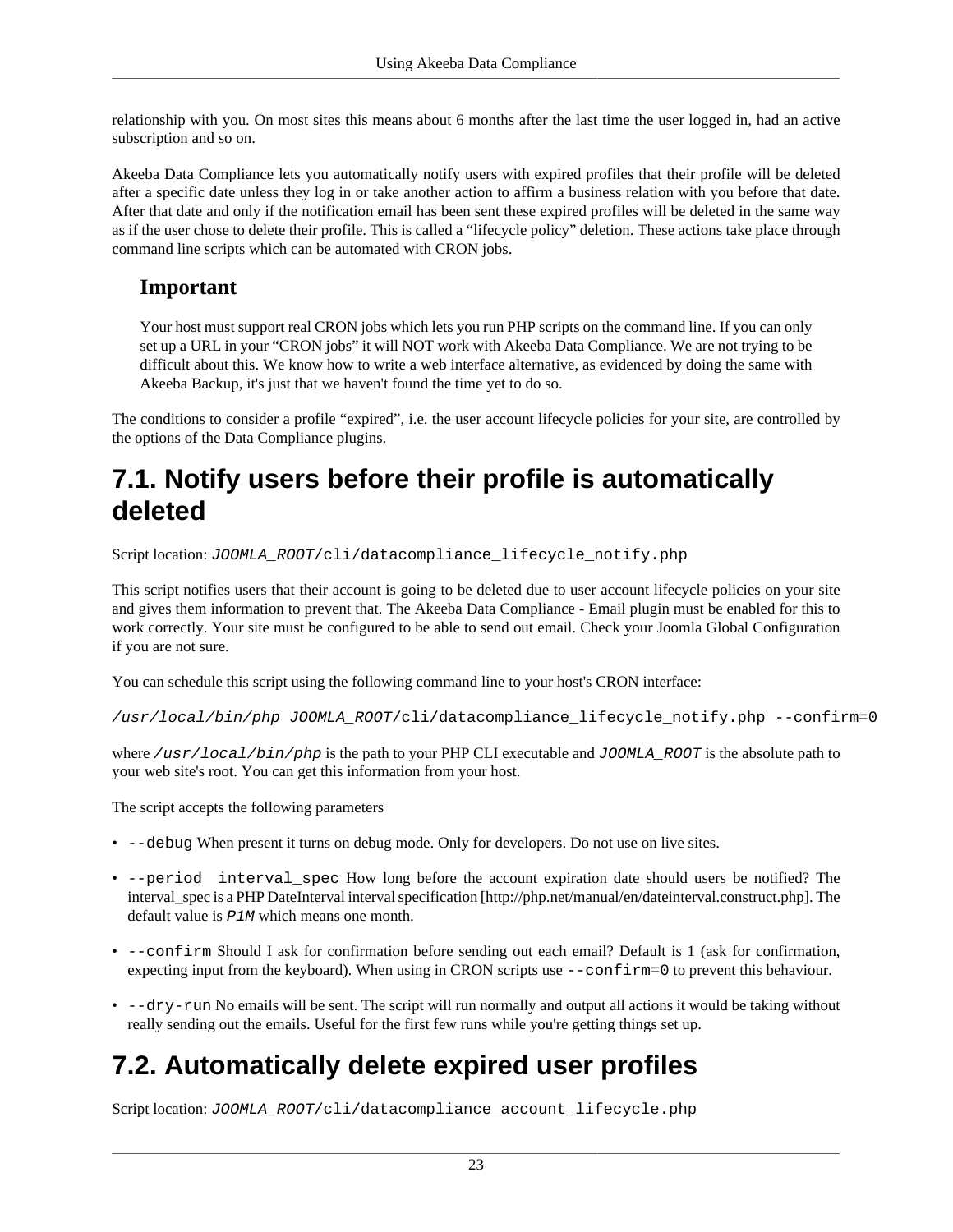This script deletes expired user accounts as long as they have already been notified. The Akeeba Data Compliance - Email plugin must be enabled for emails to be sent out to users when their accounts are being deleted. In this case your site must be configured to be able to send out email. Check your Joomla Global Configuration if you are not sure.

You can schedule this script using the following command line to your host's CRON interface:

/usr/local/bin/php JOOMLA\_ROOT/cli/datacompliance\_account\_lifecycle.php --confirm=0

where  $/usr/local/bin/pp$  is the path to your PHP CLI executable and JOOMLA\_ROOT is the absolute path to your web site's root. You can get this information from your host.

The script accepts the following parameters

- --debug When present it turns on debug mode. Only for developers. Do not use on live sites.
- --memdebug Displays additional information about memory consumption. For developers and power users.
- --force Delete expired user accounts even if they have not been notified. This is useful for the first run on a site with thousands of expired accounts you do not want to notify before deleting. **THIS IS EXTREMELY DANGEROUS!** Use it with --dry-run first to make sure that it does what you think it should be doing.
- --confirm Should I ask for confirmation before deleting each user? Default is 1 (ask for confirmation, expecting input from the keyboard). When using in CRON scripts use --confirm=0 to prevent this behaviour.
- --dry-run No deletions will take place. The script will run normally and output all actions it would be taking without really deleting any user account. Useful for the first few runs while you're getting things set up.

# <span id="page-27-0"></span>**8. Configuration**

GDPR compliance is most definitely not a one-size-fits-all affair. It is tied to the way your site is collecting and using personally identifiable information. Decisions about how to delete this data or when a profile is expired, or when it shouldn't be deleted, may also vary depending on your business needs and what your lawyer has consulted you.

Akeeba Data Compliance gives you plenty of options to tailor it to your needs. These options can be found either at the component itself or its plugins.

### <span id="page-27-1"></span>**8.1. Component configuration**

Component configuration is accessible from the backend of your site in the same way that's customary for all Joomla! components. The easiest way is going to Components, Akeeba Data Compliance and clicking the Options button in the toolbar.

Alternatively, you can go to System, Global Configuration and click on Akeeba Data Compliance from the left-hand list of Components.

### **Consent Page Options**

The first tab is called Consent Page Options and it controls the way the self-service page of Data Compliance works on your site.

The Policy Article options lets you choose a Joomla article which contains your site's Privacy Statement per the GDPR requirements. Remember that when the self-service page is shown to a user who has not yet provided their consent they cannot navigate outside of that page. Therefore it's advisable to not include any links to other pages on your site in this article as they will be inaccessible to the user.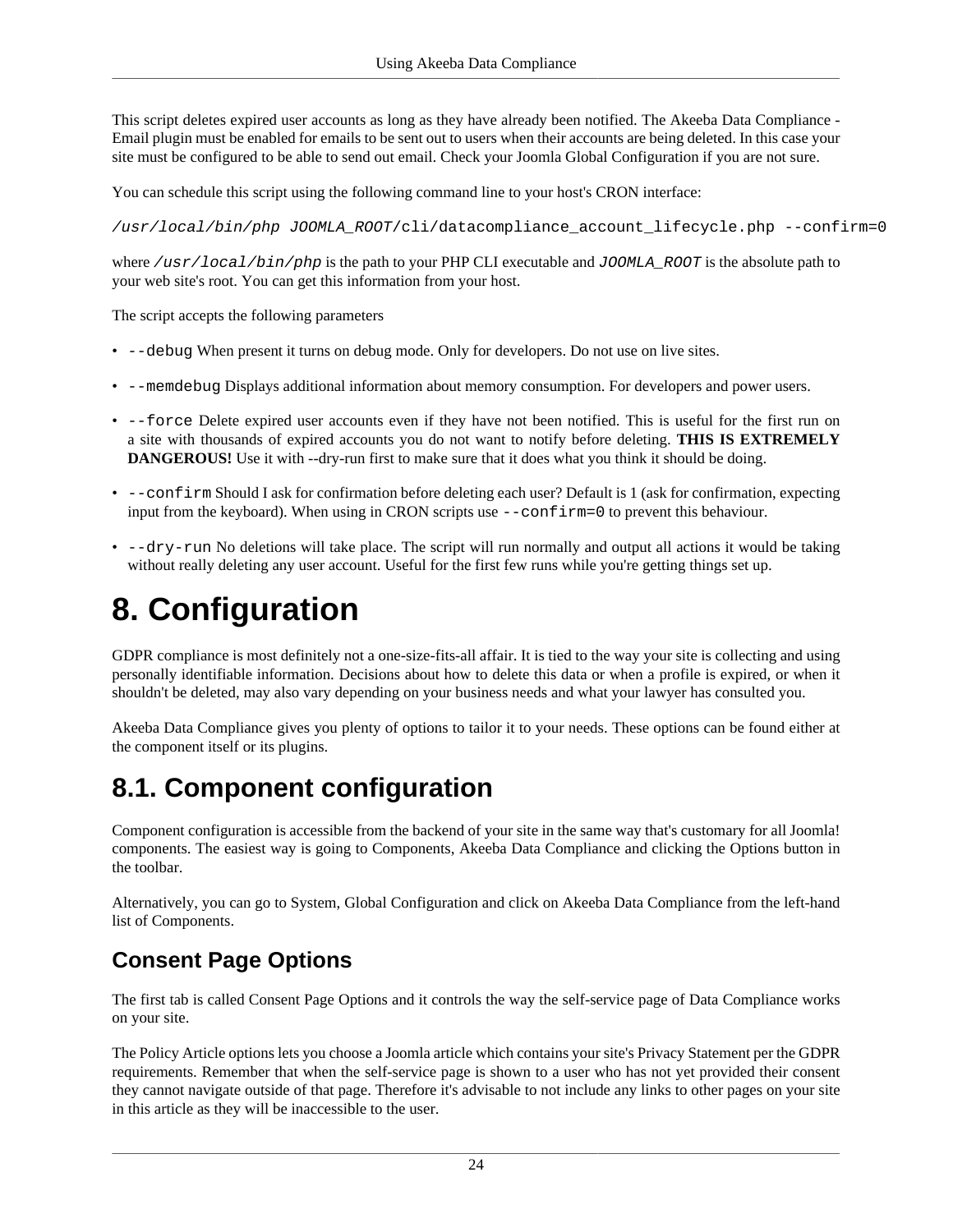The Show Export Button and Show Delete Button options control whether the button to export the personal information to XML and to delete the user profile, respectively, will be shown to the user. If they are not shown you will have to take and fulfil these requests manually.

### **FEF Handling**

Our software is using Akeeba Frontend Framework (FEF) to style its output in the frontend (public site) and backend (administrator) of your site. If you would rather provide your own styling by doing template overrides and / or loading your own CSS it's recommended that you disable loading of FEF's CSS files. You can control this behavior with these options.

Load Akeeba FEF controls when the FEF CSS will be loaded: Never, Frontend Only, Backend Only or Both (frontend and backend). Kindly note that the backend interface will look broken if you do not load FEF and you do not supply template overrides for every single backend page.

Load CSS reset with Akeeba FEF controls an optional behavior of FEF. We load a CSS reset (forcing the values of several CSS attributes to predictable values) inside the DIV that contains Akeeba Data Compliance's output. This is done to prevent third party CSS, such as the Joomla-supplied Bootstrap 2 files, from interfering with the layout. If you are going to be overriding the layout with your own CSS you should not be loading the CSS reset. The options here are the same as for the previous setting.

### **Permissions**

This is the standard Joomla! ACL configuration page for the component. Apart from Joomla's typical permissions, Akeeba Data Compliance comes with its own, special permissions.

Audit trails controls whether the backend user can view any of the audit trails kept by Akeeba Data Compliance. Please note that this is a unique case of a permission in that it controls *viewing information*, not taking an action on it.

Delete profiles controls whether the user is allowed to delete the profiles of other users.

Export profiles controls whether the user is allowed to export the personal information of other users.

Due to the way Joomla! works, Super Users (that is: any user belonging to a group with the Super User privilege) has all of these privileges and *they can not be taken away from them*. For better GDPR compliance it's advisable to create a new user group with more permissions than Administrator but less than Super User for those administrators who need extended privileges on the site but who should not be able to take actions or view personally identifiable information of other users. Doing that is outside the scope of Akeeba Data Compliance: the tools to do that (Permissions) are given to you by Joomla itself!

### <span id="page-28-0"></span>**8.2. System plugin configuration**

The System - Data Compliance plugin makes it possible to capture the login of users who have not yet consented to processing of their personal information. It's advisable to keep it published at all times.

The captive login works by means of redirections. If the current user has not provided their consent (or has withdrawn their consent) they are immediately redirected to Data Compliance's self service page. Trying to navigate to another page causes another redirection. This way the user is captured in the self-service page until they provide consent (they can also log out of the site if they want to).

The same trick may be used by other components to provide a captive login. For example, Akeeba LoginGuard (our Two Step Verification component for Joomla) does the same thing. To prevent a redirection loop you must let Data Compliance know which third party components are allowed to be accessed without the user providing their consent. Moreover, you can specify other components here which don't collect personal information and are therefore allowed (e.g. com\_content which is the Joomla articles component).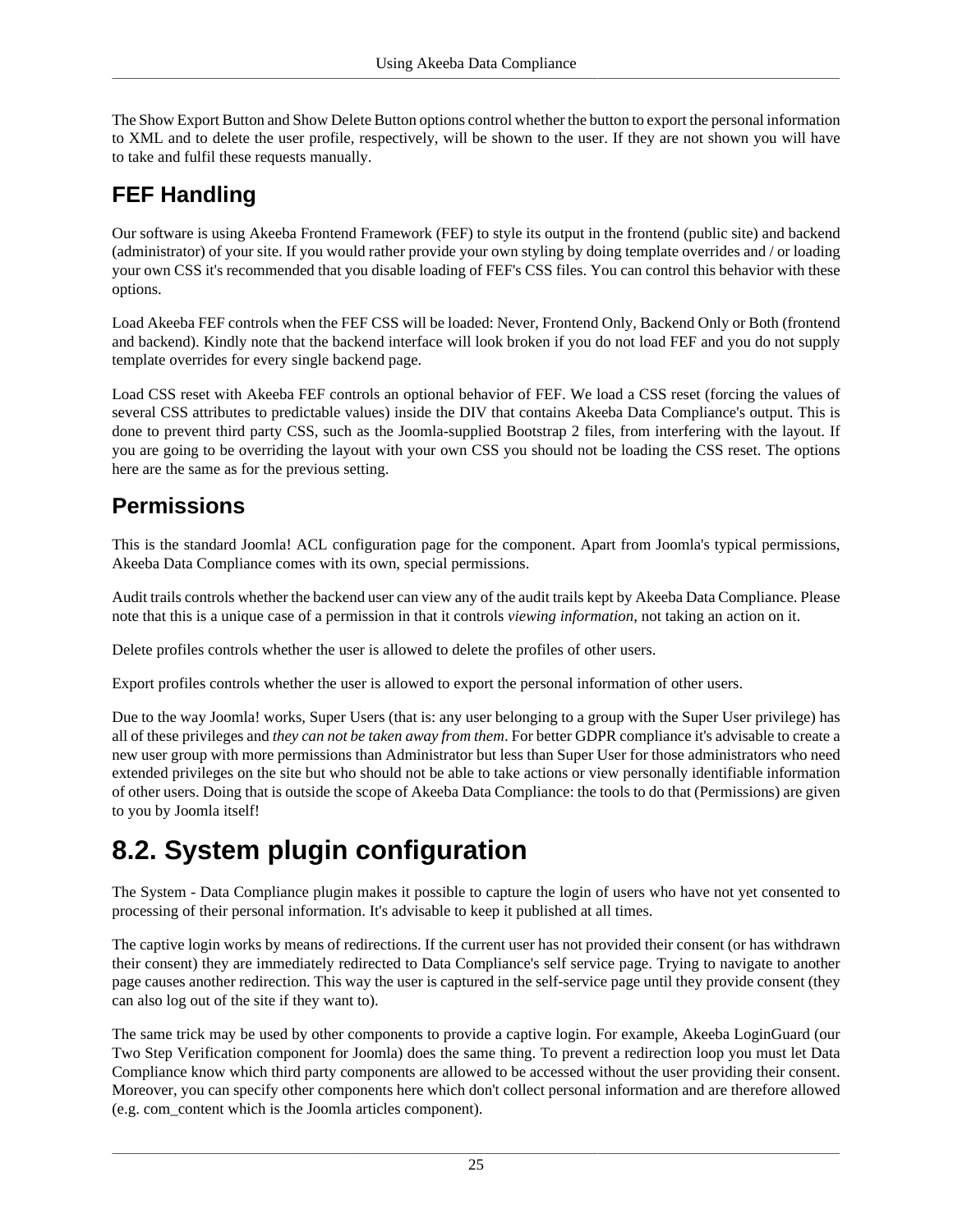The Exempt components / views / tasks takes one specification on each line. Each specification consists of a component, view and task separated by dots. When you want to match any value in a position using  $\ast$ . For example, to allow access to single article views in com\_content use the specification com\_content.article.\*

By default, only Akeeba LoginGuard is allowed to be accessed: com\_loginguard.\*.\*

### <span id="page-29-0"></span>**8.3. Data sources configuration (datacompliance plugins)**

Akeeba Data Compliance, the component, does not know what personally identifiable information looks like, where to find it and where to handle it. This is the job of the plugins of the datacompliance type. These provide the interface to the personally identifiable data sources and take actions on that data.

### <span id="page-29-1"></span>**8.3.1. Joomla! Core User Data**

Plugin: Data Compliance - Joomla! Core User Data

It allows Data Compliance to handle information stored by Joomla! itself, as well as any profile fields managed by third party components and plugins.

#### **Options**

Exempt user groups. The users who belong in these user groups cannot be deleted, either manually or automatically (lifecycle policies). Please note that users who belong in any group which has the Super User privilege are always exempt, regardless of this setting.

User account lifecycle. Do you want this plugin to tell Akeeba Data Compliance which user records are considered expired according to the options below? If you set this to No the following options are ignored.

Last login threshold (months). User accounts which have not logged into your site for at least this many months are considered expired.

Never visited. User accounts who have never visited your site after the user account creation are considered expired.

Blocked accounts. User accounts marked as Blocked are considered expired. **THIS IS DANGEROUS**! Joomla will also mark user accounts as blocked when the user tries to reset their password and until they do so. This may result in active user accounts being deleted because they were trying to reset their password. We recommend AGAINST using this option.

#### <span id="page-29-2"></span>**8.3.2. Akeeba Subscriptions**

Plugin: Data Compliance - Akeeba Subscriptions

It allows Data Compliance to handle information stored by Akeeba Subscriptions.

#### **Options**

User account lifecycle. Do you want this plugin to tell Akeeba Data Compliance which user records are considered expired according to the options below? If you set this to No the following options are ignored.

Last expired subscription this many months ago. User accounts whose last subscription expired at least this many months ago are considered expired.

Exclude users who have visited the site in the meantime. Modifies the above option. If the user with the expired subscription has visited the site after their subscription expires they are not considered expired accounts. For most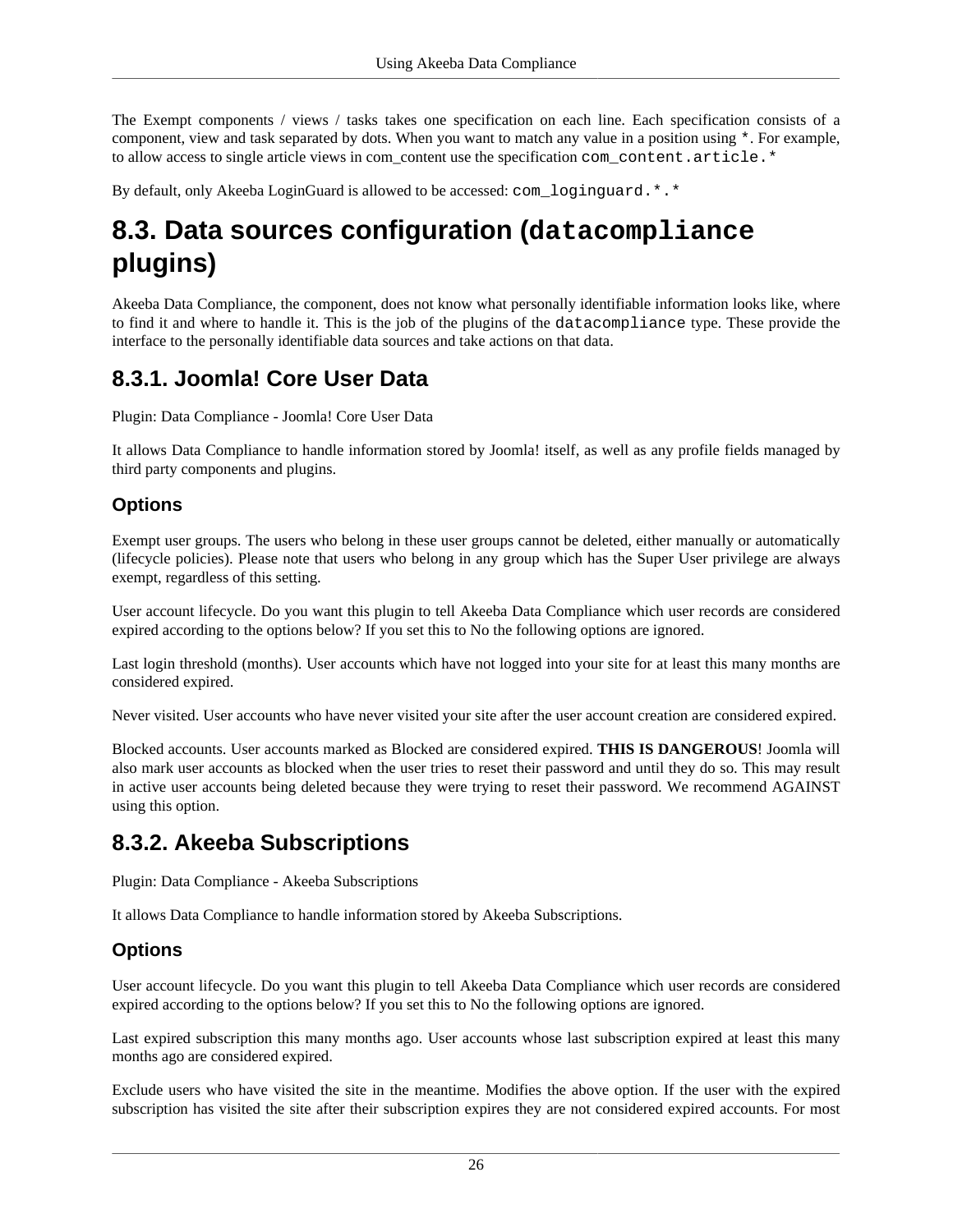sites it's recommended to set this to Yes and use the "Last login threshold (months)" option in the Data Compliance - Joomla! Core User Data plugin to handle expiration of these user accounts.

Non-lifecycle deletion exemption threshold (days). Users who created a subscription within this many days ago will not be allowed to be deleted. It's recommended to set this to the maximum chargeback period allowed by the payment services you are using on your site. For example, if they allow chargebacks for up to 90 days since the transaction was made you should put 90 in here.

### <span id="page-30-0"></span>**8.3.3. Akeeba Release System**

Plugin: Data Compliance - Akeeba Release System

It allows Data Compliance to handle information stored by Akeeba Release System.

#### **Options**

There are no options for this plugin.

#### <span id="page-30-1"></span>**8.3.4. Akeeba Ticket System**

Plugin: Data Compliance - Akeeba Ticket System

It allows Data Compliance to handle information stored by Akeeba Ticket System.

#### **Options**

There are no options for this plugin.

#### <span id="page-30-2"></span>**8.3.5. Akeeba LoginGuard**

Plugin: Data Compliance - Akeeba LoginGuard

It allows Data Compliance to handle information stored by Akeeba LoginGuard.

#### **Options**

There are no options for this plugin.

### <span id="page-30-3"></span>**8.4. Other plugins**

Akeeba Data Compliance comes with optional plugins. They add functionality to Akeeba Data Compliance.

### <span id="page-30-4"></span>**8.4.1. The User plugin**

Plugin: User - Data Compliance

#### **Warning**

If you disable this plugin logging into the site may result in user accounts being deleted by the Lifecycle Policy feature *WITHOUT* being sent a warning email first! If unsure, publish the plugin.

This plugin is responsible for the following features of Akeeba Data Compliance:

• Add the Manage your personal data options link to the user profile edit page.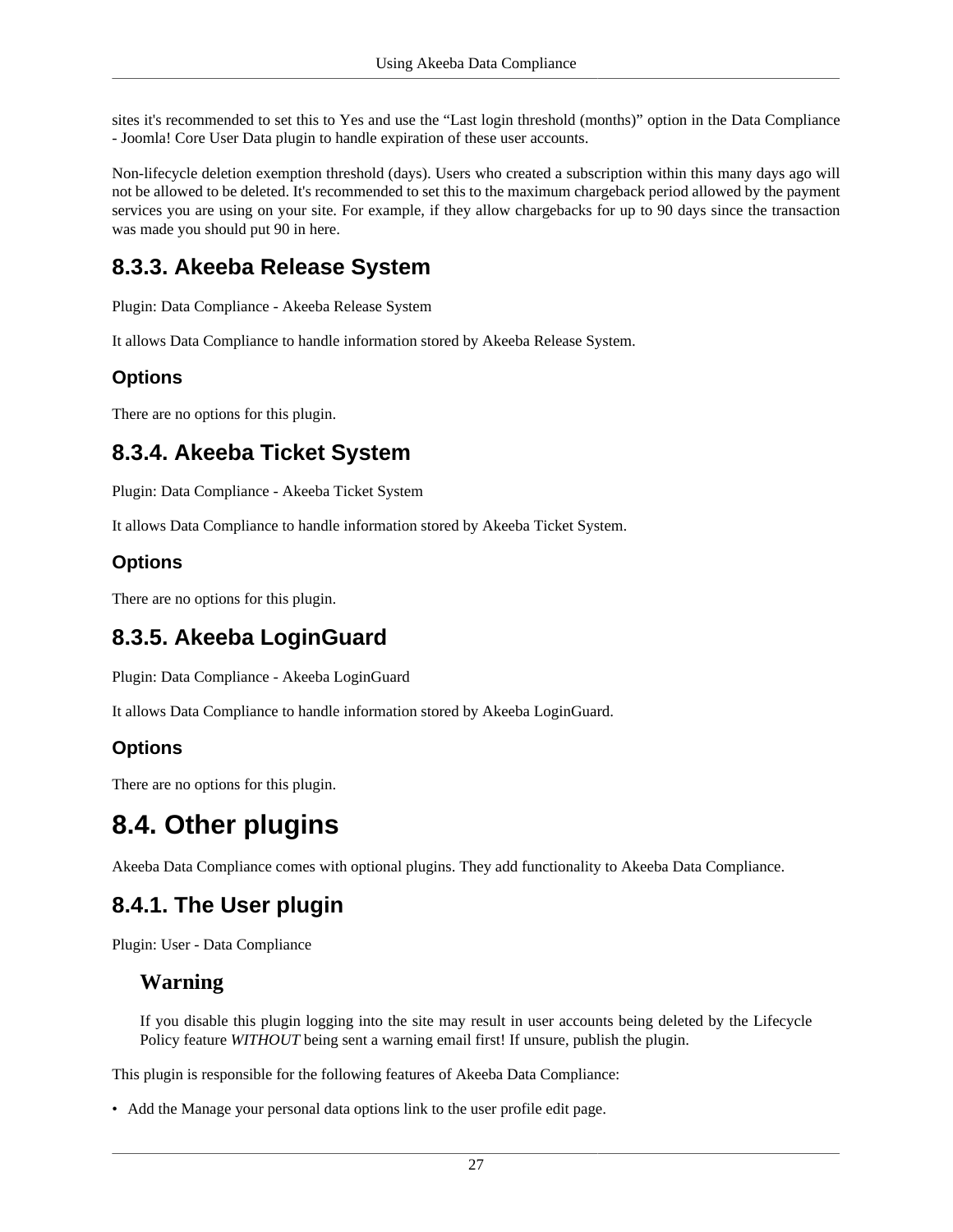- Log any changes to the user's personal information (Joomla! core user profile information, user group changes, user profile field changes, user custom field changes).
- When a user logs in remove the information from the user profile which indicates that the user has already received warning about their account being ready to be removed due to the Lifecycle Policy. This means that next time their account is eligible for Lifecycle Policy deletion they will receive a new email. If this information is not removed they will not receive any further email in the future if their user account becomes expired again BUT their account will be deleted by Lifecycle Policy!

It allows Data Compliance to handle information stored by Joomla! itself, as well as any profile fields managed by third party components and plugins.

#### <span id="page-31-0"></span>**8.4.2. Send emails on account deletion**

Plugin: Akeeba Data Compliance - Send emails on account deletion

Enables all email features for Akeeba Data Compliance. It's recommended that you always enable this plugin.

#### **Options**

Email users. Should emails be sent to users when their account is being deleted?

Email administrators. Should administrators (Super Users) receive emails when a user's account is being deleted?

Administrator emails. A list of email addresses to be emailed. One email per line. The emails must correspond to the email used by Super User accounts on your site, otherwise they will not receive any emails. If you leave it blank all Super Users on the site will be emailed.

### <span id="page-31-1"></span>**8.4.3. Upload user deletion audit trail to Amazon S3**

Plugin: Data Compliance - Upload user deletion audit trail to Amazon S3

Uploads the user deletion audit log records to Amazon S3. One JSON file per deleted user account is uploaded. You should configure it to use an Amazon S3 bucket with a suitable policy which disallows deletion of files. This helps you positively fulfill the recommendation of having an immutable audit log for data deletion actions on your site.

#### **Options**

| Access Key | Your Amazon S3 Access Key                                                                                                                            |
|------------|------------------------------------------------------------------------------------------------------------------------------------------------------|
| Secret Key | Your Amazon S3 Secret Key                                                                                                                            |
| Use HTTPS  | If enabled, HTTPS will be used to connect to Amazon S3. Strongly recommended.                                                                        |
| Bucket     | The name of your Amazon S3 bucket where your files will be stored in. The bucket must be<br>already created; the application can not create buckets. |

#### **Warning**

**DO NOT CREATE BUCKETS WITH NAMES CONTAINING UPPERCASE LETTERS. AMAZON CLEARLY WARNS AGAINST DOING THAT**. If you use a bucket with uppercase letters in its name it is very possible that the application will not be able to upload anything to it.

Please note that this is a limitation imposed by Amazon itself. It is not something we can "fix" in the application. If this is the case with your site, please create a new bucket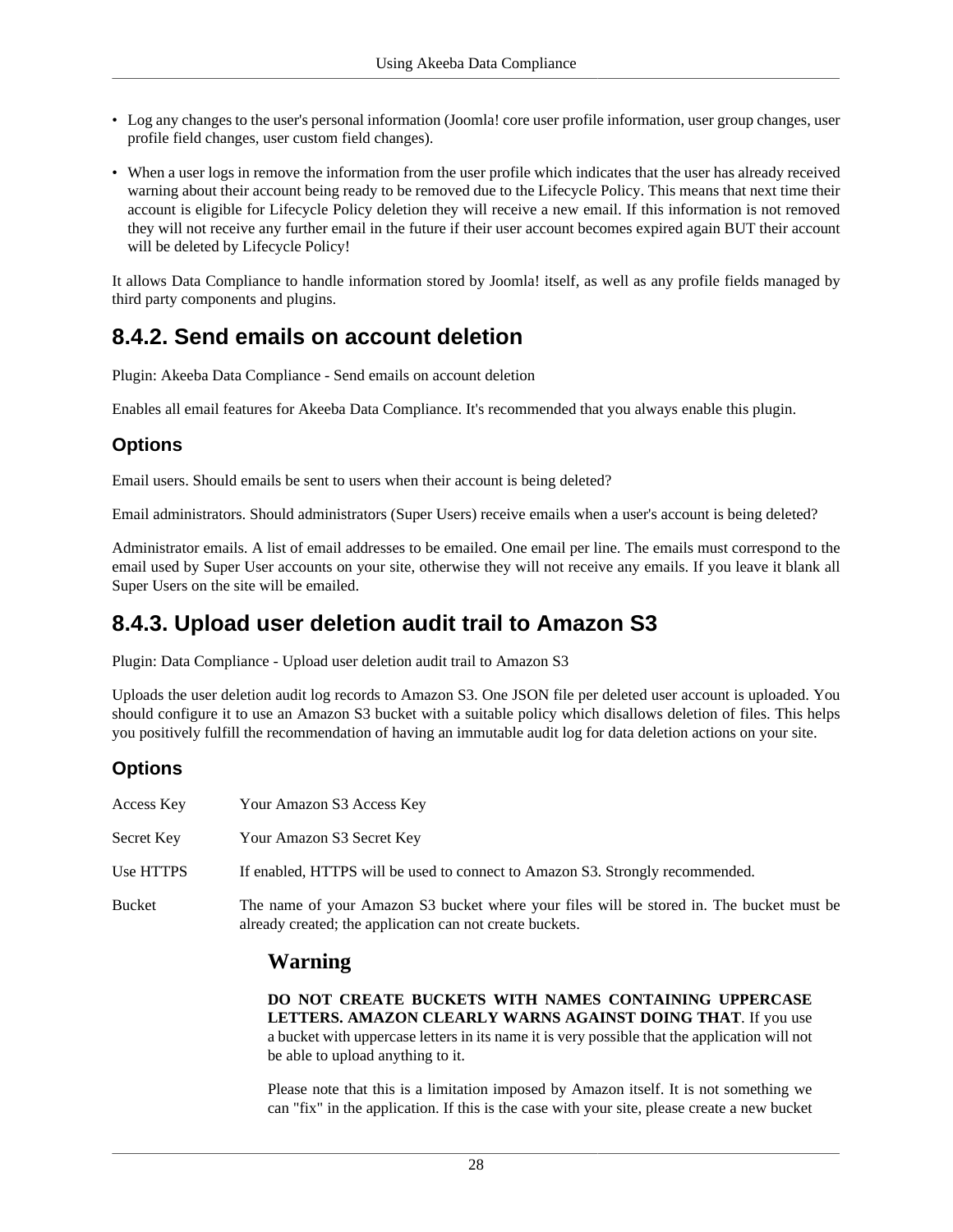whose name only consists of lowercase unaccented latin characters (a-z), numbers (0-9), dashes and dots.

Moreover, you cannot use a bucket name with a dot in its filename together with the Use HTTPS option. This is a limitation of the HTTPS setup in Amazon S3 servers and cannot be worked around.

Amazon S3 Region Please select which S3 Region you have created your bucket in. This is MANDATORY for using the newer, more secure, v4 signature method. You can see the region of your bucket in your Amazon S3 management console. Right click on a bucket and click on Properties. A new pane opens to the left. The second row is labelled Region. This is where your bucket was created in. Go back to Akeeba Data Compliance and select the corresponding option from the drop-down.

#### **Important**

If you choose the wrong region the connection WILL fail.

- Signature method This option determines the authentication API which will be used to "log in" the backup engine to your Amazon S3 bucket. You have two options:
	- **v4 (preferred for Amazon S3)**. Recommended. You MUST specify the Amazon S3 Region in the option above. This option implements the newer AWS4 (v4) authentication API. Buckets created in Amazon S3 regions brought online after January 2014 (e.g. Frankfurt) will only accept this option. Older buckets will work with either option.
	- **v2 (legacy mode, third party storage providers)**. Legacy option. We strongly advise against using it unless you have a specific reason we can't think of.
- Directory The directory inside your Amazon S3 bucket where your files will be stored in. If you want to use subdirectories, you have to use a forward slash, e.g. directory/subdirectory/ subsubdirectory.
- Storage Class This determines how Amazon will store your files. We recommend using Standard Infrequent Access. This offers decent data durability and results in smaller storage costs if you don't retrieve the files too often, as is the case with the audit log files.

# <span id="page-32-0"></span>**9. Other CLI tools**

Akeeba Data Compliance offers some optional command line interface (CLI) tools. CLI tools are meant for advanced users only who manage their sites using the command line, e.g. through an SSH console. Most people should use the administrator web interface in Joomla! instead.

### <span id="page-32-1"></span>**9.1. Delete a user from the CLI**

Script location: JOOMLA\_ROOT/cli/datacompliance\_account\_delete.php

This script deletes any user account. It's equivalent to using the Delete option from the self-service page of that account.

#### **Warning**

THIS IS IRREVERSIBLE. Once you delete it with this script, the user's personal information is gone forever.

You can call this script using the following command line:

/usr/local/bin/php JOOMLA\_ROOT/cli/datacompliance\_account\_lifecycle.php --username=foobar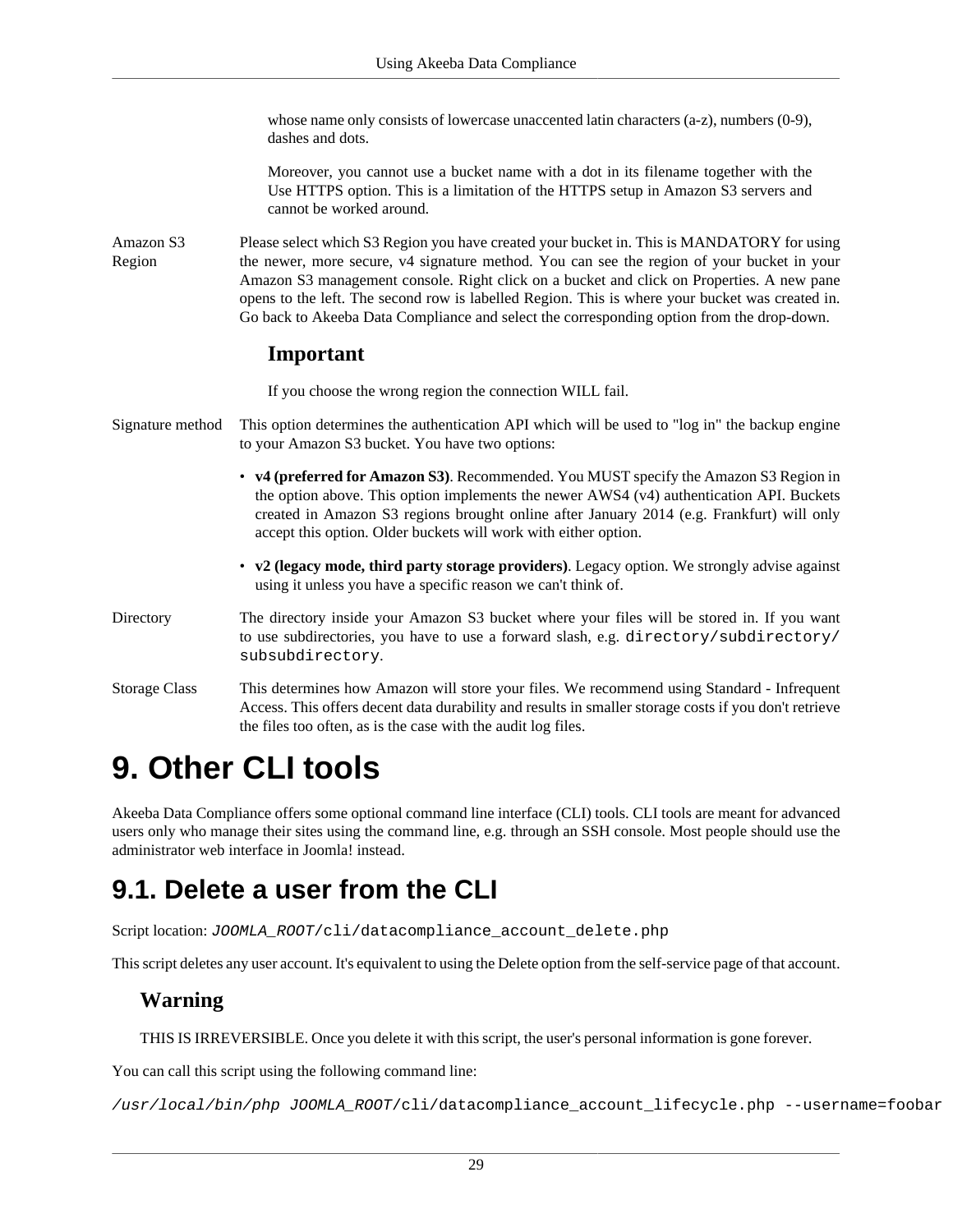where /usr/local/bin/php is the path to your PHP CLI executable and JOOMLA\_ROOT is the absolute path to your web site's root. You can get this information from your host.

The script accepts the following parameters

- --debug When present it turns on debug mode. Only for developers. Do not use on live sites.
- --username The username you want to delete, e.g. --username=foobar
- $\bullet$  --id The numeric user ID you want to delete, e.g.  $-\text{id}=123$
- --force Do not ask for confirmation, delete the user anyway. DANGEROUS!!!
- --dry-run No deletions will take place. The script will run normally and output all actions it would be taking without really deleting any user account. Useful to test what will happen.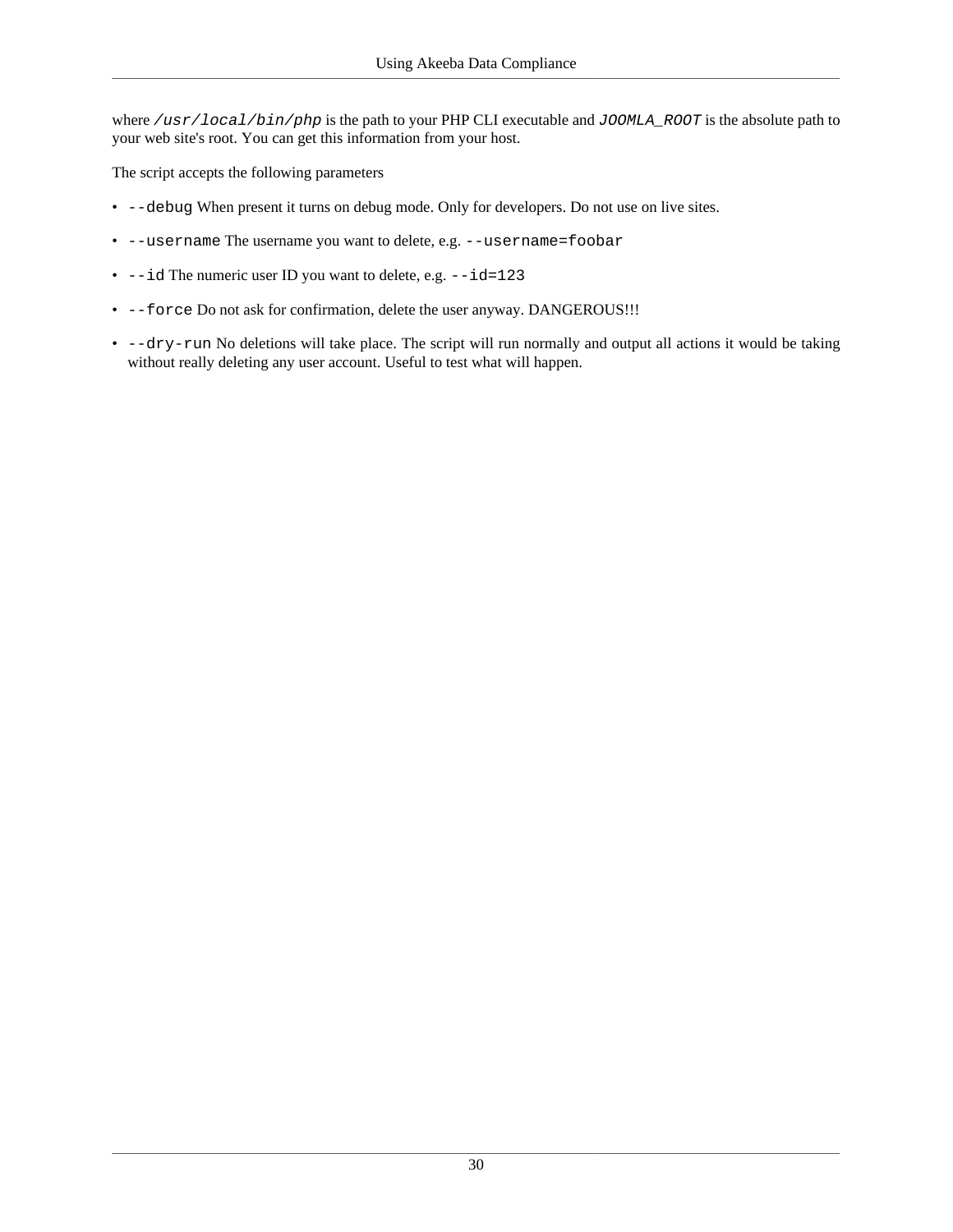# <span id="page-34-0"></span>**Chapter 4. Cookie law (ePrivacy Directive) compliance**

# <span id="page-34-1"></span>**1. Quick Start**

This is the 2' quick start for using the plugin. If you want to understand why you are doing what you're doing read the next section. All the pieces will fall into place.

### **Create user groups**

Go to Users, Groups, Add New Group.

Set the group title to Accepted Cookies Group and the parent to Public. Click on Save & New.

Set the group title to Rejected Cookies Group and the parent to Public. Click on Save & Close.

### **Create access levels**

Go to Users, Access Levels, Add New Access Level.

Set the access level title to Accepted Cookies. Under User Groups Having Viewing Access select Accepted Cookies Group. Click on Save & New.

Set the access level title to Rejected Cookies. Under User Groups Having Viewing Access select Rejected Cookies Group. Click on Save & New.

Set the access level title to Has Cookie Preference. Under User Groups Having Viewing Access select both Accepted Cookies Group and Rejected Cookies Group. Click on Save & Close.

### **Create a custom HTML module (with Cookies Allowed Access access level)**

Go to Extensions, Modules. Click on New.

Select the Custom option.

Set the Title to Cookie Controls.

Set Show Title to Hide.

Set the Access to Has Cookie Preference.

Set the Position to any position visible on your template. This is where the cookie controls will be shown once the user makes a choice (reject or accept cookies).

In the main Custom area click on Toggle Editor and enter the following HTML

<div id="akeeba-dccc-controls"></div>

Finally, click on Save & Close.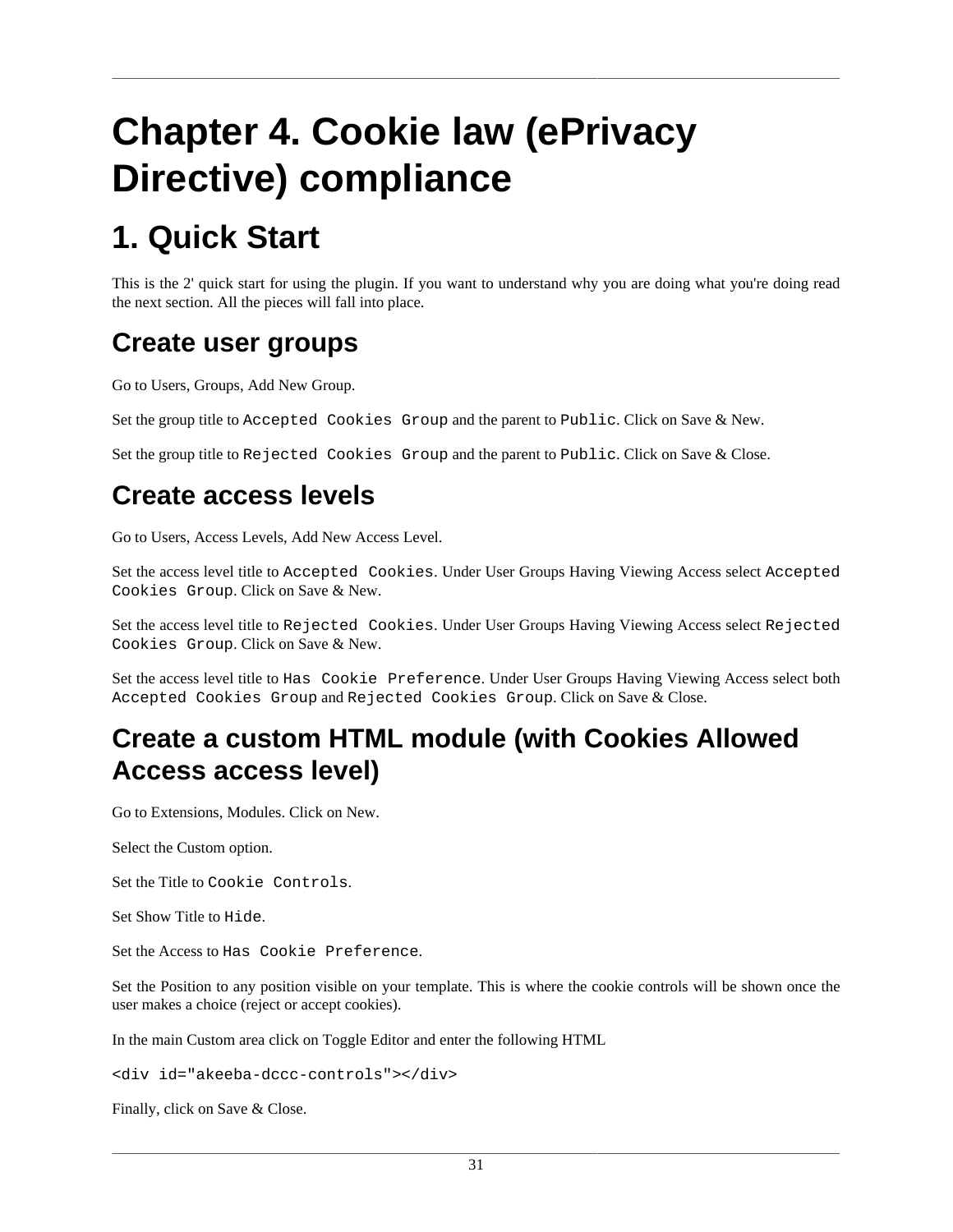### **Set up and enable the plugin**

Go to Extensions, Plugins.

Find the System - Data Compliance Cookie Conformance plugin and click on it.

Set the Cookies accepted User Group to Accepted Cookies Group.

Set the Cookies rejected User Group to Rejected Cookies Group.

Set the Privacy Policy URL to the URL of your site's privacy policy. If you don't have one yet and you just want to test the plugin leave it blank for now.

## <span id="page-35-0"></span>**2. How this is supposed to work**

### **Framing the issue we need to solve**

Sites and web pages in general may store information about the visitor on the visitor's browser in one of three ways (links to Mozilla Developer Network are given for context):

- [Cookies](https://developer.mozilla.org/en-US/docs/Web/HTTP/Cookies) [[https://developer.mozilla.org/en-US/docs/Web/HTTP/Cookies\]](https://developer.mozilla.org/en-US/docs/Web/HTTP/Cookies). Small text files sent to the browser with Set-Cookie HTTP headers and which are sent back by the browser to the server on every request. Cookies can also be set, modified or retrieved through JavaScript running on the page.
- [Local storage](https://developer.mozilla.org/en-US/docs/Web/API/Window/localStorage) [\[https://developer.mozilla.org/en-US/docs/Web/API/Window/localStorage\]](https://developer.mozilla.org/en-US/docs/Web/API/Window/localStorage). Limited amounts of content can be stored permanently with the browser using JavaScript. This content persists after the user session is closed, e.g. when the user closes and reopens their browser. Unlike cookies, this content cannot be set through HTTP headers and it is not sent to the browser. Like cookies, the content is persistent in the browser.
- [Session data](https://developer.mozilla.org/en-US/docs/Web/API/Window/sessionStorage) [\[https://developer.mozilla.org/en-US/docs/Web/API/Window/sessionStorage](https://developer.mozilla.org/en-US/docs/Web/API/Window/sessionStorage)]. It's similar to local storage with the difference that the content is removed as soon as the user session is closed.
- While it's possible to also store information using Adobe Flash cookies, the entire Adobe Flash technology is considered obsolete, insecure and is being phased out (modern browsers won't even let you run Flash content unless you jump through hoops). Therefore we decided not to bother with it.

For the purposes of the European Union ePrivacy Directive they are all considered the same. Therefore we will call it "storing information in the browser" throughout this section.

### **Conformance and exceptions**

Conforming with the ePrivacy directive requires us to ask for the user's consent before we store any information in the browser. If they have not given explicit consent, or if they have declined to provide consent we must not store any information in the browser and prevent JavaScript from doing so. Moreover, we have to remove information already stored in the browser - but only if it's first party cookies since the browsers won't let us unset cookies set by other sites for security reasons.

The user also has to be given a way to reconsider their preference. Especially when they have accepted storing information in the browser they need to be given a way to decline.

A special note is due about "mandatory cookies". The lawmakers have realised that not all cookies can be avoided. The HTTP protocol used to deliver web pages is by its nature *stateless*, that is to say it does not "remember" who the user is, even with two subsequent requests coming from the same browser. This would make it impossible to log users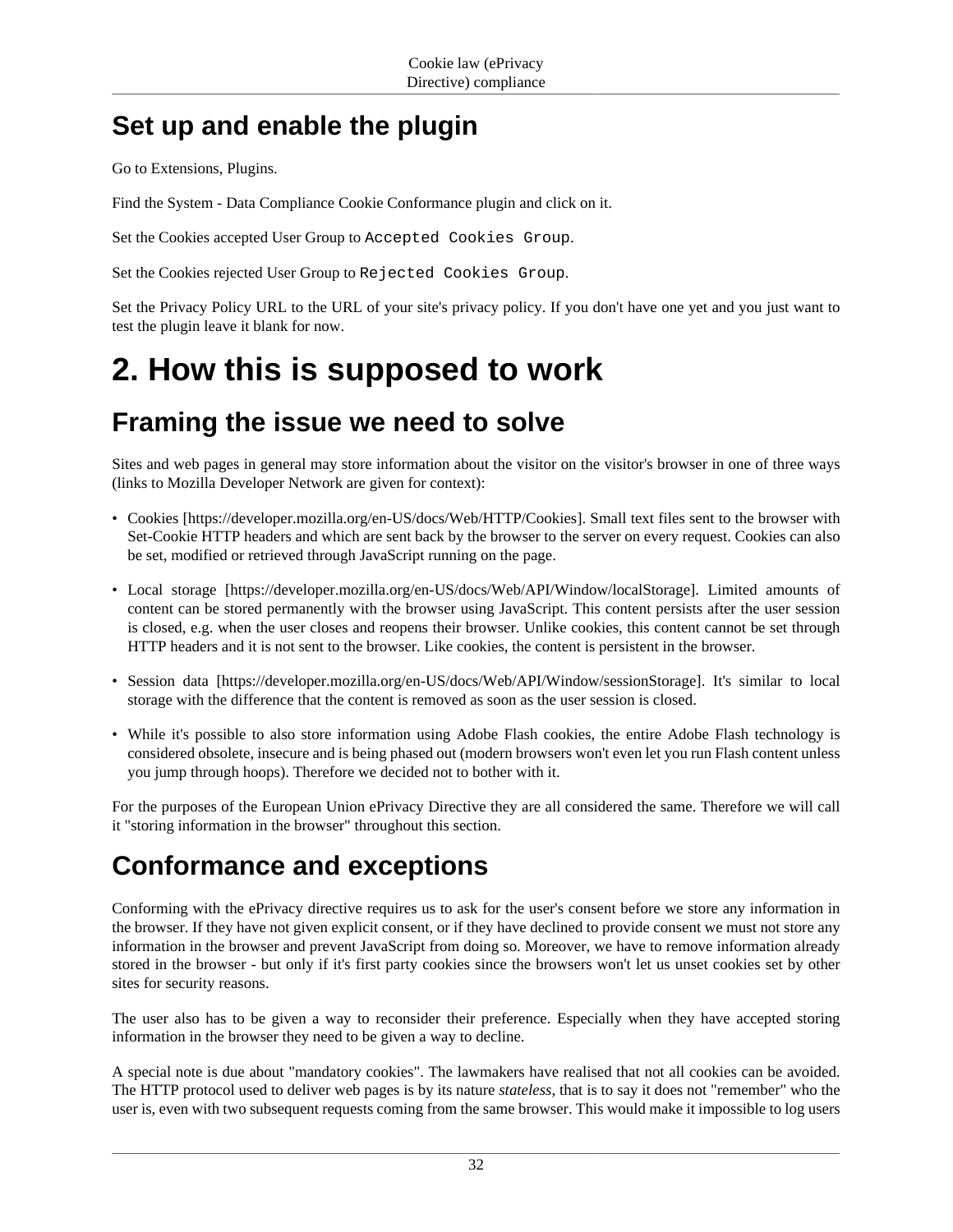into sites or to even remember their preferences, such as how many items they want to see on a page, between requests. Therefore it is allowed to send session and login cookies without explicit confirmation, as long as these cookies are not used for tracking the user beyond this narrow scope. To the best of our understanding Joomla's session and login state cookies are exactly that. You can choose to always allow them. If unsure, ask a lawyer.

Moreover, we need to store the user's preference regarding cookie acceptance. This can only be done by means of a cookie and is, therefore, allowed again if it's not used for tracking outside that narrow scope. Our plugin does use a cookie like that and it's always allowed to be set. At the very least, when a user makes a choice regarding storing information in their browser will set this cookie.

### **What the plugin does**

Akeeba DataCompliance does that by using a system plugin, System - Data Compliance Cookie Conformance.

The system plugin is responsible for determining whether the user has made a choice regarding storing information in the browser, displaying the user interface elements to manage that choice and programmatically suppress new and existing information storage according to the user's choices.

The interface is rendered by using plain HTML and CSS. Even if JavaScript is disabled by the user they will still see the legally required cookie banner. However, in this case, they will not be able to make a choice to allow or reject cookies since that part requires interaction with JavaScript. If they have made a choice the interface is rendered using JavaScript.

### **Why do you need user groups and access levels**

The plugin also *temporarily* assigns the current user to specific user groups depending on their information storage choice (accepted or rejected). This is done dynamically and only for the current request. No information is stored in the database. This also works for guest users, i.e. visitors who have not logged in, and even if you have decided to block the Joomla! session cookie.

Assigning user groups allows you to use access levels to load different plugins and show different modules to users depending on their information storage choices. For example, you can assign a Google Analytics plugin to a view access level that's only linked to your "accepted" user group to prevent the GA JavaScript from loading *at all* unless the visitor explicitly agrees to information storage. Conversely, you could show a module warning users that some functionality on your site depending on cookies may not work unless they accept the cookies.

Akeeba DataCompliance automatically loads plugins which are limited by view levels linked to these dynamic user groups. Unlike competing solutions, this is not done "blindly", i.e. we won't load a plugin group which was not already requested to be loaded by code on your site. Furthermore, unlike competing solutions, system plugins loaded through this feature will be properly initialized (the onAfterInitialise event is triggered for system plugins), minimizing the chance of causing impossible to track bugs which would not happen had you not used our cookie plugin. Finally, we assign dynamic user groups to the current user in a way that makes it impossible for Joomla to tell that this user has not always belonged to that user group, therefore ensuring 100% compatibility with all existing Joomla! software. This is where our experience writing low-level parts of Joomla! itself comes in handy.

### **Why do you need a custom HTML module**

When the user has made a choice for information storage we need a way to give them the option to reconsider their choices. This requires displaying some controls on the page. Typically, this is done by third party solutions displaying a tab or banner on the page. The former is hard to find. The latter is annoying. Both are likely to display ugly or be in awkward positions on the page.

We want to give our users full control over the placement and display of the cookie controls. That's why you will need to create a custom HTML module with a special DIV which tells our plugin where to render the controls. The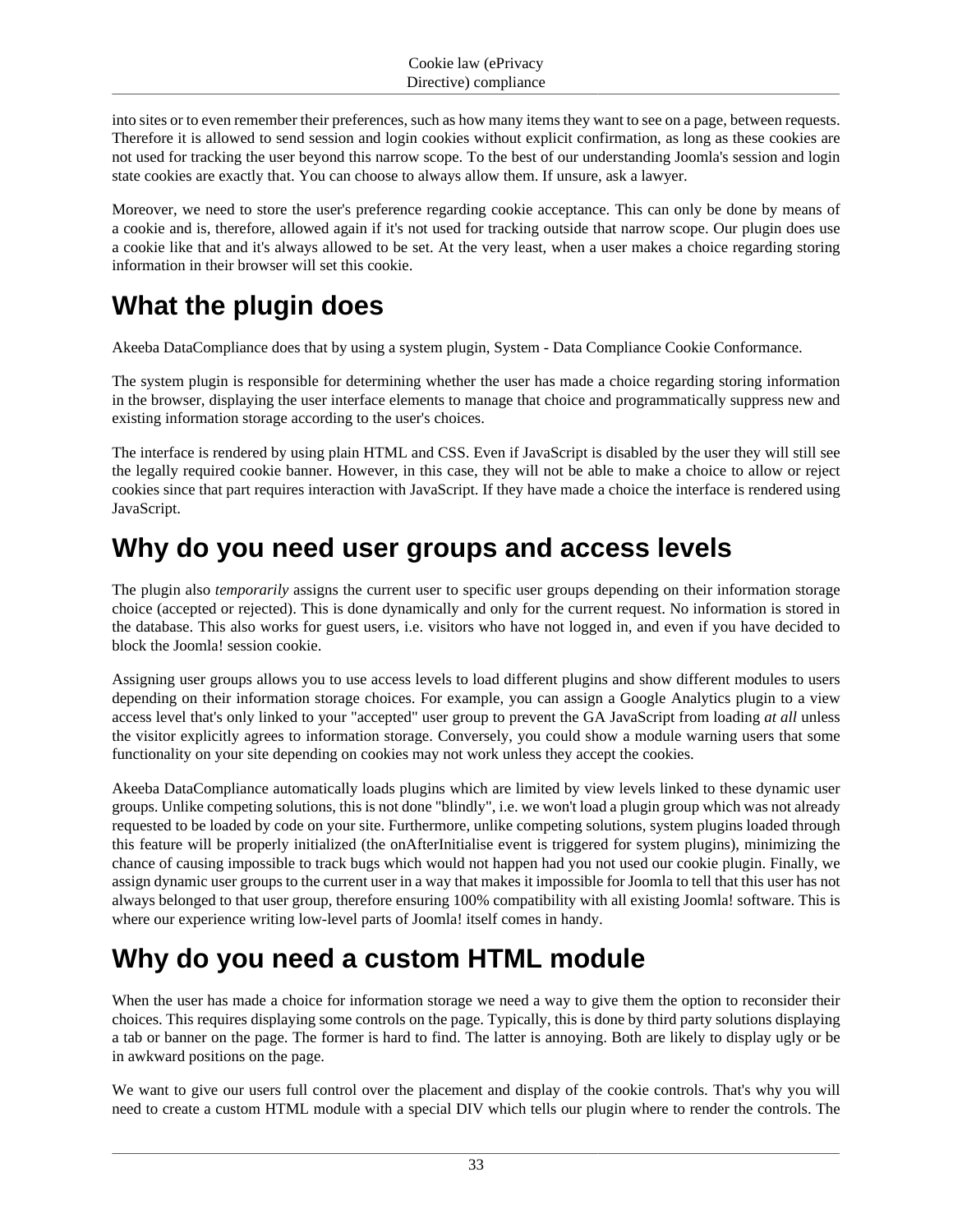controls themselves, just like the banner, can be overridden with standard Joomla! template overrides. This makes for an ultimately customizable solution.

Finally, we decided to use plain vanilla JavaScript without relying on any third party JavaScript framework. Therefore it doesn't matter if your site does not use jQuery or force unloads mooTools or does whatever funky thing with loading JavaScript frameworks. Our JavaScript will still work (unless something else on the page causes a JavaScript error which forces your browser to stop parsing JavaScript at all - this is something nobody can work around).

# <span id="page-37-0"></span>**3. Plugin reference**

(TODO - This section has not been written yet)

# <span id="page-37-1"></span>**4. Template overrides**

(TODO - This section has not been written yet)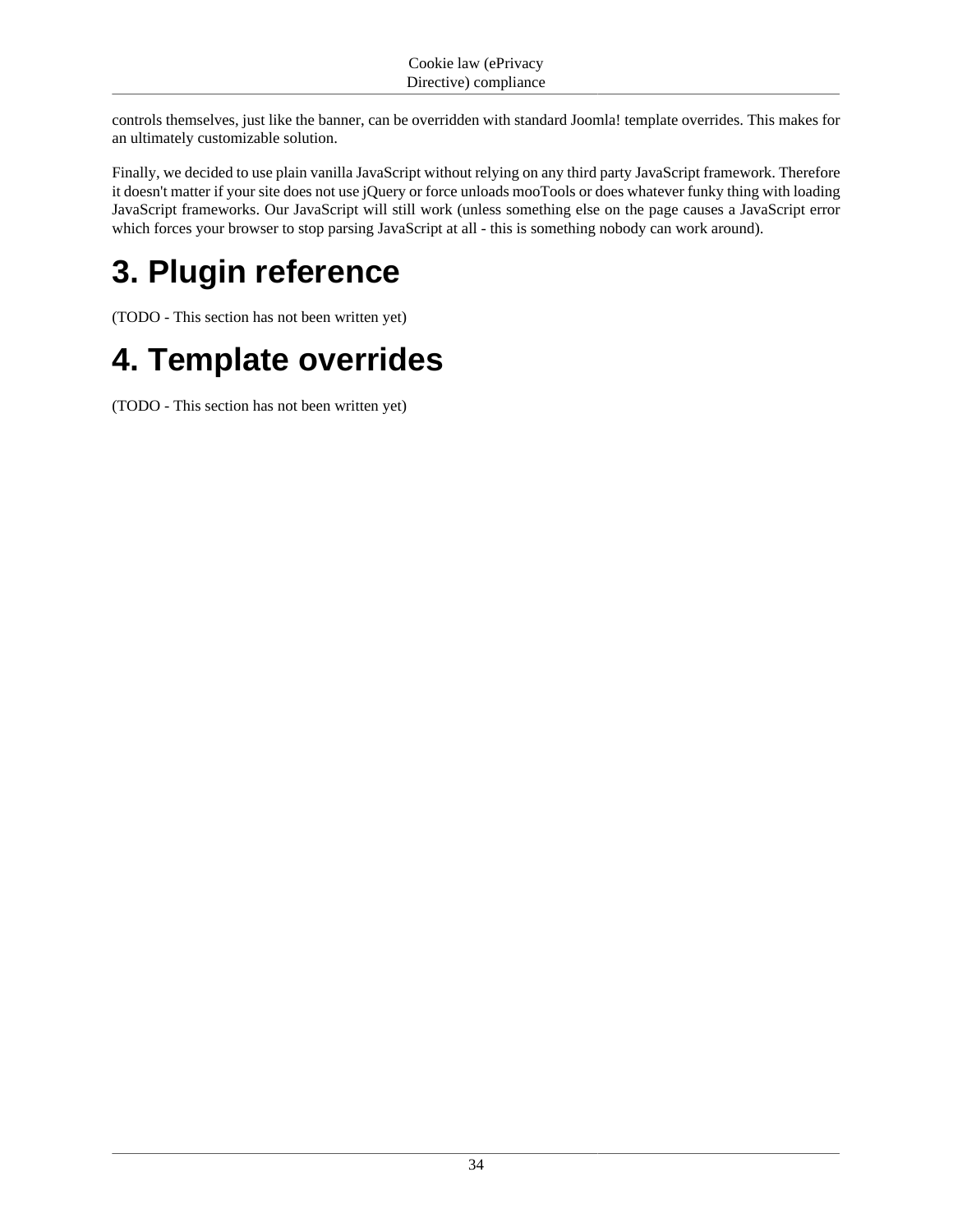# <span id="page-38-0"></span>**Chapter 5. Developer's reference**

# <span id="page-38-1"></span>**1. Translating**

(Translations have not been set up yet - This section will be updated in the future)

# <span id="page-38-2"></span>**2. Interface customization / templating**

See the [Self-service page documentation.](#page-15-0)

# <span id="page-38-3"></span>**3. Creating data source plugins**

(TODO - This section has not been written yet)

# <span id="page-38-4"></span>**4. Creating other integration plugins**

(TODO - This section has not been written yet)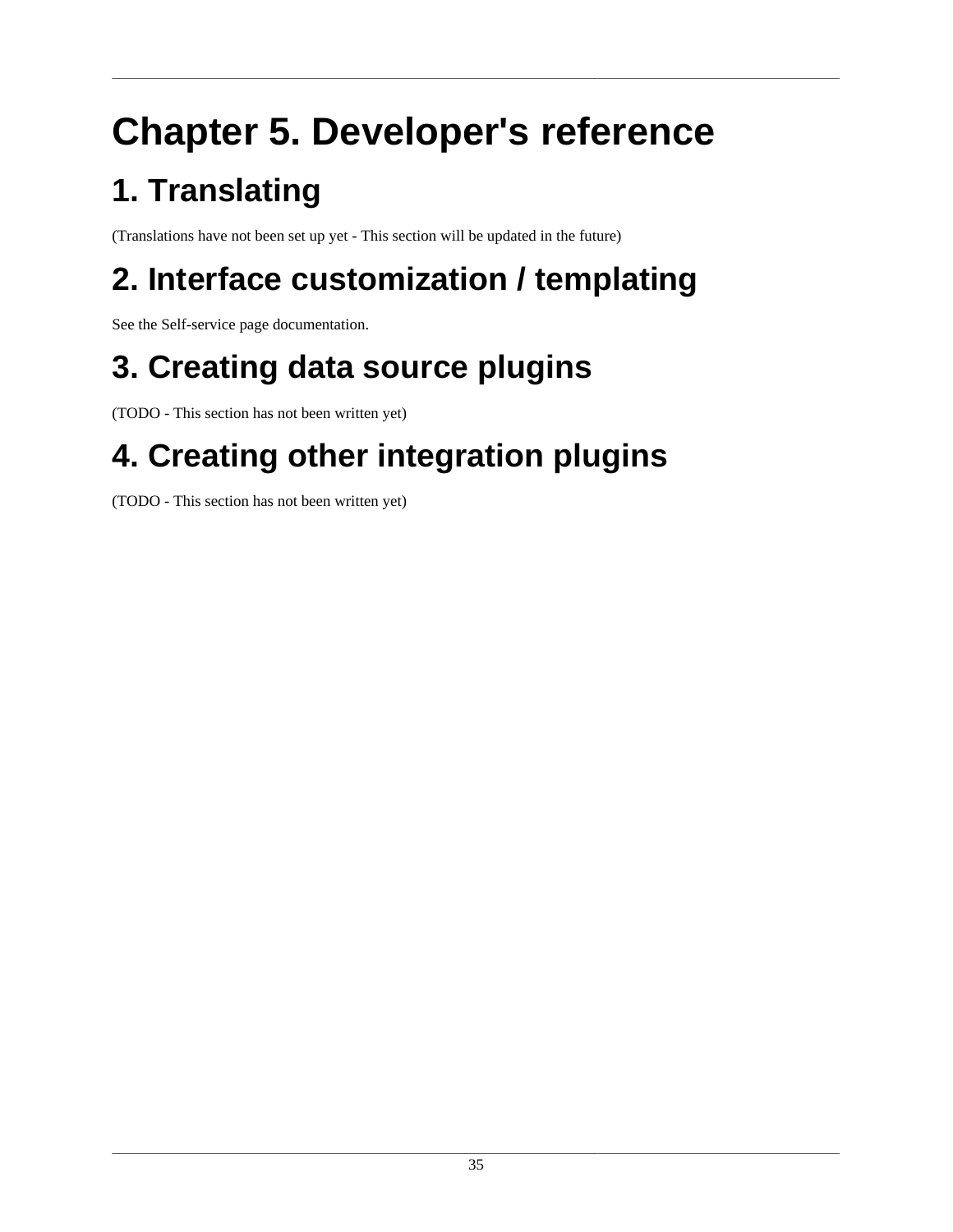# <span id="page-39-0"></span>**Part II. Appendices**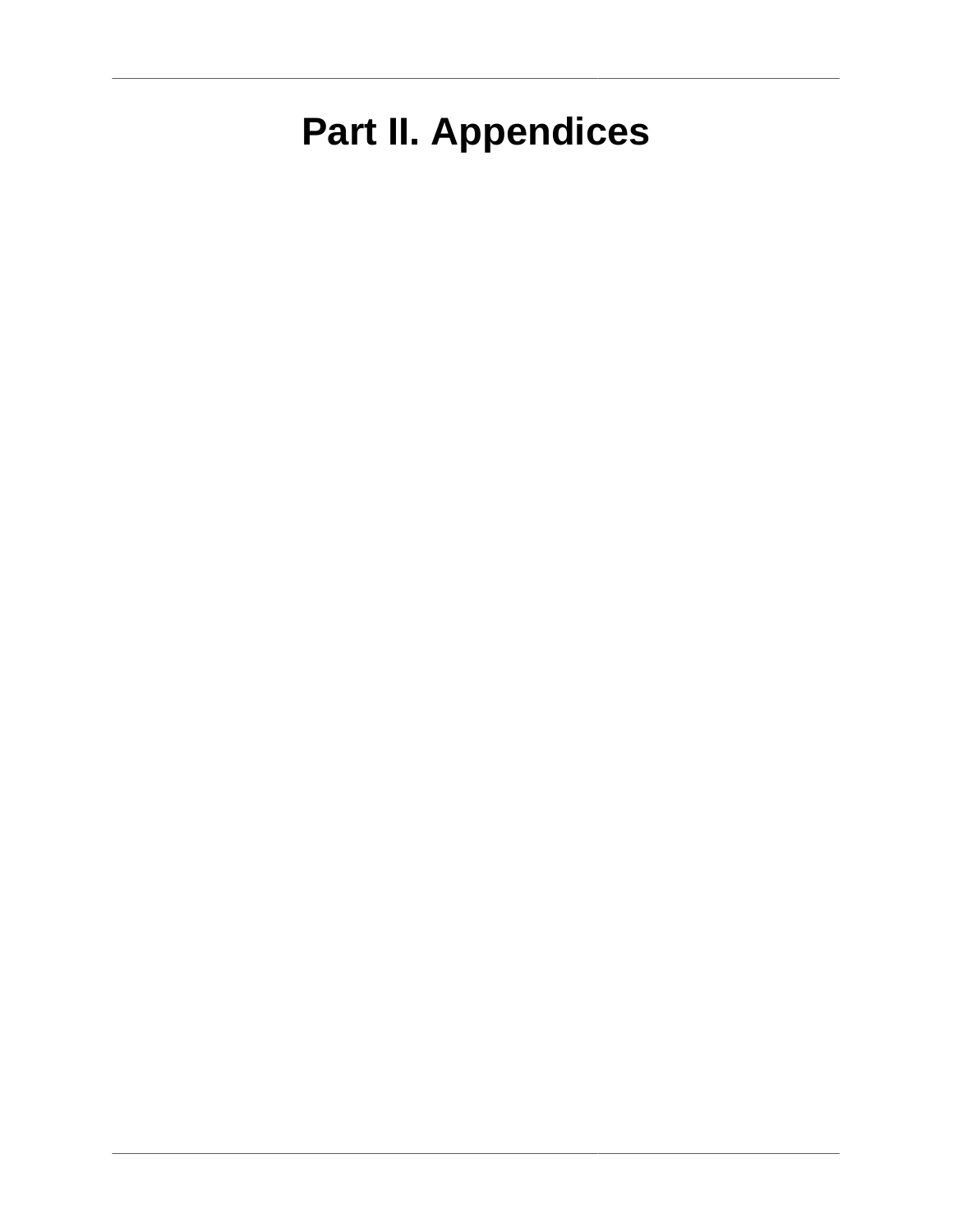## **Table of Contents**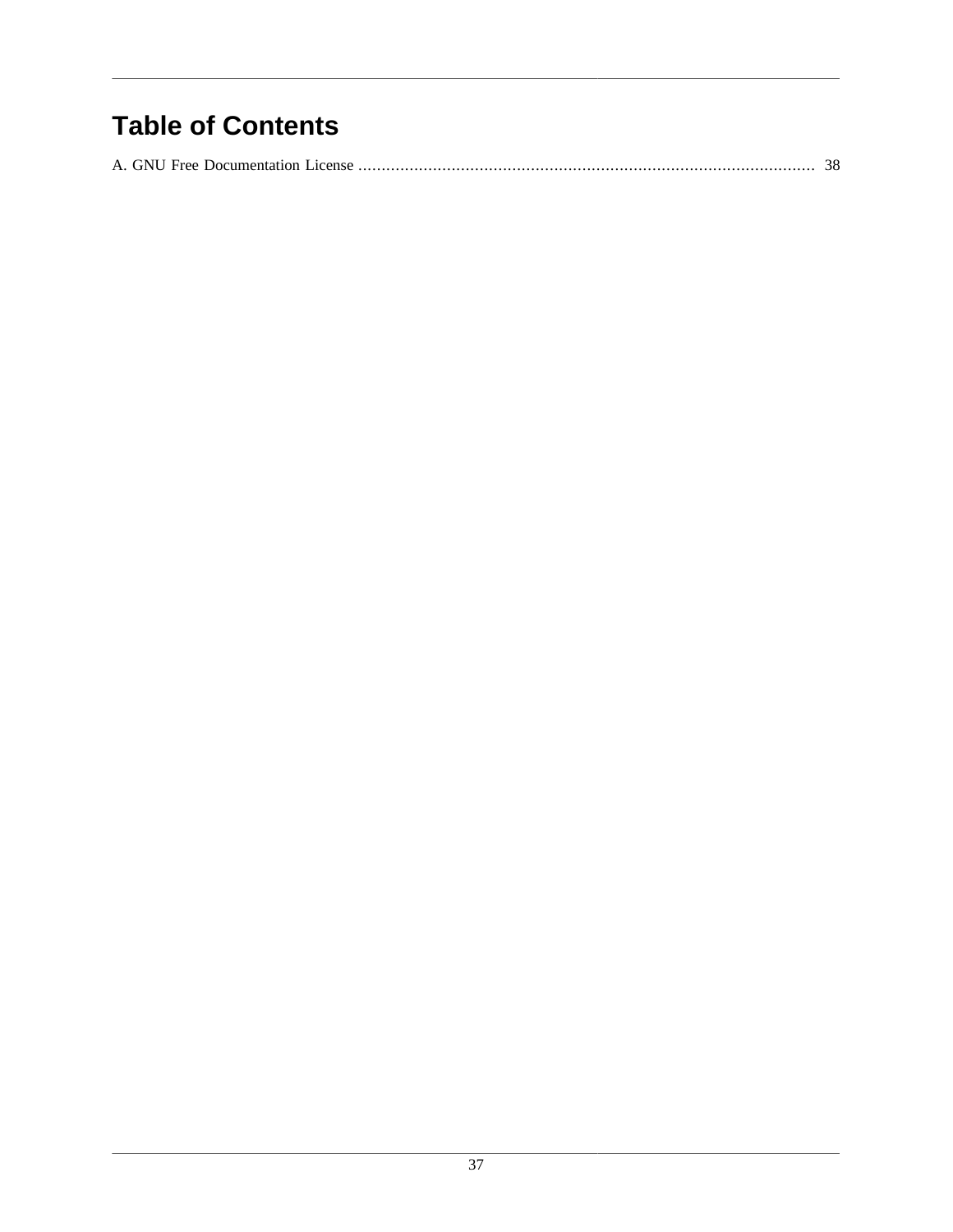# <span id="page-41-0"></span>**Appendix A. GNU Free Documentation License**

Copyright (C) 2000, 2001, 2002 Free Software Foundation, Inc. 51 Franklin St , Fifth Floor, Boston, MA 02110-1301 USA . Everyone is permitted to copy and distribute verbatim copies of this license document, but changing it is not allowed.

# **0. PREAMBLE**

The purpose of this License is to make a manual, textbook, or other functional and useful document "free" in the sense of freedom: to assure everyone the effective freedom to copy and redistribute it, with or without modifying it, either commercially or noncommercially. Secondarily, this License preserves for the author and publisher a way to get credit for their work, while not being considered responsible for modifications made by others.

This License is a kind of "copyleft", which means that derivative works of the document must themselves be free in the same sense. It complements the GNU General Public License, which is a copyleft license designed for free software.

We have designed this License in order to use it for manuals for free software, because free software needs free documentation: a free program should come with manuals providing the same freedoms that the software does. But this License is not limited to software manuals; it can be used for any textual work, regardless of subject matter or whether it is published as a printed book. We recommend this License principally for works whose purpose is instruction or reference.

# **1. APPLICABILITY AND DEFINITIONS**

This License applies to any manual or other work, in any medium, that contains a notice placed by the copyright holder saying it can be distributed under the terms of this License. Such a notice grants a world-wide, royalty-free license, unlimited in duration, to use that work under the conditions stated herein. The "Document", below, refers to any such manual or work. Any member of the public is a licensee, and is addressed as "you". You accept the license if you copy, modify or distribute the work in a way requiring permission under copyright law.

A "Modified Version" of the Document means any work containing the Document or a portion of it, either copied verbatim, or with modifications and/or translated into another language.

A "Secondary Section" is a named appendix or a front-matter section of the Document that deals exclusively with the relationship of the publishers or authors of the Document to the Document's overall subject (or to related matters) and contains nothing that could fall directly within that overall subject. (Thus, if the Document is in part a textbook of mathematics, a Secondary Section may not explain any mathematics.) The relationship could be a matter of historical connection with the subject or with related matters, or of legal, commercial, philosophical, ethical or political position regarding them.

The "Invariant Sections" are certain Secondary Sections whose titles are designated, as being those of Invariant Sections, in the notice that says that the Document is released under this License. If a section does not fit the above definition of Secondary then it is not allowed to be designated as Invariant. The Document may contain zero Invariant Sections. If the Document does not identify any Invariant Sections then there are none.

The "Cover Texts" are certain short passages of text that are listed, as Front-Cover Texts or Back-Cover Texts, in the notice that says that the Document is released under this License. A Front-Cover Text may be at most 5 words, and a Back-Cover Text may be at most 25 words.

A "Transparent" copy of the Document means a machine-readable copy, represented in a format whose specification is available to the general public, that is suitable for revising the document straightforwardly with generic text editors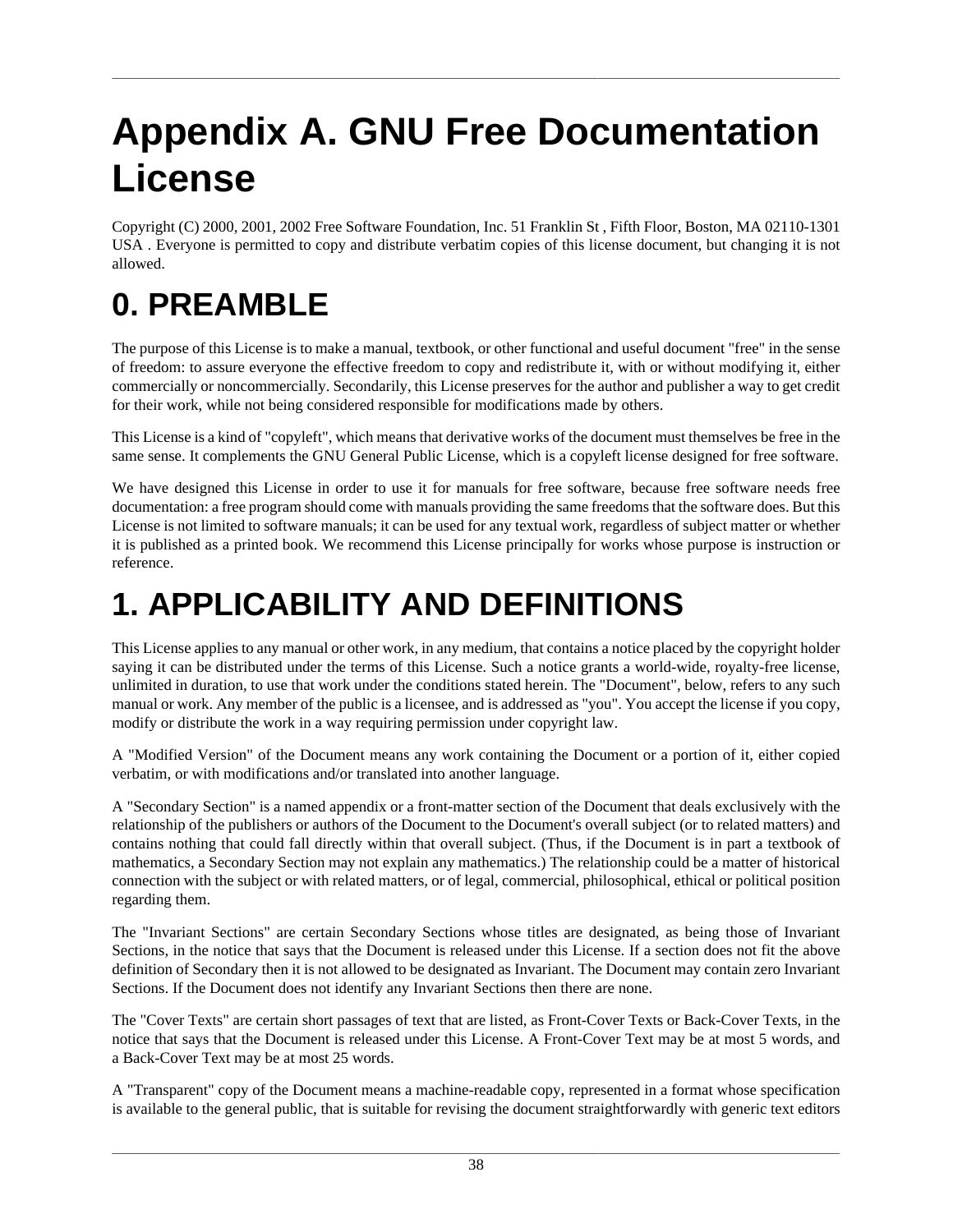or (for images composed of pixels) generic paint programs or (for drawings) some widely available drawing editor, and that is suitable for input to text formatters or for automatic translation to a variety of formats suitable for input to text formatters. A copy made in an otherwise Transparent file format whose markup, or absence of markup, has been arranged to thwart or discourage subsequent modification by readers is not Transparent. An image format is not Transparent if used for any substantial amount of text. A copy that is not "Transparent" is called "Opaque".

Examples of suitable formats for Transparent copies include plain ASCII without markup, Texinfo input format, LaTeX input format, SGML or XML using a publicly available DTD, and standard-conforming simple HTML, PostScript or PDF designed for human modification. Examples of transparent image formats include PNG, XCF and JPG. Opaque formats include proprietary formats that can be read and edited only by proprietary word processors, SGML or XML for which the DTD and/or processing tools are not generally available, and the machine-generated HTML, PostScript or PDF produced by some word processors for output purposes only.

The "Title Page" means, for a printed book, the title page itself, plus such following pages as are needed to hold, legibly, the material this License requires to appear in the title page. For works in formats which do not have any title page as such, "Title Page" means the text near the most prominent appearance of the work's title, preceding the beginning of the body of the text.

A section "Entitled XYZ" means a named subunit of the Document whose title either is precisely XYZ or contains XYZ in parentheses following text that translates XYZ in another language. (Here XYZ stands for a specific section name mentioned below, such as "Acknowledgements", "Dedications", "Endorsements", or "History".) To "Preserve the Title" of such a section when you modify the Document means that it remains a section "Entitled XYZ" according to this definition.

The Document may include Warranty Disclaimers next to the notice which states that this License applies to the Document. These Warranty Disclaimers are considered to be included by reference in this License, but only as regards disclaiming warranties: any other implication that these Warranty Disclaimers may have is void and has no effect on the meaning of this License.

# **2. VERBATIM COPYING**

You may copy and distribute the Document in any medium, either commercially or noncommercially, provided that this License, the copyright notices, and the license notice saying this License applies to the Document are reproduced in all copies, and that you add no other conditions whatsoever to those of this License. You may not use technical measures to obstruct or control the reading or further copying of the copies you make or distribute. However, you may accept compensation in exchange for copies. If you distribute a large enough number of copies you must also follow the conditions in section 3.

You may also lend copies, under the same conditions stated above, and you may publicly display copies.

# **3. COPYING IN QUANTITY**

If you publish printed copies (or copies in media that commonly have printed covers) of the Document, numbering more than 100, and the Document's license notice requires Cover Texts, you must enclose the copies in covers that carry, clearly and legibly, all these Cover Texts: Front-Cover Texts on the front cover, and Back-Cover Texts on the back cover. Both covers must also clearly and legibly identify you as the publisher of these copies. The front cover must present the full title with all words of the title equally prominent and visible. You may add other material on the covers in addition. Copying with changes limited to the covers, as long as they preserve the title of the Document and satisfy these conditions, can be treated as verbatim copying in other respects.

If the required texts for either cover are too voluminous to fit legibly, you should put the first ones listed (as many as fit reasonably) on the actual cover, and continue the rest onto adjacent pages.

If you publish or distribute Opaque copies of the Document numbering more than 100, you must either include a machine-readable Transparent copy along with each Opaque copy, or state in or with each Opaque copy a computer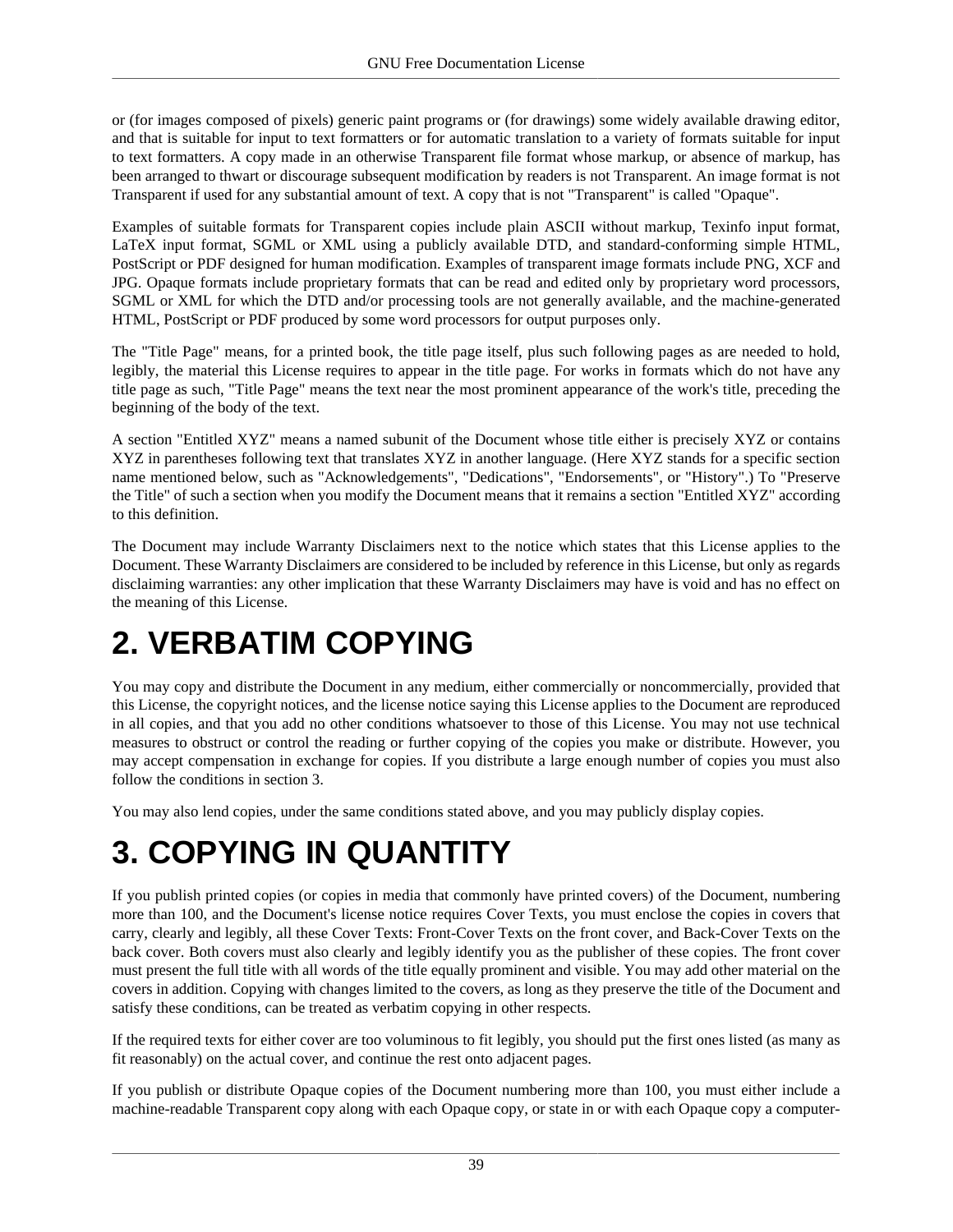network location from which the general network-using public has access to download using public-standard network protocols a complete Transparent copy of the Document, free of added material. If you use the latter option, you must take reasonably prudent steps, when you begin distribution of Opaque copies in quantity, to ensure that this Transparent copy will remain thus accessible at the stated location until at least one year after the last time you distribute an Opaque copy (directly or through your agents or retailers) of that edition to the public.

It is requested, but not required, that you contact the authors of the Document well before redistributing any large number of copies, to give them a chance to provide you with an updated version of the Document.

## **4. MODIFICATIONS**

You may copy and distribute a Modified Version of the Document under the conditions of sections 2 and 3 above, provided that you release the Modified Version under precisely this License, with the Modified Version filling the role of the Document, thus licensing distribution and modification of the Modified Version to whoever possesses a copy of it. In addition, you must do these things in the Modified Version:

- A. Use in the Title Page (and on the covers, if any) a title distinct from that of the Document, and from those of previous versions (which should, if there were any, be listed in the History section of the Document). You may use the same title as a previous version if the original publisher of that version gives permission.
- B. List on the Title Page, as authors, one or more persons or entities responsible for authorship of the modifications in the Modified Version, together with at least five of the principal authors of the Document (all of its principal authors, if it has fewer than five), unless they release you from this requirement.
- C. State on the Title page the name of the publisher of the Modified Version, as the publisher.
- D. Preserve all the copyright notices of the Document.
- E. Add an appropriate copyright notice for your modifications adjacent to the other copyright notices.
- F. Include, immediately after the copyright notices, a license notice giving the public permission to use the Modified Version under the terms of this License, in the form shown in the Addendum below.
- G. Preserve in that license notice the full lists of Invariant Sections and required Cover Texts given in the Document's license notice.
- H. Include an unaltered copy of this License.
- I. Preserve the section Entitled "History", Preserve its Title, and add to it an item stating at least the title, year, new authors, and publisher of the Modified Version as given on the Title Page. If there is no section Entitled "History" in the Document, create one stating the title, year, authors, and publisher of the Document as given on its Title Page, then add an item describing the Modified Version as stated in the previous sentence.
- J. Preserve the network location, if any, given in the Document for public access to a Transparent copy of the Document, and likewise the network locations given in the Document for previous versions it was based on. These may be placed in the "History" section. You may omit a network location for a work that was published at least four years before the Document itself, or if the original publisher of the version it refers to gives permission.
- K. For any section Entitled "Acknowledgements" or "Dedications", Preserve the Title of the section, and preserve in the section all the substance and tone of each of the contributor acknowledgements and/or dedications given therein.
- L. Preserve all the Invariant Sections of the Document, unaltered in their text and in their titles. Section numbers or the equivalent are not considered part of the section titles.
- M.Delete any section Entitled "Endorsements". Such a section may not be included in the Modified Version.
- N. Do not retitle any existing section to be Entitled "Endorsements" or to conflict in title with any Invariant Section.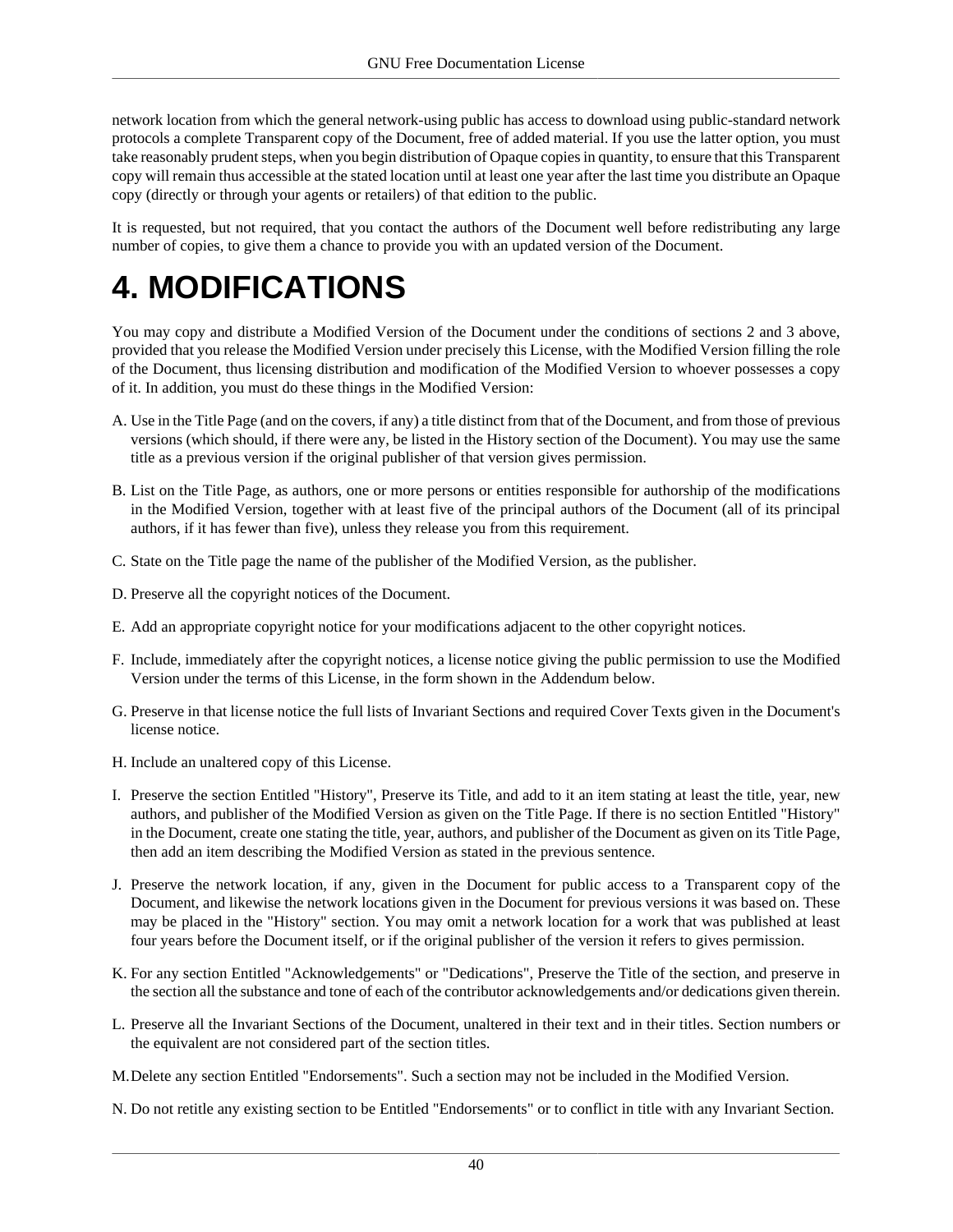O. Preserve any Warranty Disclaimers.

If the Modified Version includes new front-matter sections or appendices that qualify as Secondary Sections and contain no material copied from the Document, you may at your option designate some or all of these sections as invariant. To do this, add their titles to the list of Invariant Sections in the Modified Version's license notice. These titles must be distinct from any other section titles.

You may add a section Entitled "Endorsements", provided it contains nothing but endorsements of your Modified Version by various parties--for example, statements of peer review or that the text has been approved by an organization as the authoritative definition of a standard.

You may add a passage of up to five words as a Front-Cover Text, and a passage of up to 25 words as a Back-Cover Text, to the end of the list of Cover Texts in the Modified Version. Only one passage of Front-Cover Text and one of Back-Cover Text may be added by (or through arrangements made by) any one entity. If the Document already includes a cover text for the same cover, previously added by you or by arrangement made by the same entity you are acting on behalf of, you may not add another; but you may replace the old one, on explicit permission from the previous publisher that added the old one.

The author(s) and publisher(s) of the Document do not by this License give permission to use their names for publicity for or to assert or imply endorsement of any Modified Version.

# **5. COMBINING DOCUMENTS**

You may combine the Document with other documents released under this License, under the terms defined in section 4 above for modified versions, provided that you include in the combination all of the Invariant Sections of all of the original documents, unmodified, and list them all as Invariant Sections of your combined work in its license notice, and that you preserve all their Warranty Disclaimers.

The combined work need only contain one copy of this License, and multiple identical Invariant Sections may be replaced with a single copy. If there are multiple Invariant Sections with the same name but different contents, make the title of each such section unique by adding at the end of it, in parentheses, the name of the original author or publisher of that section if known, or else a unique number. Make the same adjustment to the section titles in the list of Invariant Sections in the license notice of the combined work.

In the combination, you must combine any sections Entitled "History" in the various original documents, forming one section Entitled "History"; likewise combine any sections Entitled "Acknowledgements", and any sections Entitled "Dedications". You must delete all sections Entitled "Endorsements".

# **6. COLLECTIONS OF DOCUMENTS**

You may make a collection consisting of the Document and other documents released under this License, and replace the individual copies of this License in the various documents with a single copy that is included in the collection, provided that you follow the rules of this License for verbatim copying of each of the documents in all other respects.

You may extract a single document from such a collection, and distribute it individually under this License, provided you insert a copy of this License into the extracted document, and follow this License in all other respects regarding verbatim copying of that document.

# **7. AGGREGATION WITH INDEPENDENT WORKS**

A compilation of the Document or its derivatives with other separate and independent documents or works, in or on a volume of a storage or distribution medium, is called an "aggregate" if the copyright resulting from the compilation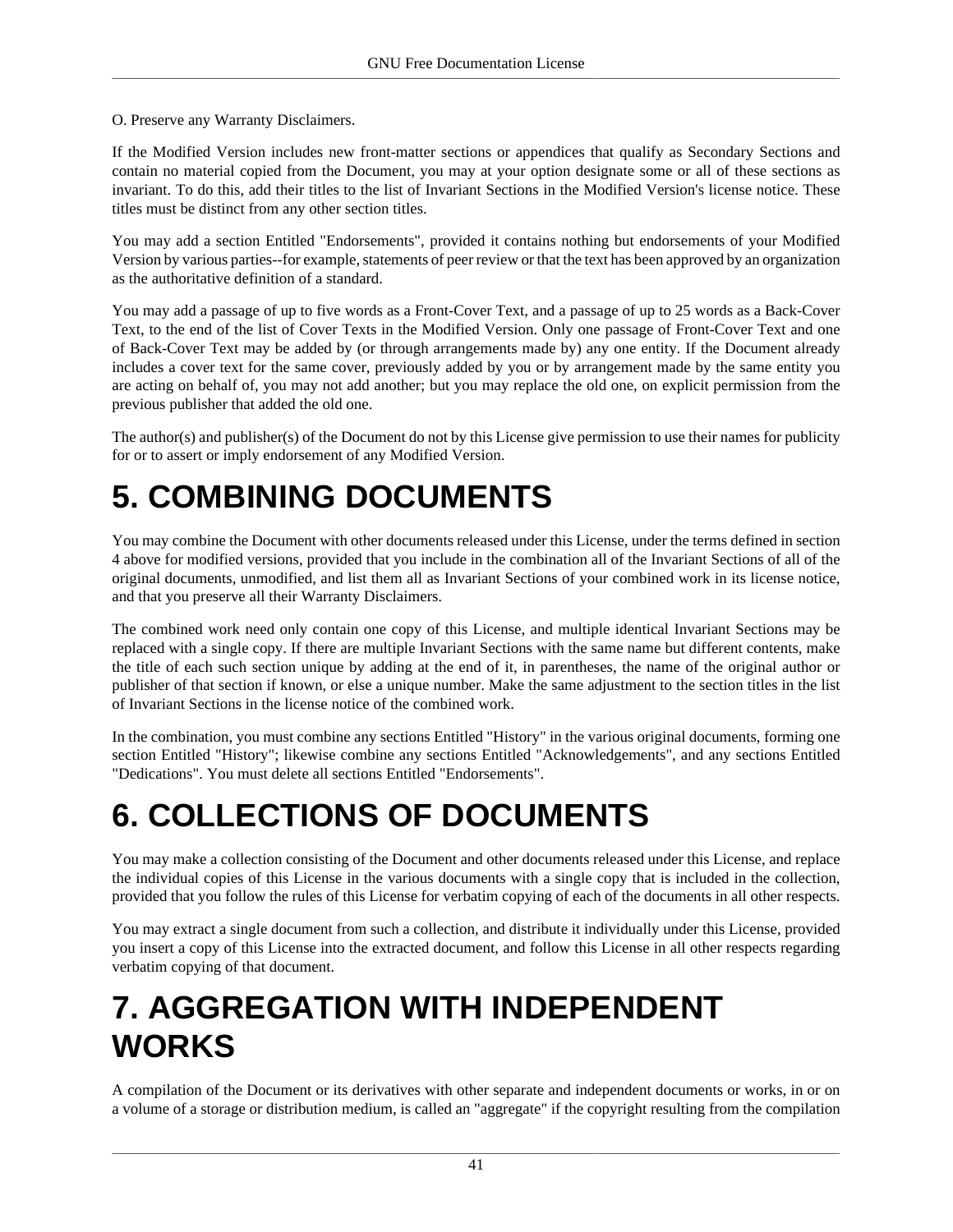is not used to limit the legal rights of the compilation's users beyond what the individual works permit. When the Document is included in an aggregate, this License does not apply to the other works in the aggregate which are not themselves derivative works of the Document.

If the Cover Text requirement of section 3 is applicable to these copies of the Document, then if the Document is less than one half of the entire aggregate, the Document's Cover Texts may be placed on covers that bracket the Document within the aggregate, or the electronic equivalent of covers if the Document is in electronic form. Otherwise they must appear on printed covers that bracket the whole aggregate.

# **8. TRANSLATION**

Translation is considered a kind of modification, so you may distribute translations of the Document under the terms of section 4. Replacing Invariant Sections with translations requires special permission from their copyright holders, but you may include translations of some or all Invariant Sections in addition to the original versions of these Invariant Sections. You may include a translation of this License, and all the license notices in the Document, and any Warranty Disclaimers, provided that you also include the original English version of this License and the original versions of those notices and disclaimers. In case of a disagreement between the translation and the original version of this License or a notice or disclaimer, the original version will prevail.

If a section in the Document is Entitled "Acknowledgements", "Dedications", or "History", the requirement (section 4) to Preserve its Title (section 1) will typically require changing the actual title.

# **9. TERMINATION**

You may not copy, modify, sublicense, or distribute the Document except as expressly provided for under this License. Any other attempt to copy, modify, sublicense or distribute the Document is void, and will automatically terminate your rights under this License. However, parties who have received copies, or rights, from you under this License will not have their licenses terminated so long as such parties remain in full compliance.

# **10. FUTURE REVISIONS OF THIS LICENSE**

The Free Software Foundation may publish new, revised versions of the GNU Free Documentation License from time to time. Such new versions will be similar in spirit to the present version, but may differ in detail to address new problems or concerns. See<http://www.gnu.org/copyleft/>[[http://www.gnu.org/copyleft/\]](http://www.gnu.org/copyleft/) .

Each version of the License is given a distinguishing version number. If the Document specifies that a particular numbered version of this License "or any later version" applies to it, you have the option of following the terms and conditions either of that specified version or of any later version that has been published (not as a draft) by the Free Software Foundation. If the Document does not specify a version number of this License, you may choose any version ever published (not as a draft) by the Free Software Foundation.

## **ADDENDUM: How to use this License for your documents**

To use this License in a document you have written, include a copy of the License in the document and put the following copyright and license notices just after the title page:

Copyright (C) YEAR YOUR NAME.

Permission is granted to copy, distribute and/or modify this document under the terms of the GNU Free Documentation License, Version 1.2 or any later version published by the Free Software